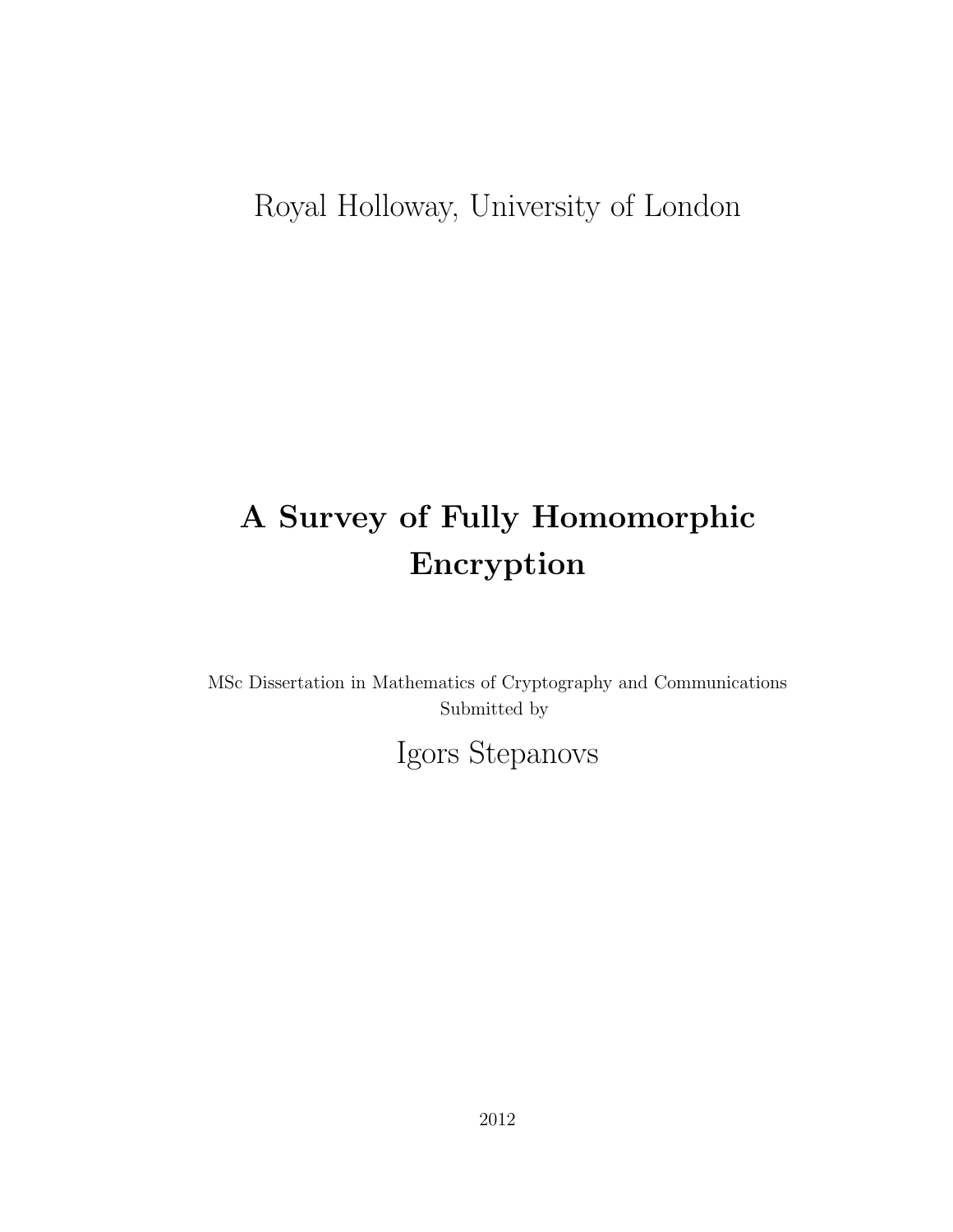#### **Abstract**

<span id="page-1-0"></span>Fully homomorphic encryption allows anyone to compute arbitrary functions over encrypted data without the knowledge of a decryption key or the data itself. It has numerous possible powerful applications, including secure cloud computing and encrypted interaction with search engines.

The question of existence of fully homomorphic encryption schemes was first raised in 1978 by Rivest, Adleman and Dertouzos [\[39](#page-56-0)]. However, it was only in 2009 when Gentry presented the first efficient and secure encryption scheme which possesses the desired properties [[21\]](#page-54-0).

In this work we discuss the theory of homomorphic encryption and review several encryption schemes with such properties. We provide a comprehensive analysis of Gentry's construction, and also give a brief summary of the earlier work related to homomorphic encryption. We describe two fully homomorphic encryption schemes. The first scheme is based on the approximate-GCD problem over the integers, and the second scheme is based on the lattice-based LWE problem. We discuss the "modulus switching" technique and finish with an overview of the attempts to implement fully homomorphic encryption in practice.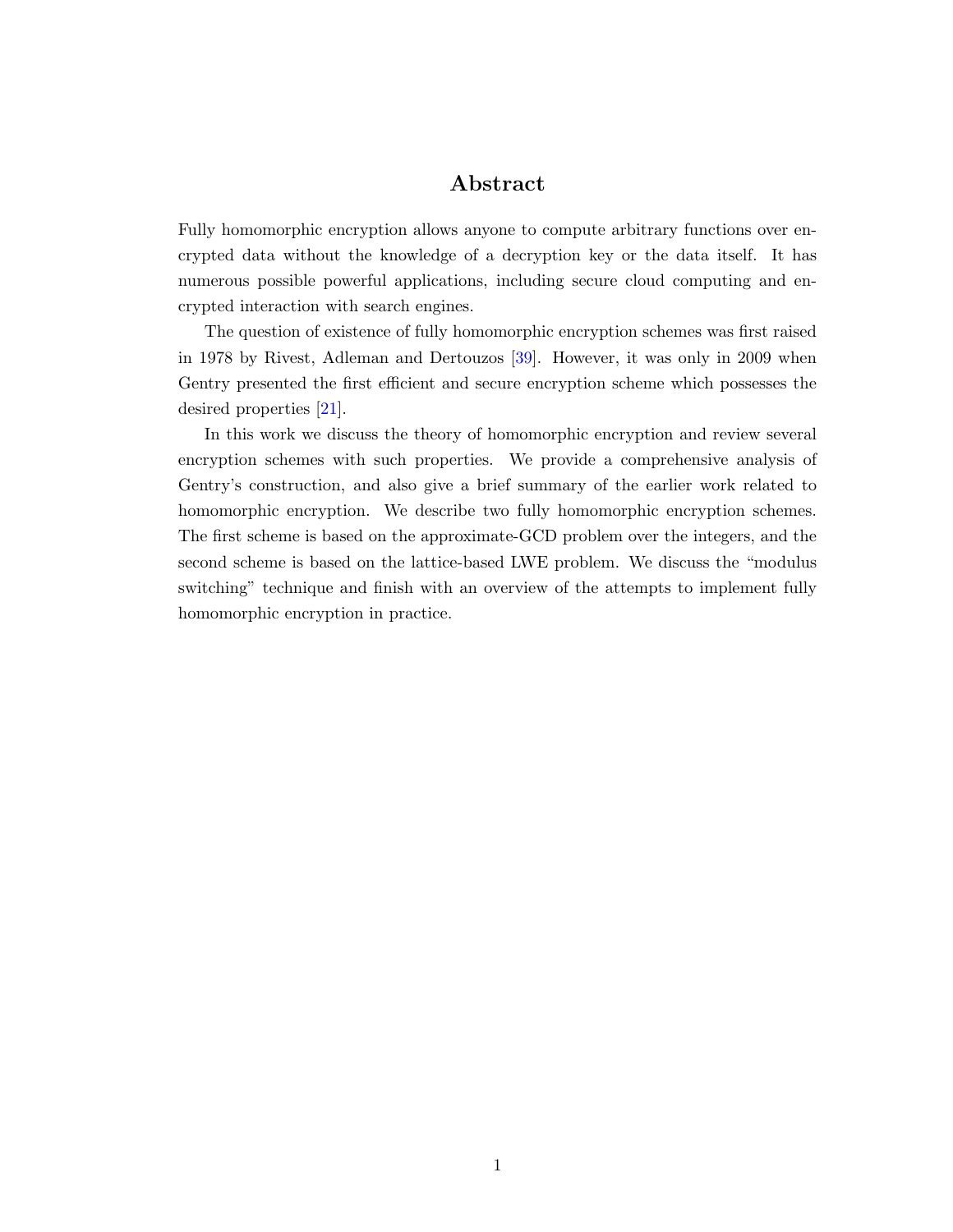## **Contents**

| 1.             | <b>Introduction</b>                                         |                                                                                                 |                |  |
|----------------|-------------------------------------------------------------|-------------------------------------------------------------------------------------------------|----------------|--|
|                | 1.1                                                         |                                                                                                 | 6              |  |
|                | 1.2                                                         |                                                                                                 | 6              |  |
|                | 1.3                                                         |                                                                                                 | $\overline{7}$ |  |
| $\bf{2}$       |                                                             | <b>Homomorphic Encryption</b>                                                                   |                |  |
|                | 2.1                                                         | Introduction to Homomorphic Encryption                                                          | 12             |  |
|                | 2.2                                                         |                                                                                                 | 14             |  |
|                | 2.3                                                         |                                                                                                 | 16             |  |
|                | 2.4                                                         | Security of the Homomorphic Encryption Schemes                                                  | 17             |  |
| $\bf{3}$       | 19<br><b>Fully Homomorphic Encryption</b>                   |                                                                                                 |                |  |
|                | 3.1                                                         | Definition of Fully Homomorphic Encryption                                                      | 19             |  |
|                | 3.2                                                         |                                                                                                 | 23             |  |
|                | 3.3                                                         |                                                                                                 | 24             |  |
| $\overline{4}$ | <b>Fully Homomorphic Encryption over the Integers</b><br>29 |                                                                                                 |                |  |
|                | 4.1                                                         | Encryption Scheme                                                                               | 29             |  |
|                | 4.2                                                         |                                                                                                 | 31             |  |
|                | 4.3                                                         | Security of the Scheme                                                                          | 32             |  |
|                | 4.4                                                         |                                                                                                 | 34             |  |
|                | 4.5                                                         |                                                                                                 | 36             |  |
| $\bf{5}$       | <b>Lattice-based Encryption Scheme</b>                      |                                                                                                 |                |  |
|                | 5.1                                                         |                                                                                                 | 38             |  |
|                | 5.2                                                         |                                                                                                 | 39             |  |
|                |                                                             | 5.2.1                                                                                           | 41             |  |
|                |                                                             | Dimension-Modulus Reduction Technique $\;\ldots\; \ldots\; \ldots\; \ldots\; \ldots\;$<br>5.2.2 | 42             |  |
|                | 5.3                                                         |                                                                                                 | 44             |  |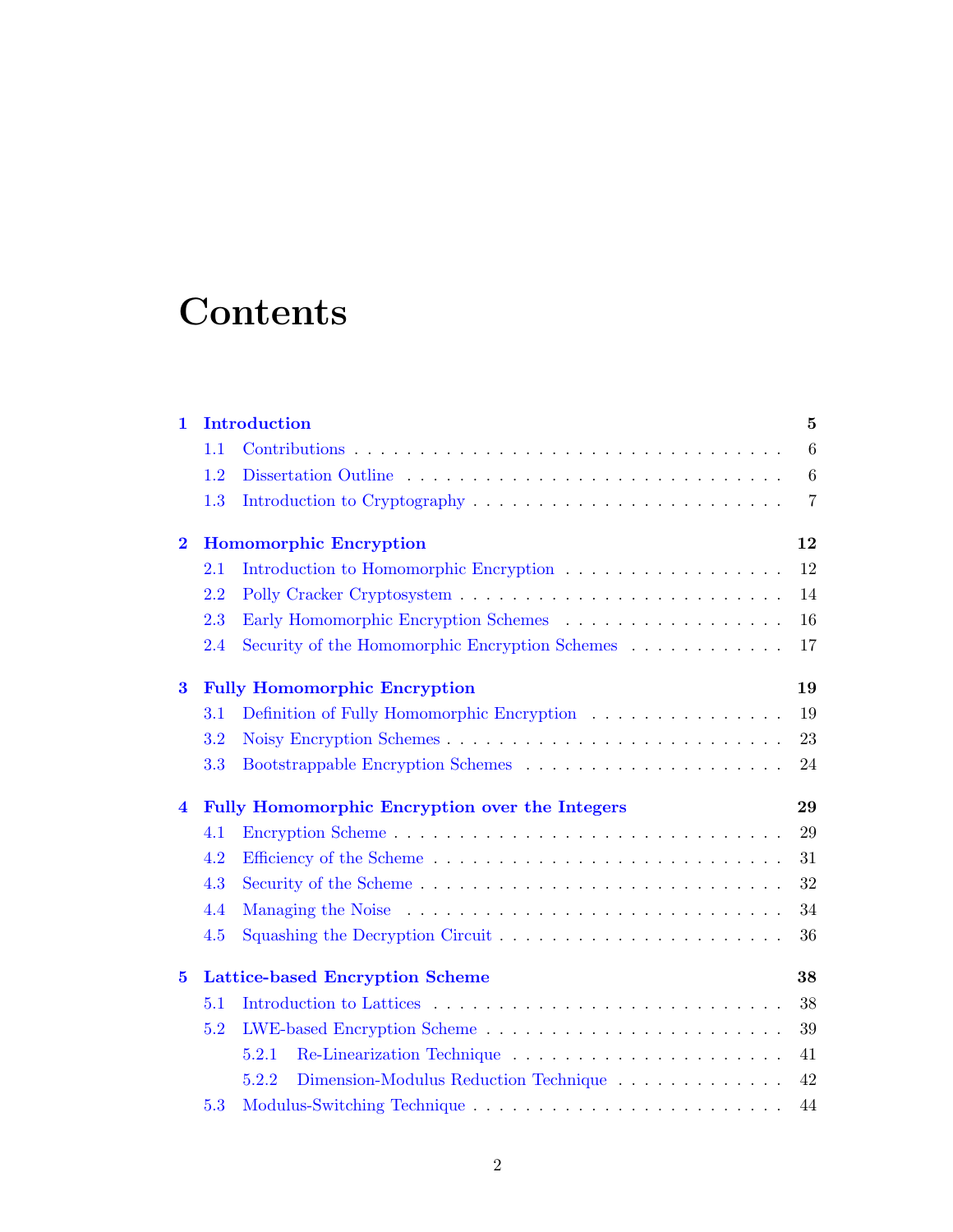| 6 Implementing Homomorphic Encryption Schemes |  |     |
|-----------------------------------------------|--|-----|
| 6.1                                           |  |     |
|                                               |  |     |
|                                               |  |     |
| <b>7</b> Conclusions                          |  | 50. |
| <b>Bibliography</b>                           |  |     |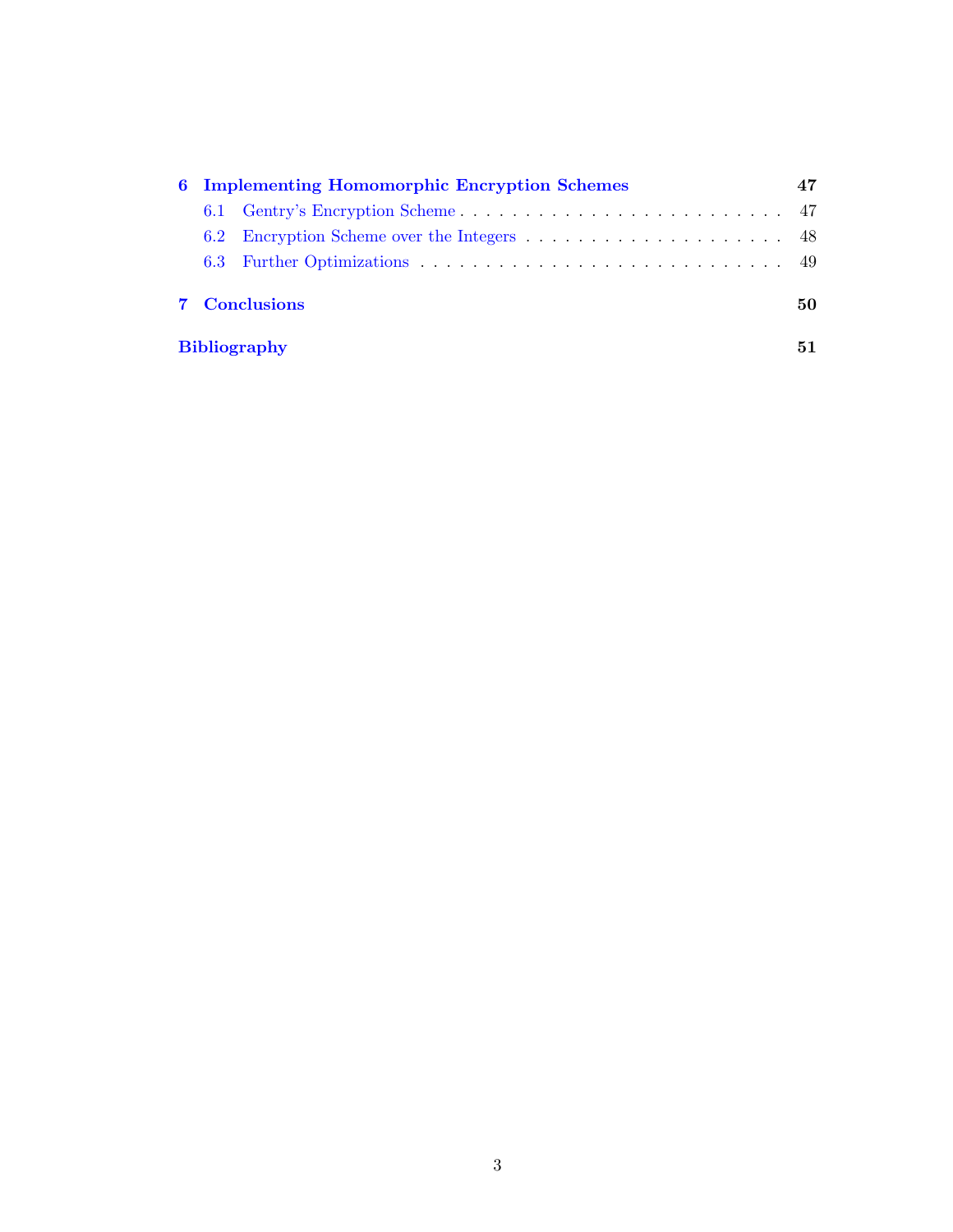## **List of Notation**

| $\{0,1\}^n$                                                                                     | all binary strings of length $n$                                                                          |
|-------------------------------------------------------------------------------------------------|-----------------------------------------------------------------------------------------------------------|
| $\log x$                                                                                        | $\log_2 x$ , unless the base is specified explicitly                                                      |
| $\langle a_1,,a_n\rangle$                                                                       | $n$ -tuple of some scalar values                                                                          |
| $[z]_p$                                                                                         | z mod p for $z \in \mathbb{R}$ , $p \in \mathbb{Z}$ and with the result in $(-p/2, p/2]$                  |
| z                                                                                               | real value z rounded up to the nearest integer                                                            |
| $x \stackrel{\$}{\leftarrow} S$                                                                 | sample $x$ from a set $S$ uniformly at random                                                             |
| $x \leftarrow$ Alg                                                                              | $x$ is an output of algorithm Alg                                                                         |
| $\mathsf{Alg}_x()$                                                                              | algorithm Alg takes a value $x$ as its first input argument                                               |
| $\mathbb{Z}_q^n$                                                                                | set of <i>n</i> -tuples with integers modulo $q$                                                          |
|                                                                                                 | set of <i>n</i> -variate polynomials with integer coefficients modulo $q$                                 |
| $\label{eq:zq} \begin{array}{l} \mathbb{Z}_q[x_1,,x_n]\\ \mathbb{Z}_q^{m \times n} \end{array}$ | set of matrices with $m$ rows and $n$ columns with integer values modulo $q$                              |
| $\mathbf v$                                                                                     | vectors are denoted by lower-case bold letters                                                            |
| $\mathbf{A}$                                                                                    | matrices are denoted by upper-case bold letters                                                           |
| $ \mathbf{v} _1$                                                                                | $l_1$ -norm of vector <b>v</b>                                                                            |
| $\langle \mathbf{v}, \mathbf{w} \rangle$                                                        | inner product of vectors $\mathbf{v}, \mathbf{w} \in \mathbb{R}^n$                                        |
| $\ \mathbf{v}\ $                                                                                | Euclidean norm of a vector $\bf{v}$                                                                       |
|                                                                                                 | $f(n) \in \mathcal{O}(g(n))$ $f(n) \leq k \cdot g(n)$ for some positive k                                 |
|                                                                                                 | $f(n) \in \omega(g(n))$ $f(n) > k \cdot g(n)$ for all positive k                                          |
|                                                                                                 | $f(n) \in \Theta(g(n))$ $k_1 \cdot g(n) \le f(n) \le k_2 \cdot g(n)$ for some positive $k_1, k_2$         |
|                                                                                                 | $f(n) \in \tilde{\mathcal{O}}(g(n))$ $f(n) \in \mathcal{O}(g(n) \log^k g(n))$ for some $k \in \mathbb{N}$ |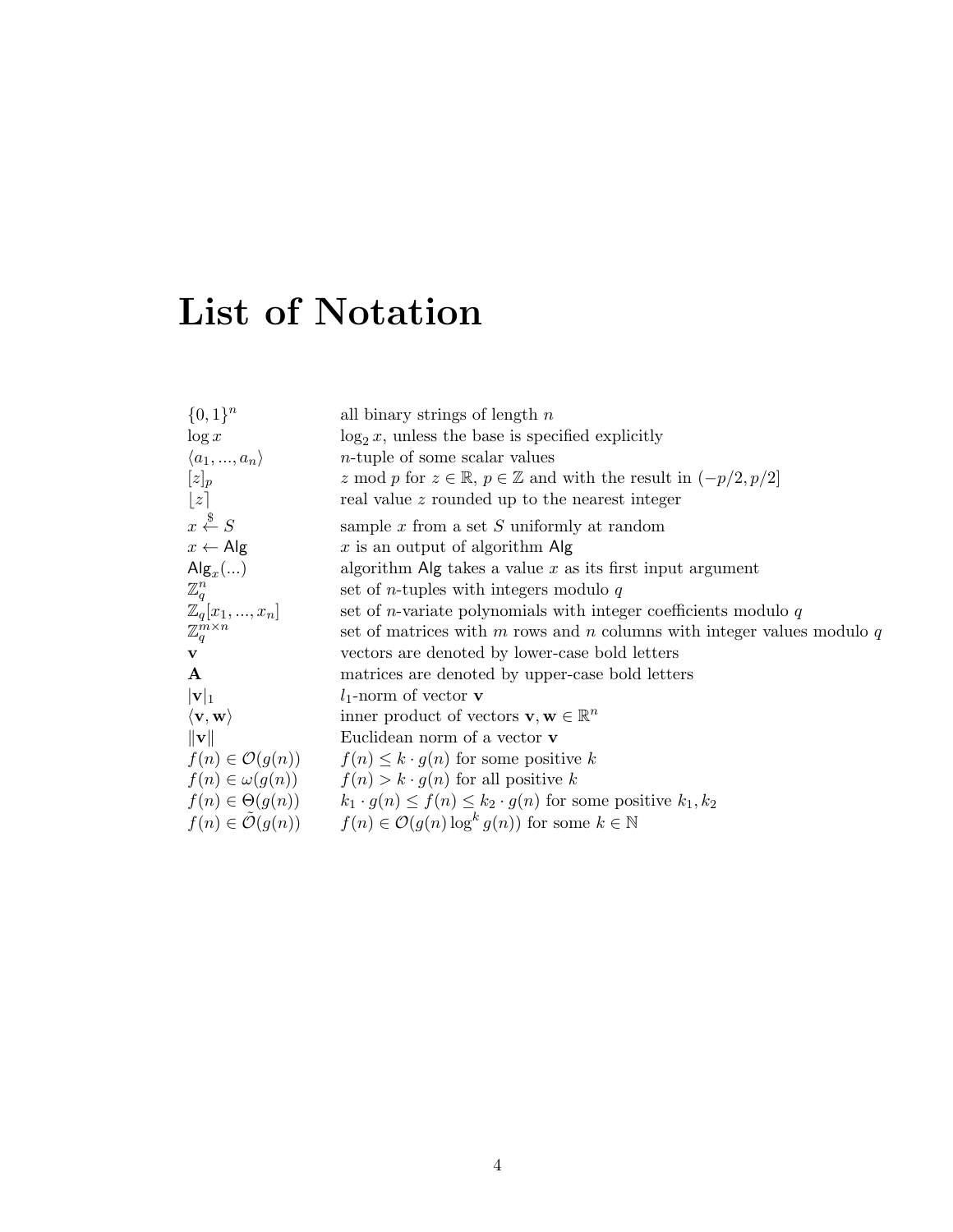### <span id="page-5-1"></span><span id="page-5-0"></span>**Chapter 1**

## **Introduction**

The purpose of encryption is to protect the confidentiality of data from a possible adversary. Traditionally, encryption also limits the further processing of data. Once the data is encrypted, we can only store it or decrypt it. However, there are many applications which require the ability to operate on encrypted data (see [[20,](#page-54-1) Section 1.8] and [[36,](#page-55-0) Section 2.2]). For instance, we may use a remote untrusted server for storing our files. In order to preserve the confidentiality of our data, we encrypt the stored files. Now assume we want to find the files containing particular phrases. The simple and inefficient solution would be to download all files locally so that we can decrypt them one by one and search through their contents. Alternatively, we might want the server to provide this functionality for us, without revealing the contents of the encrypted data. This brings us to the question whether it is possible to operate on encrypted data without decrypting it at any point.

More formally, we are given encryptions of unknown plaintexts  $c_1 \leftarrow$  Encrypt $(m_1), ...,$  $c_{\ell} \leftarrow$  Encrypt $(m_{\ell})$  and we want to compute some function f on these plaintexts. A *homomorphic encryption* scheme allows *anyone* to compute an encryption of the result (i.e.  $c_f \leftarrow$  Encrypt $(f(m_1, ..., m_\ell))$ ) while knowing only the function f and the ciphertexts  $c_1, ..., c_\ell$ . Any information about the plaintext messages must always remain hidden.

Throughout this work we discuss encryption schemes which possess different levels of homomorphism. When speaking about *homomorphic encryption*, we refer to the encryption schemes which are capable of computing *any* functions over encrypted data. We can further classify homomorphic encryption schemes into *fully homomorphic* and *somewhat homomorphic*, which can or cannot evaluate *all* efficiently computable functions respectively.

In 1978 Rivest, Adleman and Dertouzos [[39\]](#page-56-0) were the to first to ask whether there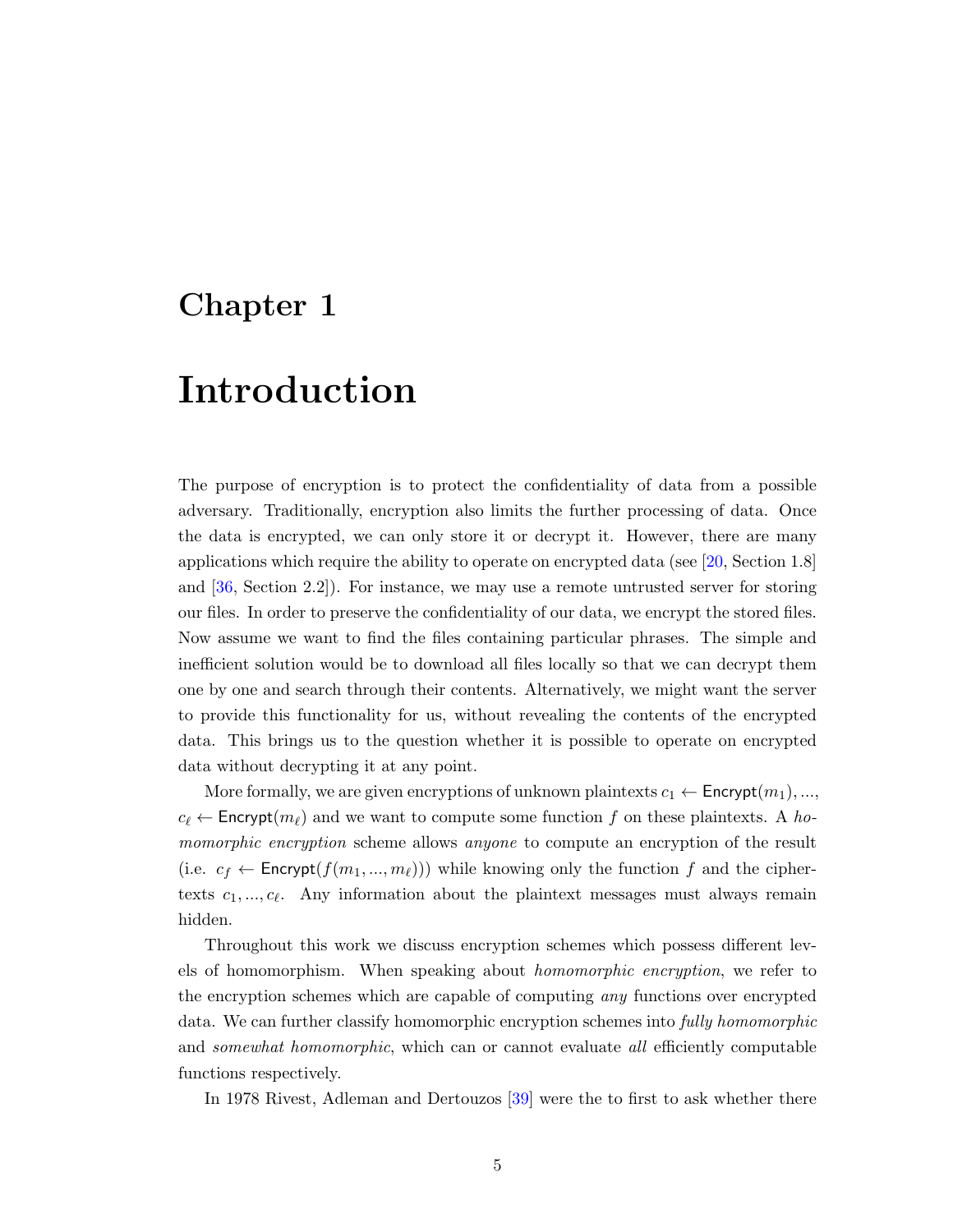<span id="page-6-2"></span>exists a cryptosystem which allows to operate on encrypted data. Back then this was called *privacy homomorphisms*. For over 30 years a lot of different solutions were offered. However, all of them were either inherently inefficient, or limited to a very small set of homomorphically computable functions. Due to a wide range of possible applications, the existence of fully homomorphic encryption was one of the central open problems in cryptography, sometimes referred as the "Holy Grail" of cryptography.

Finally, in 2009 Gentry [\[21](#page-54-0), [20](#page-54-1)] offered the first viable construction of a fully homomorphic encryption scheme. During the following years many improvements of the initial construction were subsequently offered. In this work we discuss the recent advancements in fully homomorphic encryption, starting from the initial blueprint offered by Gentry, and building up on it.

#### <span id="page-6-0"></span>**1.1 Contributions**

The only currently available survey of the recent developments in fully homomorphic encryption is [[45\]](#page-56-1). It briefly covers all of the results related to this area at the time of its publication in year 2011. However, it does not explain the covered topics in depth, only giving a sketch of a few main definitions and techniques.

In this work we attempt to identify the most important results in fully homomorphic encryption and provide their overview with sufficient details. At the same time we also try to give a brief summary of the topics which were not given a more thorough look within this work. We refer to a number of results which were published in 2012 and are currently state of the art.

#### <span id="page-6-1"></span>**1.2 Dissertation Outline**

The remainder of this chapter provides an introduction to cryptography, defining public-key encryption and the related security notions. Chapter [2](#page-12-0) offers an informal discussion about the basics of homomorphic encryption. It gives an example of a homomorphic encryption scheme and outlines the history of the encryption schemes with the desired properties. The chapter ends with a discussion about the security of homomorphic encryption.

Chapter [3](#page-19-0) provides the formal definitions of homomorphic encryption and presents the blueprint of constructing fully homomorphic encryption schemes that were initially offered by Gentry [[21,](#page-54-0) [20\]](#page-54-1) and subsequently used by most of the recently proposed schemes. Chapter [4](#page-29-0) shows the construction of the conceptually simplest known fully homomorphic encryption scheme over the integers from [[47\]](#page-56-2), using the previously de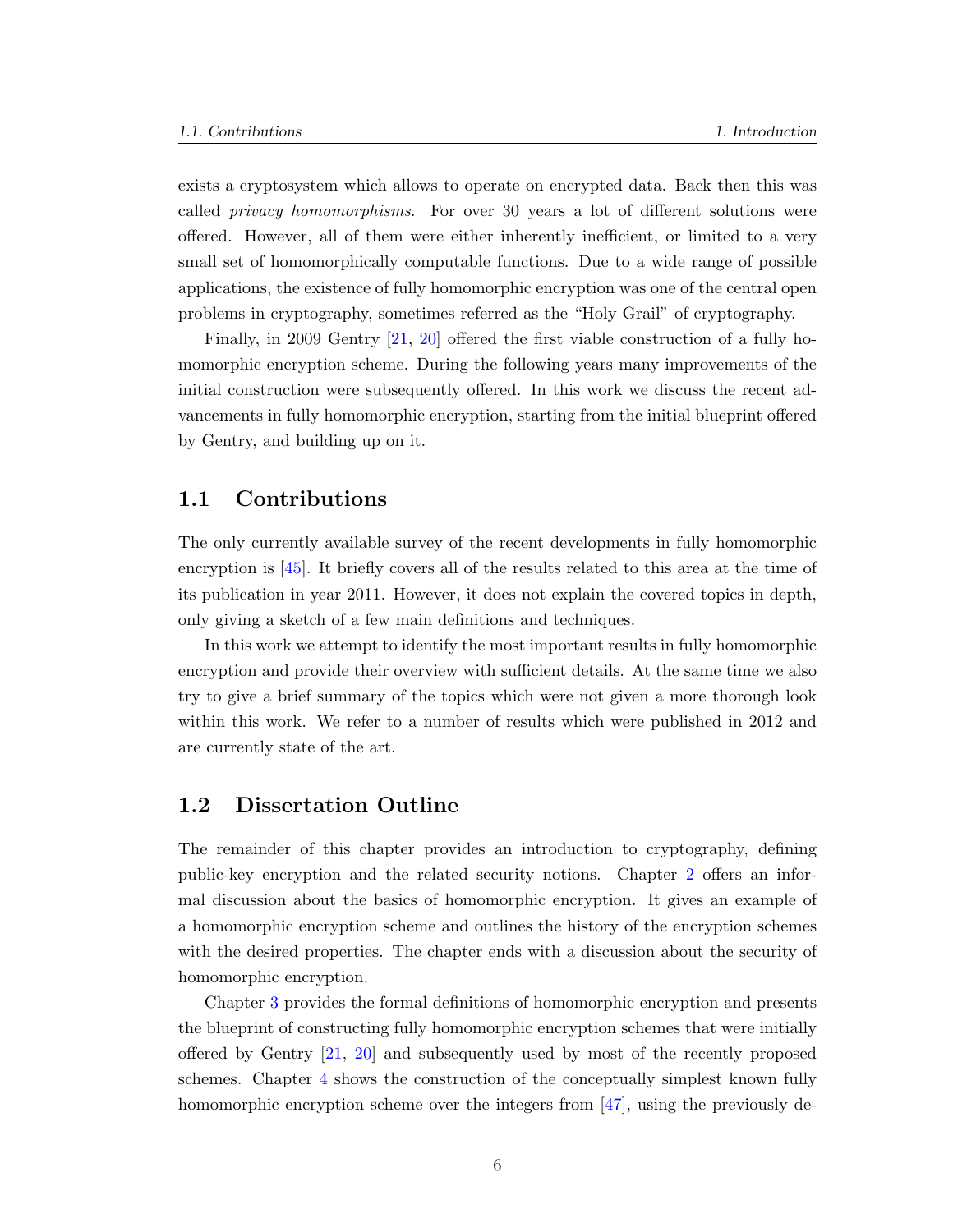scribed blueprint.

Chapter [5](#page-38-0) describes an encryption scheme based on the lattice-based LWE problem, as well as the "re-linearization" technique which is required to make this scheme efficient. Further on, the "dimension-modulus reduction" and "modulus-switching" techniques are introduced, which considerably simplify the construction of this and other fully homomorphic encryption schemes.

Chapter [6](#page-47-0) discusses the recent attempts to implement fully homomorphic encryption schemes in practice. Finally, Chapter [7](#page-50-0) provides the conclusions of this work.

#### <span id="page-7-0"></span>**1.3 Introduction to Cryptography**

Assume we want to hide the contents of a sensitive message (called *plaintext*). Cryptosystems provide a way to achieve this by using a key to *encrypt* the plaintext message into another message (called *ciphertext*) which looks like gibberish. Further on, we can use the key to *decrypt* ciphertext back into plaintext.

According to the Kerckhoff's principle, the security of a cryptosystem should be based only on the secrecy of the used key, and not on the obfuscation of the encryption algorithm.

There are two kinds of encryption algorithms:

- *• Symmetric encryption scheme* uses the same secret key for encryption and decryption. Therefore, any two people willing to communicate between themselves need to agree on their shared secret key first; it is hard to do that safely. And it is also inconvenient for everyone to store many keys. Nevertheless, symmetric encryption schemes are normally very fast and are used as often as possible.
- *• Asymmetric encryption scheme* (also called *public-key cryptosystem*) uses two different keys for encryption and decryption. The message encrypted with someone's *public key*, can only be decrypted using his *private key* (also called *secret key*). The key management becomes easy – each user only needs to store his own private key, while all public keys are publicly available. However, asymmetric encryption is much slower than symmetric encryption. Normally it is only used to agree on a shared secret key, and the rest of the communication is then encrypted with some symmetric encryption scheme which uses the obtained shared key.

Homomorphic encryption schemes can be either symmetric or asymmetric, but in this work we will put more focus on the asymmetric case. Below we give a definition of a public key cryptosystem and introduce the related security notions. However,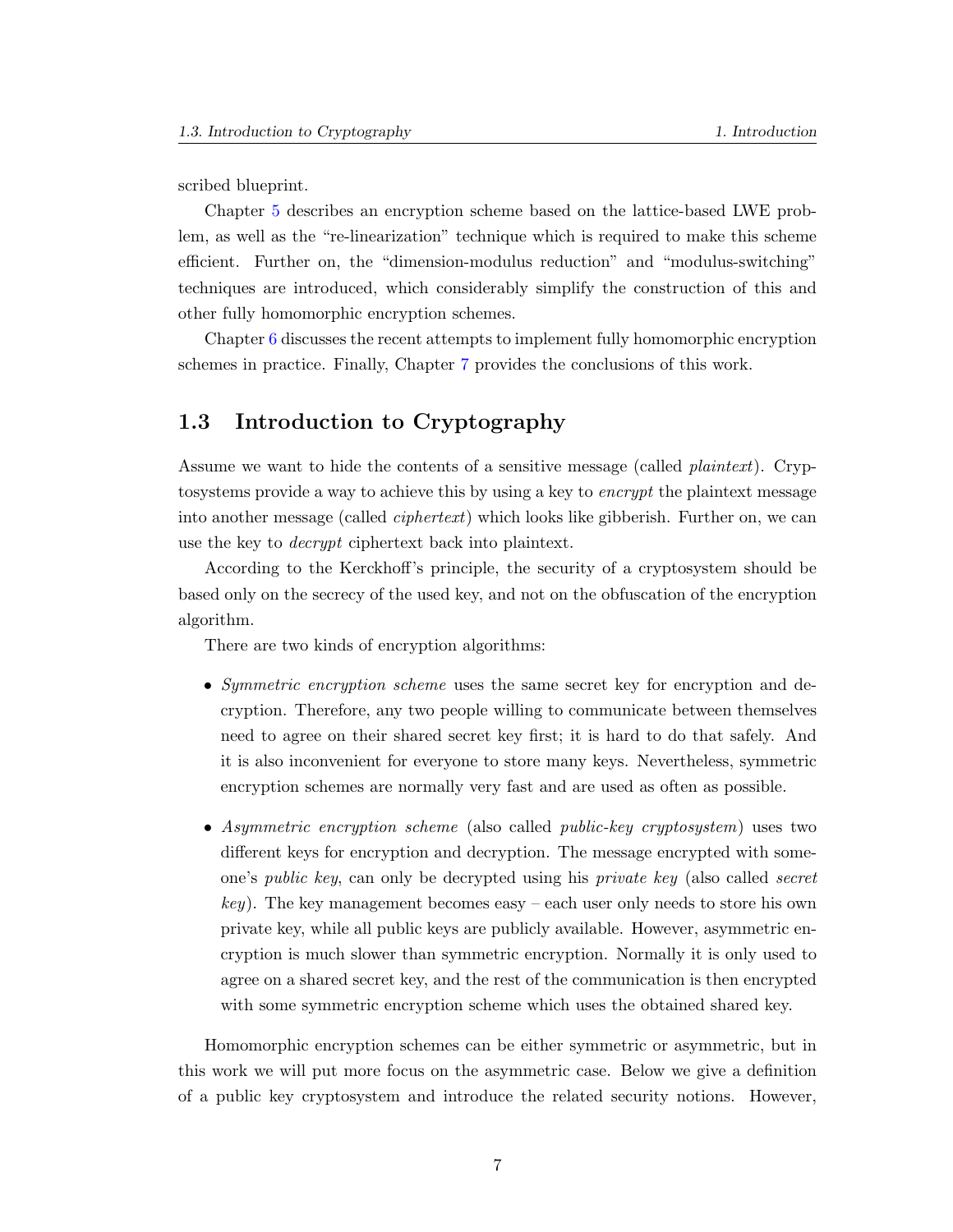everything we discuss can also be adapted to the symmetric case, by making minor formal adjustments.

**Definition 1.3.1.** *A public-key encryption scheme with plaintext space P and ciphertext space C is a 3-tuple of algorithms*  $\mathcal{E} =$  (KeyGen, Encrypt, Decrypt) *satisfying the conditions below:*

- *•* KeyGen *takes a unary representation of a security parameter λ as input and outputs a randomized pair of keys* (*pk, sk*) *where pk is a public key and sk is the corresponding secret key.*
- *•* Encrypt *takes a public key pk and a plaintext m ∈ P as input and outputs a ciphertext*  $c \in \mathcal{C}$ *. This algorithm may be randomized.*
- *•* Decrypt *takes a private key sk and a ciphertext c ∈ C as input and outputs a plaintext*  $m \in \mathcal{P}$ . This algorithm is usually deterministic.
- *• (Decryption Correctness) For any key pair* (*pk, sk*) *which might be output by* KeyGen *and for any plaintext*  $m \in \mathcal{P}$  *we require*  $m = \text{Decrypt}(sk, \text{Encrypt}(pk, m))$ *.*

It can be assumed without loss of generality that the plaintext space  $P$  can be determined from the public key *pk*. We can define the plaintext space as the set of plaintext messages *m* for which the algorithm Encrypt(*pk, m*) runs successfully (for example, does not return the "incorrect message" symbol *⊥*). Then we define the ciphertext space as  $C = \{c \mid c \leftarrow \text{Property}(pk, m) \text{ for all } m \in \mathcal{P}\}\.$  In this work we will normally encrypt each bit separately and hence use the plaintext space  $P = \{0, 1\}$ .

In order to formalize the security level of a cryptosystem, we introduce a security parameter  $\lambda$  which specifies the bit-length of the keys. We normally want that the fastest successful attack against the cryptosystem runs in time exponential in  $\lambda$ . In turn, all the algorithms of the cryptosystem should run in time polynomial in  $\lambda$ . Generally, any algorithm is expected to be polynomial in its input length, so we normally pass a unary representation of  $\lambda$  to the KeyGen algorithm to indicate the requirement from above. We do not explicitly indicate it for the other algorithms of a cryptosystem.

We define an *adversary* as a probabilistic algorithm which runs in time polynomial in  $\lambda$ . A cryptosystem is secure if every possible adversary has at most a negligible probability (as a function of  $\lambda$ ) of breaking it. Below we give the definition of a negligible function.

**Definition 1.3.2** (Negligible Function). *A function*  $f : \mathbb{N} \to \mathbb{N}$  *is said to be negligible, and denoted negl*(*k*)*, if*  $∀c > 0$  *there exists*  $k_0 ∈ ℕ$  *such that*  $∀k ≥ k_0 ⇒ f(k) < \frac{1}{k_0}$  $\frac{1}{k^c}$ .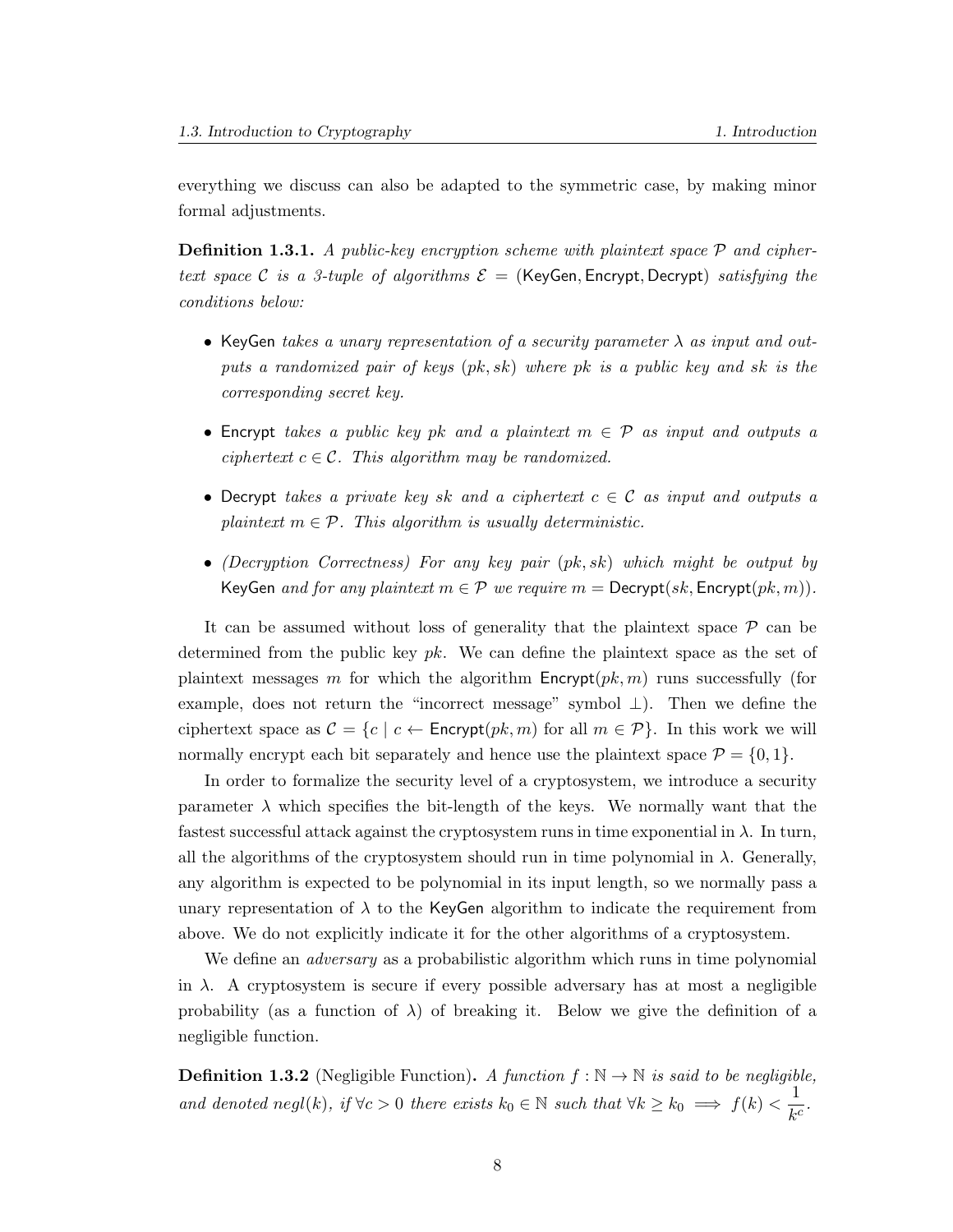<span id="page-9-0"></span>As an example of a public-key encryption scheme we provide a definition of RSA cryptosystem below. We will briefly discuss its homomorphic properties in Chapter [2.](#page-12-0)

**Definition 1.3.3** (RSA Cryptosystem [[38\]](#page-55-1))**.** *The security of the RSA public-key cryptosystem relies on the difficulty of factoring large integers.*

- KeyGen(*security parameter*  $\lambda$ )*: outputs public key* (*e, N*) *and private key* (*d, N*)*. The algorithm first generates a*  $\lambda$ -bit modulus  $N = p \cdot q$  where p and q are ran*dom primes of approximately the same bit-size. It then finds the encryption and decryption exponents e and d such that*  $ed \equiv 1 \mod \phi(N)$  *where*  $\phi$  *is the Euler totient function.*
- Encrypt(*public key* (*e, N*)*, plaintext m*)*: outputs ciphertext*  $c = m^e \mod N$ .
- Decrypt(*private key*  $(d, N)$ *, ciphertext c): outputs plaintext*  $m = c^d \mod N$ *.*

*The decryption algorithm uses an observation that*  $c^d \text{ mod } N = m^{ed} \text{ mod } N =$  $m^{k\phi(N)+1}$  mod *N* = *m* mod *N holds for every*  $k \in \mathbb{N}$ *, because the Euler's theorem states that*  $m^{\phi(N)} \equiv 1 \mod N$  *for any co-prime integers m and N.* 

The security of a cryptosystem can be viewed as a game in which an adversary is provided with one or two challenge ciphertexts and a public key (which is always available for anyone). It is then required to recover some information about the corresponding plaintexts or the private key. The cryptosystem is considered secure with respect to some "security game" if every polynomial-time adversary has at most a negligible probability of winning the game. There exist the following types of security games:

- Key Recovery Given a ciphertext, the adversary needs to recover the corresponding private key.
- One-Way Encryption Given a ciphertext, the adversary needs to recover the corresponding plaintext.
- *•* Semantic Security The adversary chooses a plaintext space *P* and is given the ciphertext which corresponds to some plaintext  $m \in \mathcal{P}$ . The adversary then chooses a deterministic function  $f$  and attempts to guess the value of  $f(m)$  with a probability (more than negligibly) better than without knowing the provided ciphertext. Basically, the semantic security means that it is infeasible to use a ciphertext in order to derive any partial information about the corresponding plaintext.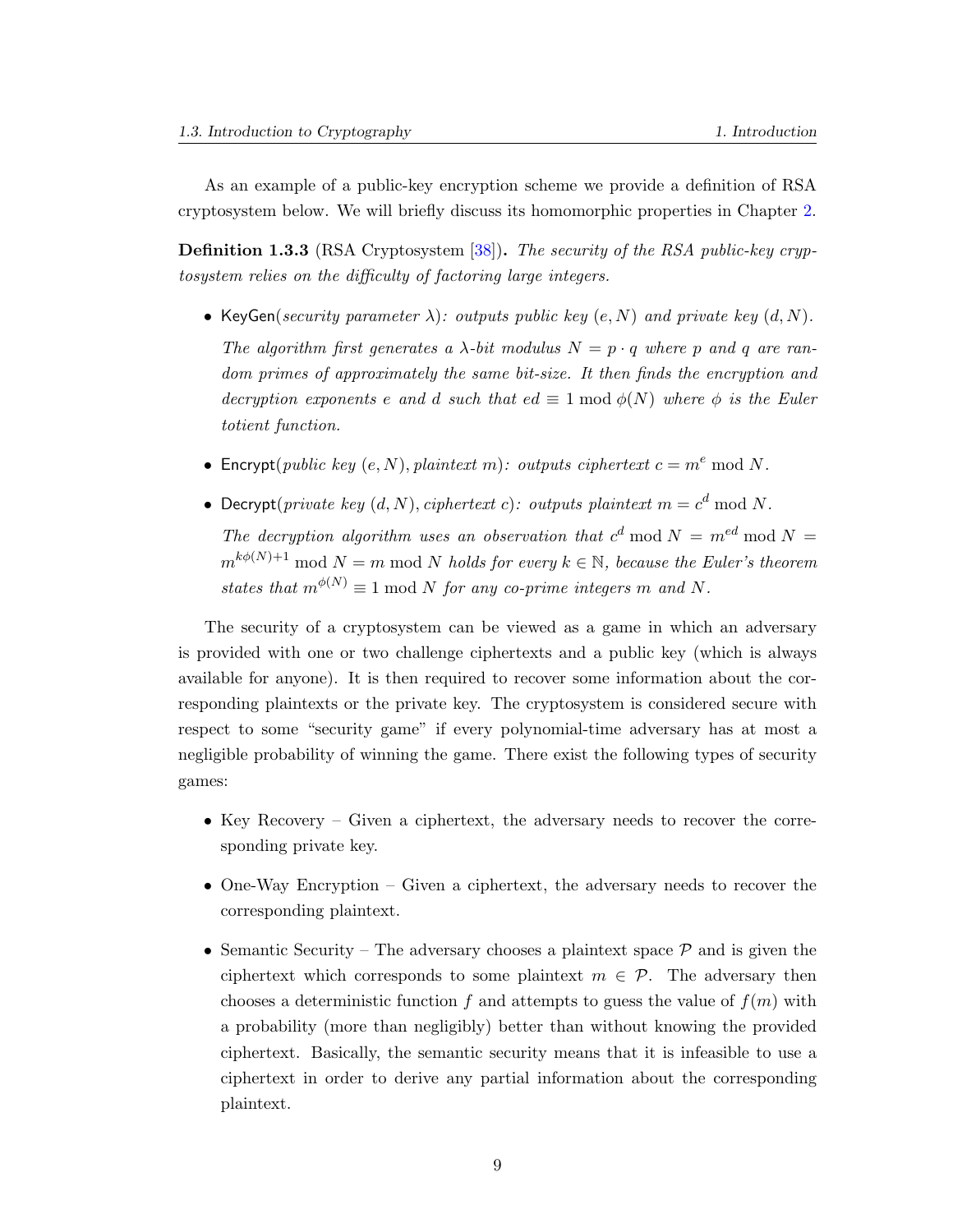<span id="page-10-0"></span>• Indistinguishability (IND) – The adversary chooses two plaintexts of the same length  $m_0, m_1$  and receives the encryption  $c \leftarrow$  Encrypt $(m_b)$  where  $b \in \{0, 1\}$  is selected at random. He needs to guess the value of *b* with a probability (more than negligibly) greater than  $\frac{1}{2}$ .

One can observe that a cryptosystem can only meet the indistinguishability requirement if its encryption function is randomized. Otherwise the adversary can simply use the public key to compare the encryptions of plaintexts  $m_0, m_1$  with the challenge ciphertext *c*. Is is proven that indistinguishability is equivalent to semantic security [[26\]](#page-54-2).

In all of the above security games, the keys and the challenge plaintexts are always being chosen uniformly at random.

We can consider an adversary in the following attack models:

- Chosen Plaintext Attack (CPA) The adversary knows the public key, hence it can encrypt plaintext messages of its choosing.
- Chosen Ciphertext Attack (CCA1) The adversary knows the public key and has access to a decryption oracle. The oracle is able to decrypt arbitrary ciphertexts of the adversary's choosing, but only before the adversary receives the challenge ciphertext(s).
- Adaptive Chosen Ciphertext Attack (CCA2) The adversary knows the public key and has access to a decryption oracle. The oracle is able to decrypt arbitrary ciphertexts of the adversary's choosing, both before and after the adversary receives the challenge ciphertext(s). However, once the adversary received the challenge ciphertext(s), it is no longer allowed to query the received ciphertext(s) to the oracle.

The newly proposed public key encryption algorithms are normally expected to meet the requirements of indistinguishability under an adaptive chosen ciphertext attack (IND-CCA2).

**Definition 1.3.4** (IND-CCA2 Security)**.** *Consider the following "security game" which is played between an adversary and a challenger:*

- *(1)* The challenger runs  $KeyGen(1^{\lambda})$  to generate  $(pk, sk)$ .
- (2) The adversary is given  $1^{\lambda}$ , the public key pk and access to a decryption oracle Decrypt(*sk, ∗*)*. The adversary can perform at most a polynomial number of operations in the security parameter*  $\lambda$ *.*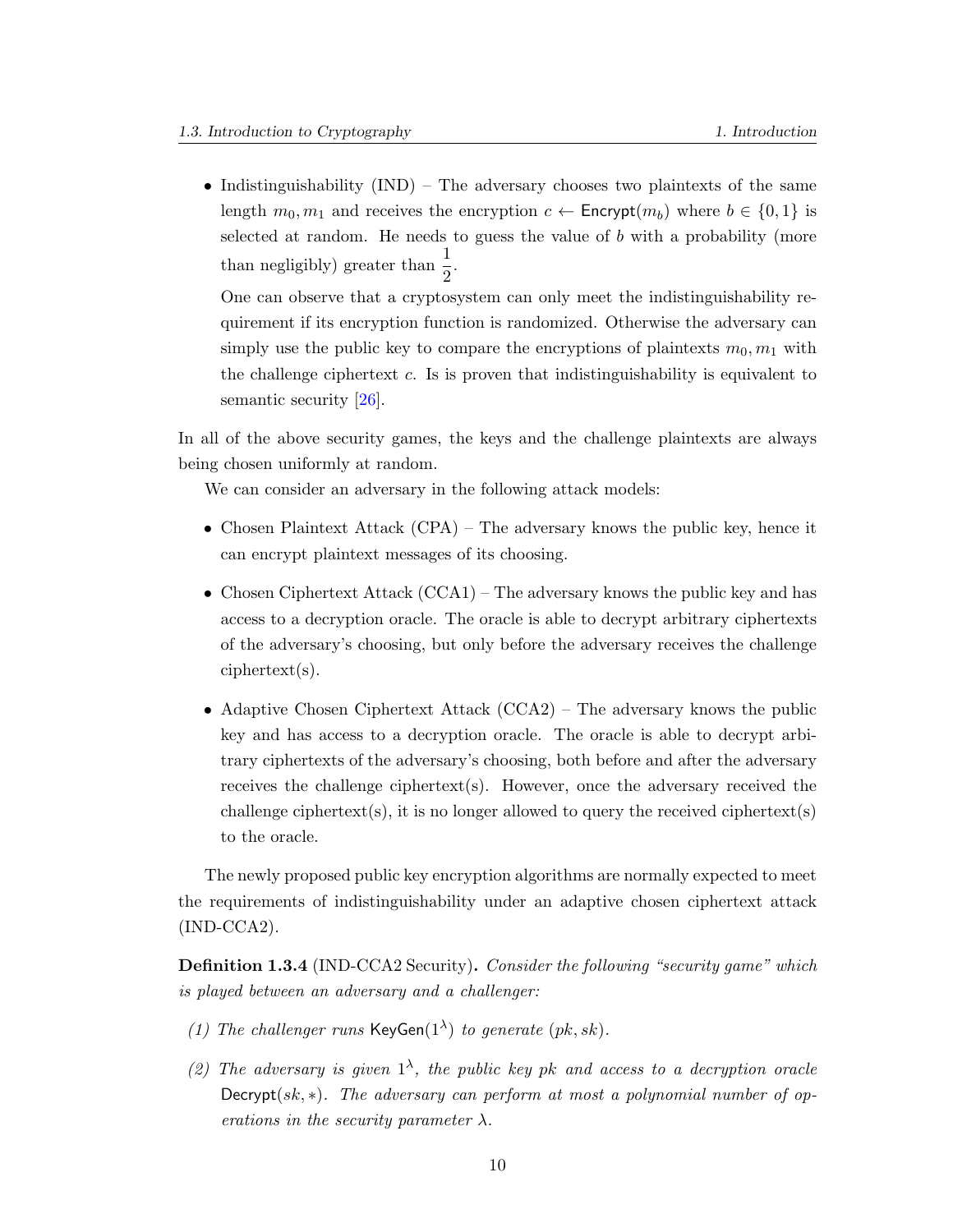- (3) The adversary chooses two messages  $m_0, m_1 \in \mathcal{P}$  of equal length and gives them *to the challenger.*
- *(4) The challenger chooses b ∈ {*0*,* 1*} uniformly at random and returns the challenge*  $ciphertext \, c^* \leftarrow \text{Encrypt}(pk, m_b).$
- *(5) Same as (2), but the adversary can no longer query the decryption oracle on*  $c^*$ .
- *(6) The adversary outputs a guess*  $b' \in \{0, 1\}$  *and wins the "security game" if*  $b = b'$ .

*The advantage of the adversary is defined as*  $Pr[b = b'] - \frac{1}{2}$ 2 *. We say that the public-key encryption scheme is IND-CCA2 secure if every polynomial-time adversary wins this "security game" with at most negligible advantage,*  $\text{negl}(\lambda)$ *.* 

If we no longer allow the use of the decryption oracle in the stage (5) of the IND-CCA2 security game, then we get the definition of IND-CCA1. Further on, if we also remove the decryption oracle from the stage (2), then we get the definition of IND-CPA.

IND-CPA security is considered to be the absolute minimum requirement for asymmetric encryption schemes because the CPA attack model is always available to the adversary due to its knowledge of the public key. When we speak about the semantic security without mentioning particular attack models, we normally mean IND-CPA security.

The last security game we will discuss deals with a non-malleability property which is most often also considered outside of particular attack models. All of the previously discussed security games deal with the confidentiality of data (i.e. the requirement that the adversary cannot understand the encrypted message). In contrast, the nonmalleability property deals with the integrity of data (i.e. the requirement that the adversary can not unnoticeably alter the message):

*•* Non-malleability – Given the ciphertext *c* which corresponds to some plaintext *m*, the adversary needs to find a different ciphertext  $c' =$  Encrypt $(m')$  such that the relation  $m' = g(m)$  between *m* and  $m'$  is known to the adversary.

If a cryptosystem is malleable, then it is not IND-CCA2 secure. Assume an adversary receives some challenge ciphertext *c* during the IND-CCA2 game, and he needs to determine whether it is the encryption of plaintext  $m_0$  or  $m_1$  (both known by the adversary). Since the cryptosystem is malleable, the adversary can compute  $c' \leftarrow$  Encrypt $(g(m_0))$  for some known relation *g*. Now it can use the decryption oracle to query the decryption  $m' \leftarrow$  Decrypt $(sk, c')$  and, finally, compare  $m'$  with  $g(m_0)$  and  $g(m_1)$ , hence winning the security game.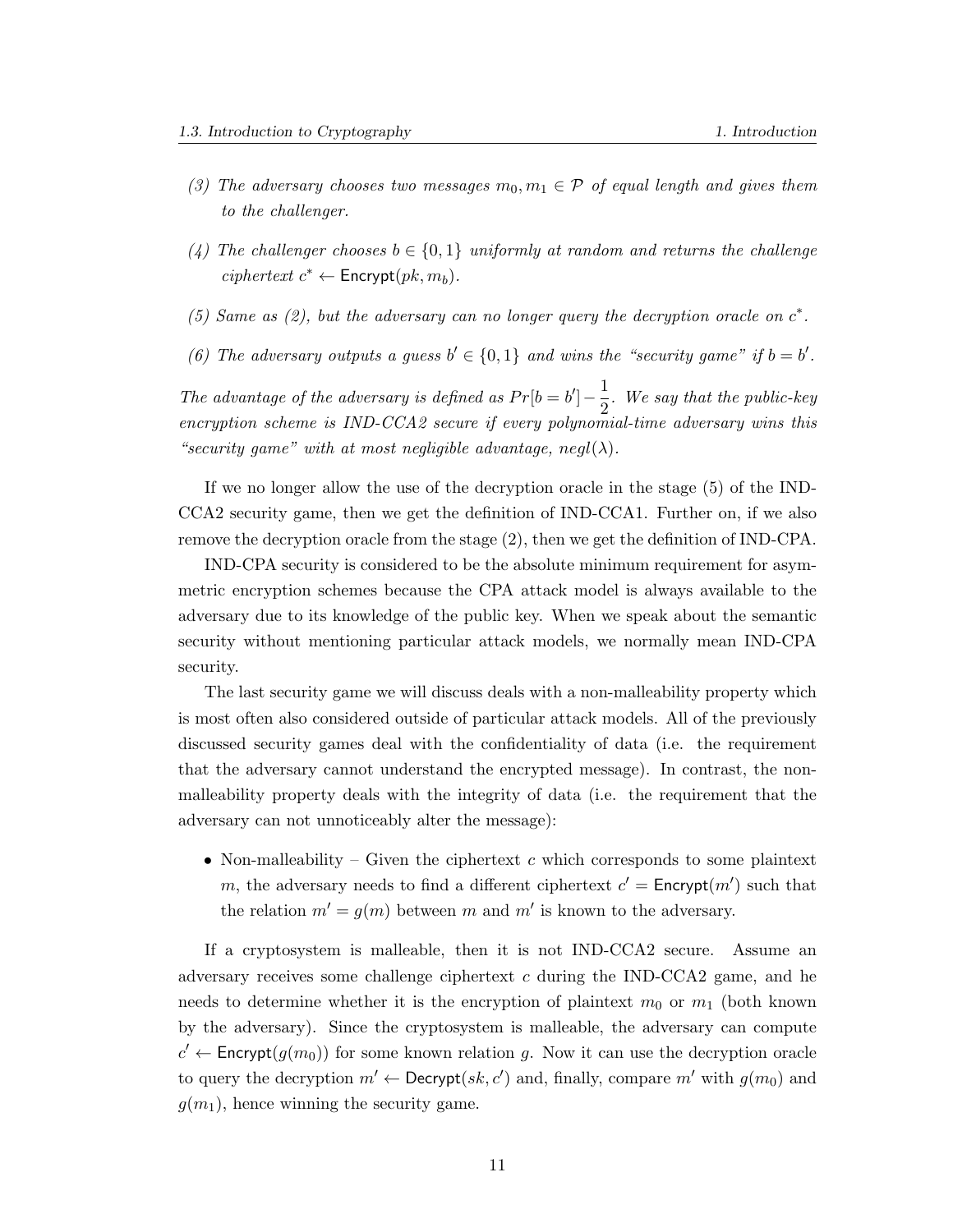### <span id="page-12-2"></span><span id="page-12-0"></span>**Chapter 2**

## **Homomorphic Encryption**

This chapter provides an outline of homomorphic encryption. We give an informal definition of homomorphic encryption, followed by an example of an inefficient fully homomorphic encryption scheme. We then offer a summary of the early homomorphic encryption schemes and an overview of the security of homomorphic encryption.

#### <span id="page-12-1"></span>**2.1 Introduction to Homomorphic Encryption**

Remember we are trying to solve the problem of efficiently computing arbitrary functions over encrypted data. Assume we have some plaintext bits  $m_1, m_2, ..., m_\ell \in$  $\{0,1\}$  and we want a third party to compute some function  $f: \{0,1\}^{\ell} \to \{0,1\}$  for us. However, we can only reveal the encrypted version of our data, namely,  $c_1 \leftarrow$ Encrypt $(m_1), c_2 \leftarrow$  Encrypt $(m_2), ..., c_\ell \leftarrow$  Encrypt $(m_\ell)$ . Therefore, we want them to be able to compute the encrypted value of our function  $c_f \leftarrow$  Encrypt $(f(m_1, m_2, ..., m_\ell))$ while knowing only  $f$  and  $c_1, c_2, ..., c_\ell$ . The secret key and the plaintext values must remain unknown. We want to receive the encrypted result  $c_f$ , then we will decrypt it ourselves.

Note that we can represent any computable function as a program which can be run on a universal Turing machine. And any program can be essentially represented as data. Therefore, we would also be able to hide (i.e. encrypt) the functions we are evaluating. Specifically, we would use an unecrypted universal Turing machine which takes some encrypted data as input. The encrypted data would then represent both the program (i.e. function) we want to compute and the data which is being accepted by this encrypted program.

This might give an impression that we are capable of obfuscating our programs which was proven impossible in [[5](#page-52-0)]. However, in case of the obfuscation, the input and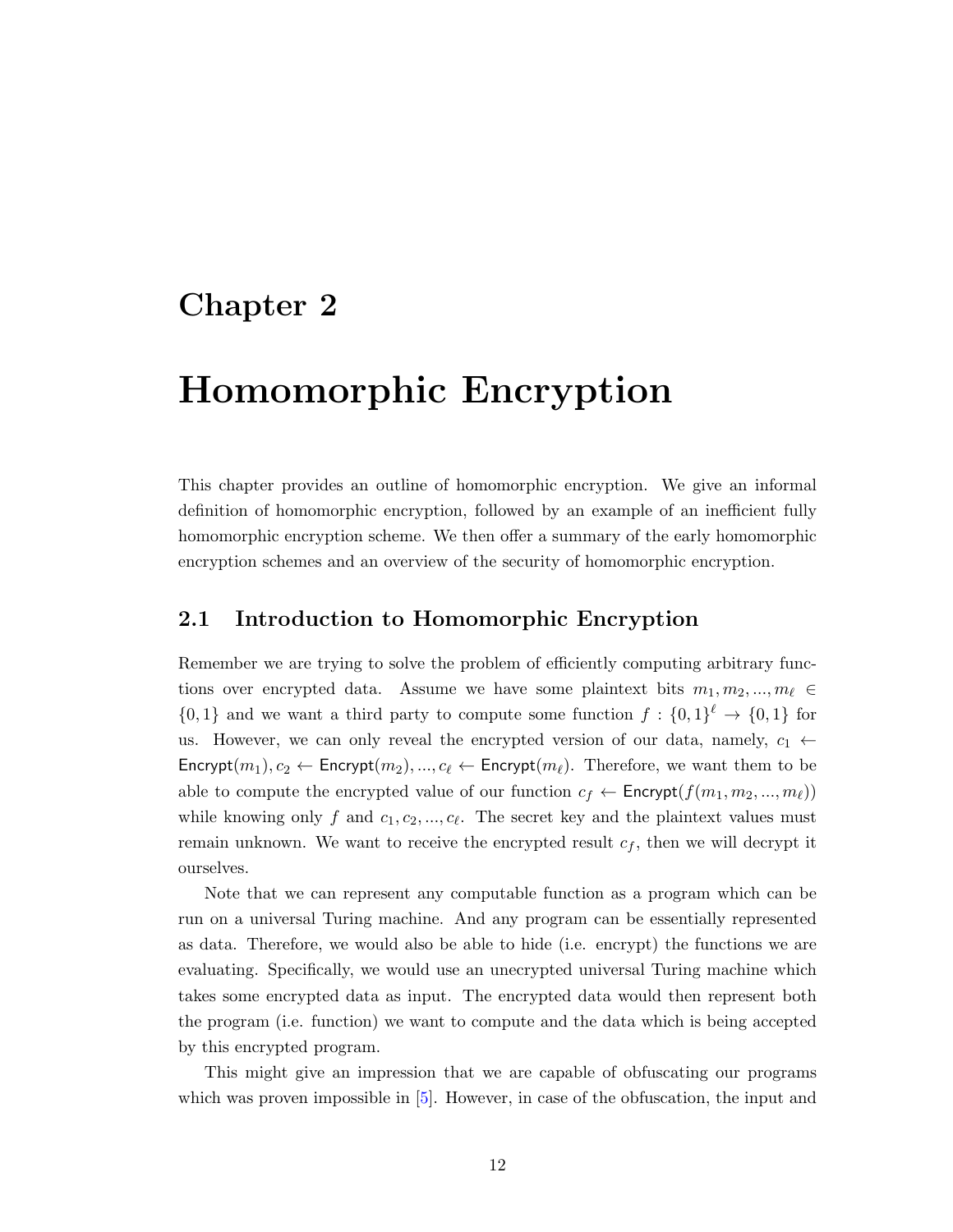the output of the program must be unencrypted. In contrast, homomorphic encryption provides no way to use unencrypted input/output with an encrypted function.

Before we discuss the computation of arbitrary functions, let us consider a simpler case – computing additions and multiplications over encrypted data.

**Definition 2.1.1** ((Informal) Additively and Multiplicatively Homomorphic Encryption)**.** *Consider a cryptosystem E which is defined over plaintext space P and ciphertext space C. We say that*

- *• E is additively homomorphic if for any given encryption key and any plaintexts*  $m_1, m_2 \in \mathcal{P}$  *the following condition is satisfied:* Encrypt $(m_1 + m_2) \equiv \varepsilon$ Encrypt $(m_1) +_C$  Encrypt $(m_2)$
- *• E is multiplicatively homomorphic if for any given encryption key and any plaintexts*  $m_1, m_2 \in \mathcal{P}$  *the following condition is satisfied:* Encrypt $(m_1 \cdot m_2) \equiv \varepsilon$  $\textsf{Encrypt}(m_1) \cdot_{\mathcal{C}} \textsf{Encrypt}(m_2)$

*where*  $+_{\mathcal{C}}, \cdot_{\mathcal{C}} \in \mathcal{C}$  (*i.e. can be computed directly, without any intermediate decryption),* and  $=\varepsilon$  *is the equivalence in regards to*  $\varepsilon$  *(i.e. the resulting ciphertexts must represent the same plaintext).*

For example, the RSA cryptosystem defined in Section [1.3](#page-7-0) is multiplicatively homomorphic because  $\textsf{Encrypt}(e, m_1 \cdot m_2) = (m_1 \cdot m_2)^e \mod N$  and  $\textsf{Encrypt}(e, m_1)$ Encrypt $(e, m_2) = (m_1^e \mod N) \cdot (m_2^e \mod N)$  are equivalent. However, it is easy to check that RSA is not additively homomorphic.

Notice that  $(\mathcal{P},+)$  or  $(\mathcal{P},\cdot)$  must be a group in order for a cryptosystem to be additively or multiplicatively homomorphic respectively. Otherwise the Encrypt algorithm will not be defined on some of the possible expressions (i.e. the result of some arithmetic operation will not belong to the plaintext space), and hence the equivalence required in the definition will not always hold. Similarly,  $(C, +_C)$  or  $(C, \cdot_C)$  must also be a group.

So the cryptosystem should essentially possess a homomorphism between the plaintext group  $(\mathcal{P}, \odot)$  and the ciphertext group  $(\mathcal{C}, \odot)$  (where  $\odot$  denotes either addition or multiplication). By performing an operation on the ciphertext elements, we also implicitly change the corresponding plaintext elements. Then the encryption and the decryption algorithms map the elements between the plaintext group and the ciphertext group. A possible way to think about it, is that there should be a commutativity between the encryption function and the group operation.

Now consider the case when a cryptosystem is both additively and multiplicatively homomorphic, i.e. both the plaintext space and the ciphertext space form a ring and there is a homomorphism between then.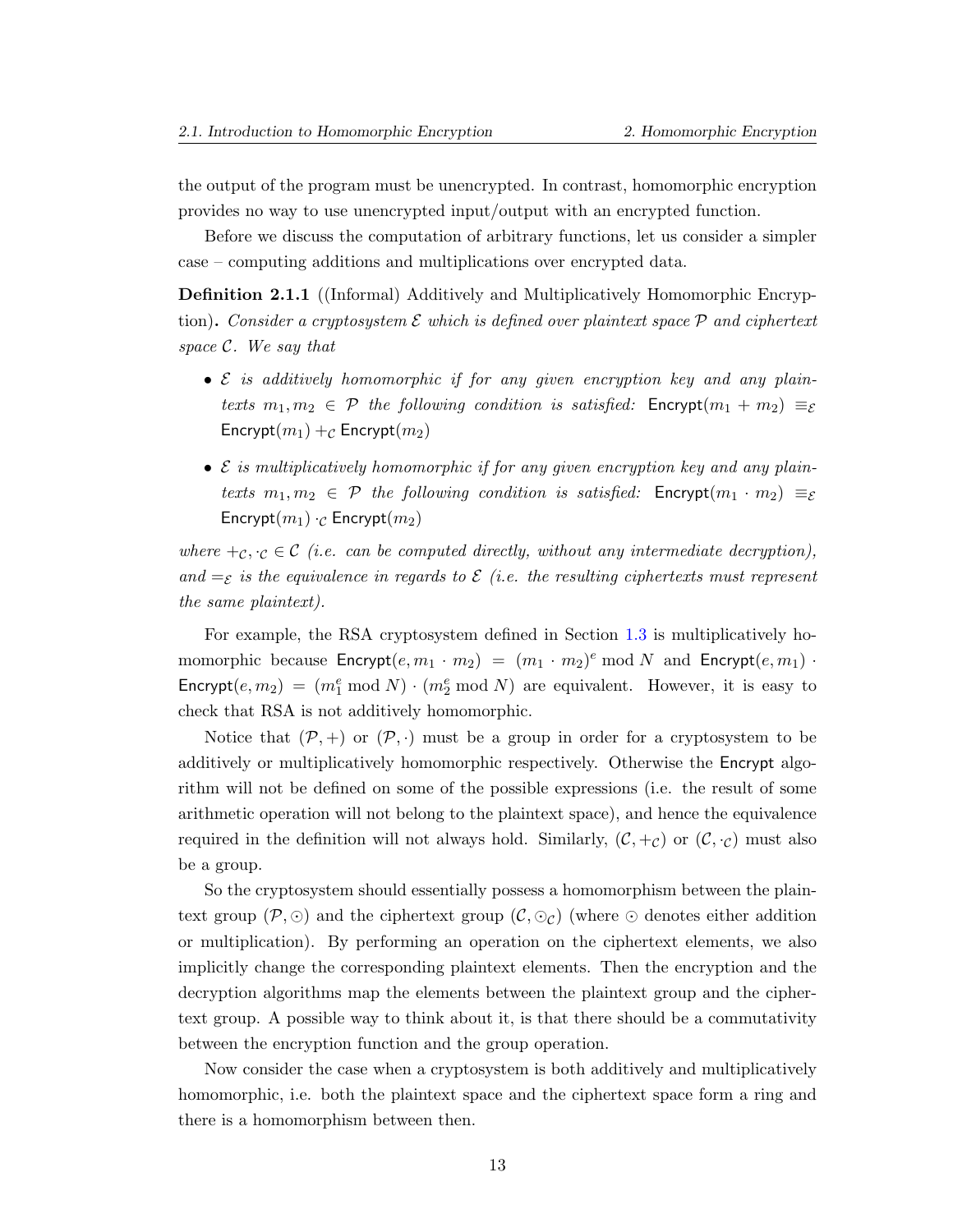<span id="page-14-1"></span>**Definition 2.1.2** ((Informal) Algebraically Homomorphic Encryption)**.** *Consider a cryptosystem E which is defined over plaintext space P and ciphertext space C. We say that E is algebraically homomorphic if E is both additively and multiplicatively homomorphic.*

Assume we have a cryptosystem which is algebraically homomorphic. This would mean we are able to add and multiply arbitrary ciphertexts. Now consider the least significant bit while performing these operations. If we ignore the other bits, we basically get the implementation of logic XOR and logic AND gates in the ciphertext space. The two logic gates together form a complete logic system, so we can implement an arbitrary logic circuit and hence compute an arbitrary function. Therefore, in order to achieve fully homomorphic encryption, we need to find cryptosystems which are algebraically homomorphic.

All currently known fully homomorphic encryption schemes use Boolean circuits to represent the functions we want to compute homomorphically. In this work we will also normally use Boolean circuits for this purpose.

#### <span id="page-14-0"></span>**2.2 Polly Cracker Cryptosystem**

In this section we discuss an algebraically homomorphic encryption scheme Polly Cracker [[18](#page-54-3)]. The symmetric version of Polly Cracker uses a secret key  $\mathbf{sk} \in \mathbb{Z}_q^n$ . Given a plaintext message  $m \in \mathbb{Z}_q$ , we choose a random polynomial  $p \in \mathbb{Z}_q[x_1, ..., x_n]$  such that  $p(\mathbf{sk}) = 0 \mod q$ . Then the corresponding ciphertext is a polynomial  $c = p + m$ (mod *q*). In order to decrypt the ciphertext, we evaluate it at the secret key **sk** modulo *q*. The polynomial *p* vanishes and we get back the plaintext message, i.e.  $c(\mathbf{sk}) = p(\mathbf{sk}) + m = m \pmod{q}.$ 

Consider the ciphertexts  $c_1 = p_1 + m_1 \pmod{q}$  and  $c_2 = p_2 + m_2 \pmod{q}$  We can use them to compute the following arithmetic operations:

- $c_1 + c_2 = (p_1 + p_2) + (m_1 + m_2) \mod q$
- $c_1 \cdot c_2 = (p_1 \cdot m_2 + p_2 \cdot m_1) + (m_1 \cdot m_2) \mod q$

This encryption scheme is obviously algebraically homomorphic because adding or multiplying the ciphertexts would also implicitly perform the same operation on the underlying plaintexts modulo *q*.

Recall that an *ideal I* of a ring *R* is a subset of *R* which is closed under addition, and also closed under multiplication with elements in *R*. Below we define the ideal membership problem which provides some elements of an ideal *I* and asks whether a specific other element in *R* also belongs to this ideal.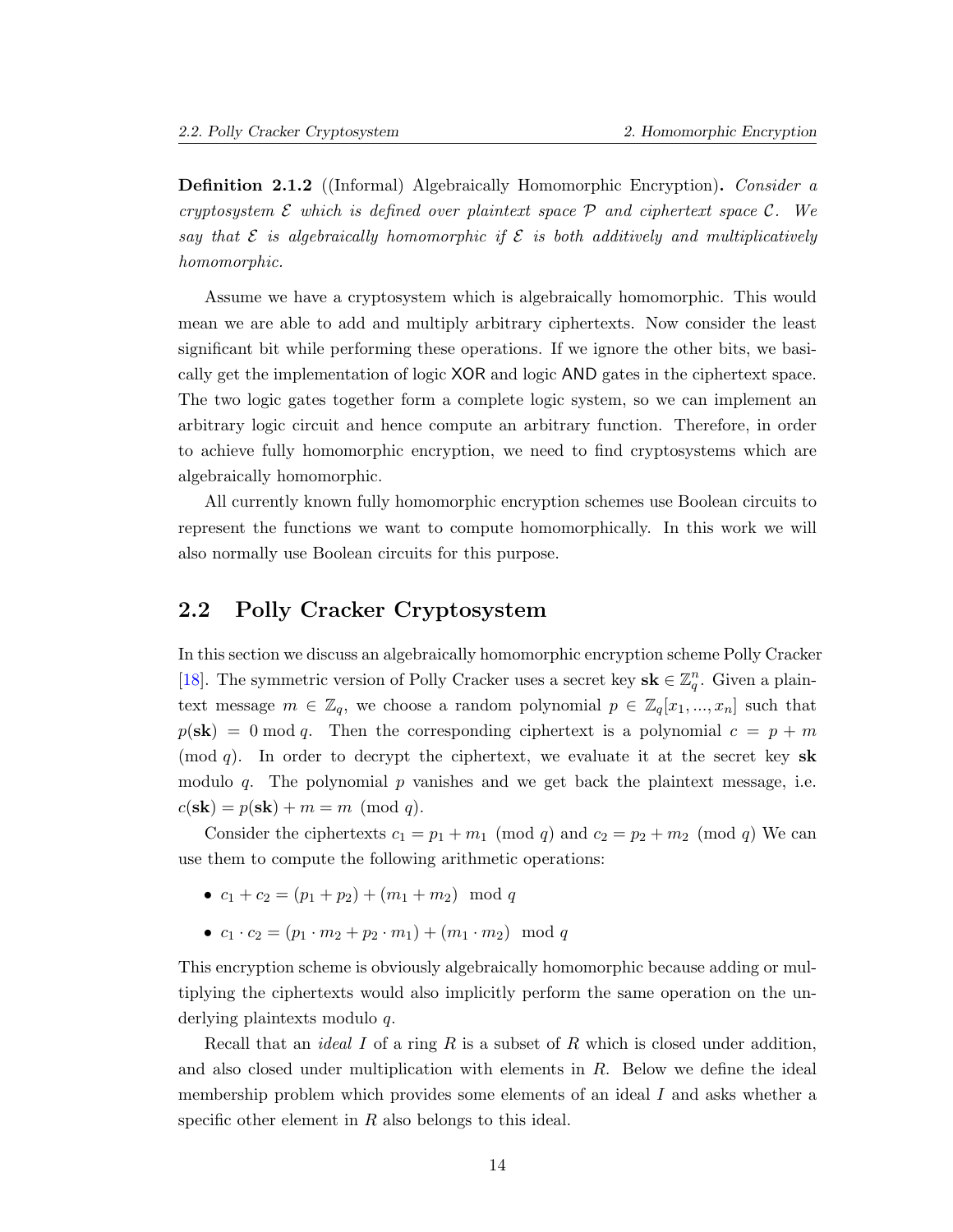<span id="page-15-0"></span>**Definition 2.2.1** (Ideal Membership Problem). *Given a polynomial*  $p_0 \in \mathbb{Z}[x_1, ..., x_n]$ *from a ring R and a set of polynomials*  $p_1, p_2, ..., p_k \in \mathbb{Z}[x_1, ..., x_n]$  *from an ideal*  $I \in R$ *, is it possible to express*  $p_0 = a_1 p_1 + ... + a_k p_k$  *where*  $a_1, ..., a_k \in \mathbb{Z}[x_1, ..., x_n]$ .

In order for Polly Cracker to be semantically secure, the adversary must not be able to distinguish whether two ciphertexts *c<sup>a</sup>* and *c<sup>b</sup>* encrypt the same plaintext *m*. Notice that this is equivalent to determining whether the ciphertext  $c = c_a - c_b$  encrypts 0, i.e. whether the ciphertext *c* evaluates to zero at the secret key **sk**. It can be seen that the semantic security is based on the *ideal membership problem* which is considered to be hard. In this case the ring *R* contains all polynomials, and the ideal *I* contains the polynomials which evaluate to zero at **sk**.

It is also possible to transform Polly Cracker into a public-key cryptosystem. In order to give anyone a chance to encrypt their plaintext message, they should be able to generate a somewhat random element from the ideal. It is trivial to do that with the knowledge of the private key, however we can not reveal this key. Instead, we will generate a public key which will consist of many polynomials from the ideal, i.e. polynomials which evaluate to zero at the secret key. Then the encryption process would involve taking a random *subset sum* of these polynomials and adding them to the message.

This method of converting a symmetric encryption scheme into an asymmetric encryption scheme is formalized in  $[40]$  $[40]$ . We will also implicitly use it in the next chapters. Here we might need an additional requirement that an adversary can not determine what was the subset we chose during the encryption process. Recall that the subset sum is an NP-complete problem. We give its definition below, followed by the definition of the public-key version of Polly Cracker.

**Definition 2.2.2** (Subset Sum Problem)**.** *Given a set of integers x*1*, ..., x<sup>n</sup> and an integer s, is there a subset*  $S \in \{1, ..., n\}$  *such that*  $\sum$ *i∈S*  $x_i = s$ .

**Definition 2.2.3** (Polly Cracker Cryptosystem [\[18](#page-54-3)])**.** *The public-key version of Polly Cracker relies on the hardness of the ideal membership and the subset sum problems.*

- KeyGen(*security parameter*  $1^{\lambda}$ ): *outputs private key* ( $q \in \mathbb{Z}, s\mathbf{k} \in \mathbb{Z}_q^n$ ) *and public*  $key (q \in \mathbb{Z}, \{p_i\} \in \mathbb{Z}_q[x_1, ..., x_n])$  such that  $p_i(\mathbf{sk}) = 0 \mod q$  for all  $i \in \{1, ..., k\}$ . *The values*  $n, q, k$  *depend on the security parameter*  $\lambda$ *.*
- Encrypt(*public key*  $(q, \{p_i\})$ *, plaintext*  $m \in \mathbb{Z}_q$ ): *outputs ciphertext*  $c = m + \sum$ *i∈S pi*  $p{mod q}$ *, where*  $S \subseteq \{1, ..., k\}$  *is a random subset.*
- Decrypt(*private key*  $(q, s\mathbf{k})$ *, ciphertext c*)*: outputs plaintext*  $m = c(\mathbf{sk}) \mod q$ *.*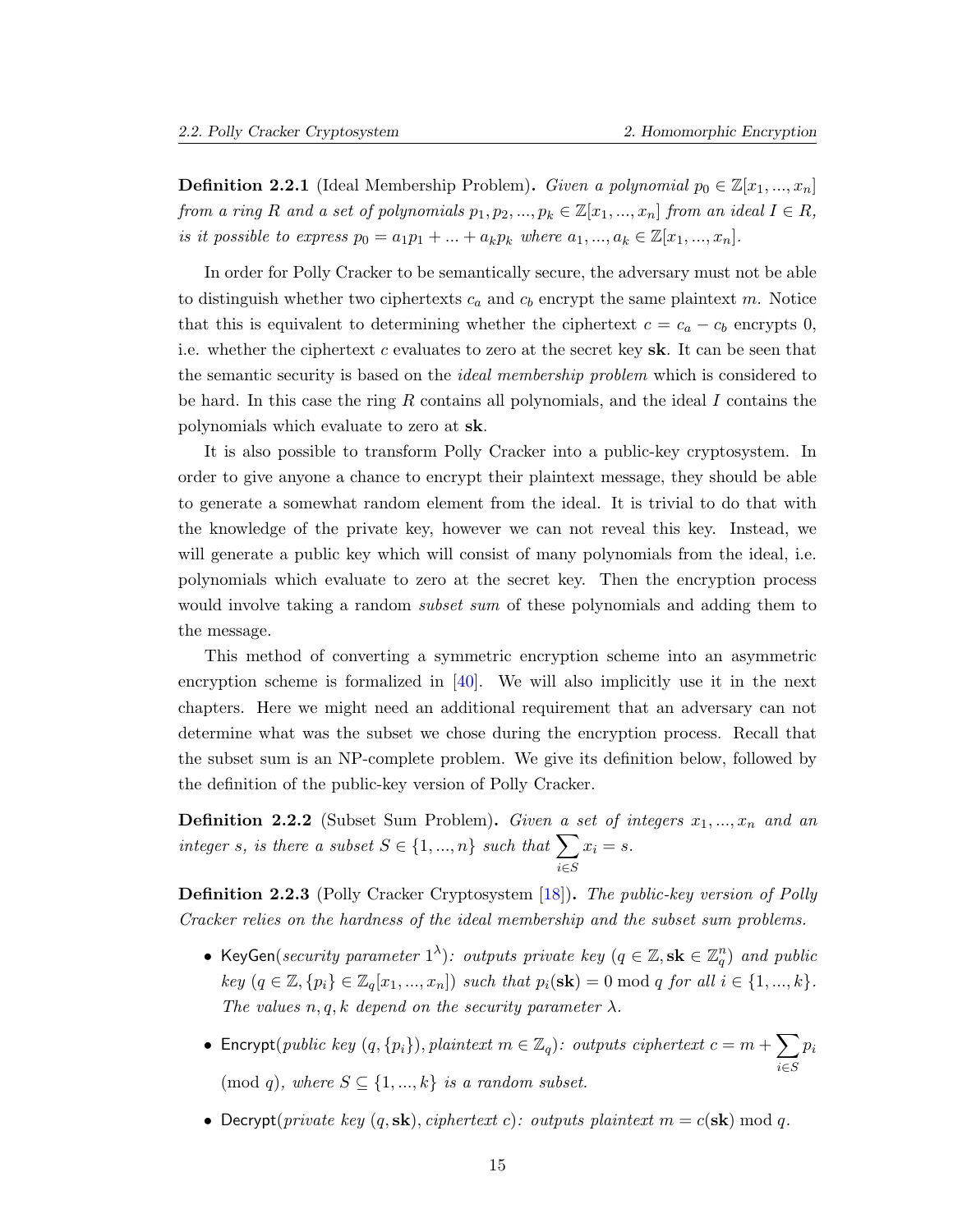<span id="page-16-2"></span>Unfortunately, Polly Cracker is typically easy to break using linear algebra [[2](#page-52-1)]. Another problem is that every homomorphic multiplication of two ciphertexts can square the amount of monomials in the resulting ciphertext. Hence the size of the ciphertext can grow exponentially with the number of performed homomorphic multiplications.

#### <span id="page-16-0"></span>**2.3 Early Homomorphic Encryption Schemes**

Some of the previous surveys of homomorphic encryption are available in [[19](#page-54-4), [28](#page-54-5), [45](#page-56-1)] as well as [[20,](#page-54-1) Chapter 3]. In this section we give a brief overview of the early homomorphic schemes which were not yet capable of computing *arbitrary* functions (i.e. somewhat homomorphic encryption schemes).

Here we are only interested in cryptosystems which are semantically secure. For instance, the textbook version of the RSA cryptosystem (defined in Section [1.3](#page-7-0)) is multiplicatively homomorphic, however it is not IND-CPA secure because its encryption algorithm is deterministic. RSA can be randomized using padding schemes, but then it loses its homomorphic properties.

The first semantically secure additively and multiplicatively homomorphic encryption schemes were Goldwasser-Micali [\[27](#page-54-6)] and ElGamal [[17\]](#page-53-0) cryptosystems respectively. Numerous other encryption schemes were subsequently proposed, featuring either additive or multiplicative homomorphism, many of them building up on Goldwasser-Micali cryptosystem. Most of these cryptosystems also support addition and/or multiplication by a known constant. For details on encryption schemes with a single homomorphism see surveys [[19,](#page-54-4) [28](#page-54-5)].

**Remark 2.3.1.** *Notice that any additively homomorphic encryption scheme satisfies the following property:*  $\text{Encrypt}(m_1 + m_2) = \text{Encrypt}(m_1) + c \text{Encrypt}(m_2)$  *for any plaintext* messages  $m_1, m_2 \in \mathcal{P}$ . Therefore, if  $+_{\mathcal{C}}$  is a linear function in the ciphertext *space, then it also follows that*  $\text{Encrypt}(k \cdot m_1) = \text{Encrypt}(m_1) + c \ldots + c \text{Encrypt}(m_1) =$  $k \cdot$  Encrypt $(m_1)$  *for any constant*  $k \in \mathbb{N}$ , *i.e it supports multiplication by a known constant*[1](#page-16-1) *.*

The secure somewhat homomorphic encryption schemes which offer more than a single homomorphism are as follows:

- Polly Cracker encryption scheme [[18\]](#page-54-3), described in Section [2.2.](#page-14-0)
- Boneh-Goh-Nissim cryptosystem [\[7\]](#page-52-2) is an additively homomorphic encryption scheme which also allows to perform a single multiplication. More precisely, it allows to compute quadratic (i.e. 2-DNF) formulas over encrypted data.

<span id="page-16-1"></span><sup>&</sup>lt;sup>1</sup>This observation actually follows from the definition of a linear function.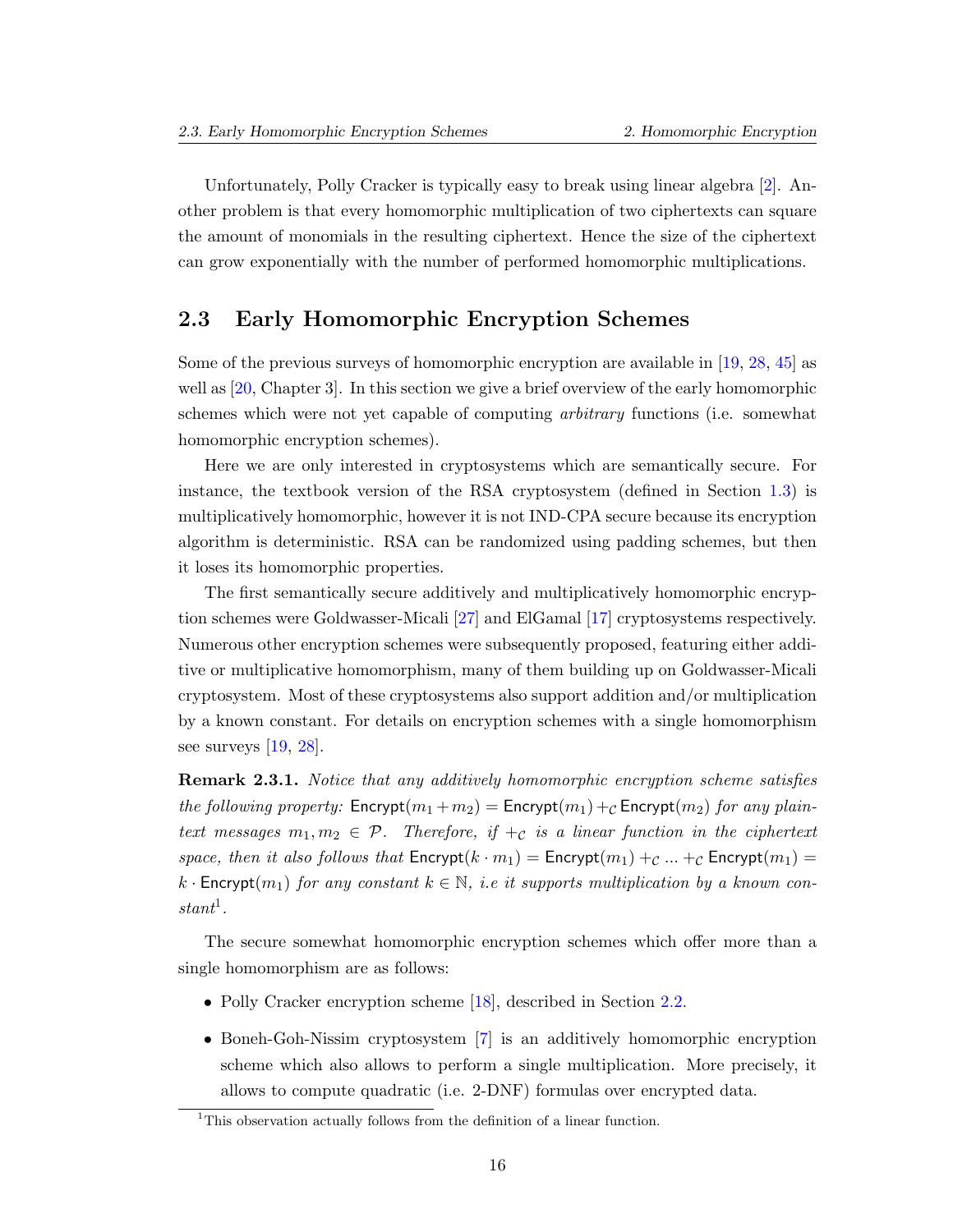- <span id="page-17-1"></span>• Armknecht-Sadeghi cryptosystem [[4](#page-52-3)] is an additively homomorphic encryption scheme which also allows to perform an arbitrary number of multiplications (fixed in advance). However, the ciphertext size grows exponentially with the number of multiplications.
- Melchor-Gaborit-Herranz cryptosystem [[33\]](#page-55-2) is able to homomorphically evaluate multi-variate polynomials, but the size of the ciphertext grows exponentially in the degree of the polynomial (i.e. in the number of consecutive multiplications).
- *•* Sander-Young-Yung cryptosystem [\[41](#page-56-4)] allows to homomorphically evaluate arbitrary circuits, but the ciphertext size grows exponentially with the depth of the circuit. Hence we can only efficiently evaluate *NC*<sup>1</sup> circuits.
- Ishai-Paskin cryptosystem [[29\]](#page-55-3) allows to homomorphically evaluate branching programs, which is essentially equivalent to evaluating *NC*<sup>1</sup> circuits (according to  $[6]$ ).

In 2009 Gentry was the first to show a *fully homomorphic encryption* scheme, i.e. a cryptosystem which allows to efficiently compute arbitrary functions over encrypted data [\[20](#page-54-1), [21\]](#page-54-0).

#### <span id="page-17-0"></span>**2.4 Security of the Homomorphic Encryption Schemes**

First of all, notice that any homomorphic encryption scheme is always malleable by design. Given any encryption of a known constant *r* and an arbitrary ciphertext *c*, we can either add or multiply them together to get another valid ciphertext. The malleability in turn implies that a homomorphic encryption scheme can not be IND-CCA2 secure (for a formal proof refer to [[48\]](#page-56-5)).

Some of the known cryptosystems with a single homomorphism are IND-CCA1 secure, and there is also one more complex construction of somewhat homomorphic encryption scheme which is proven to be IND-CCA1 secure [[31\]](#page-55-4). However, the existence of IND-CCA1 secure *fully* homomorphic encryption scheme is currently an open problem [[20,](#page-54-1) Page 18].

Additionally, it is proven that any deterministic additively homomorphic encryption scheme is not IND-CCA1 secure if its addition operator in ciphertext space is a linear function  $[1, Section 4.2]$  $[1, Section 4.2]$  (also  $[48, 28]$  $[48, 28]$  $[48, 28]$ ). Assume  $[c_1, ..., c_\ell]$  is a binary representation of a ciphertext message. In order to mount the attack, it is required to find the plaintexts corresponding to the following ciphertexts:

$$
\mathsf{Encrypt}(m_1) = [1, 0, \dots, 0]
$$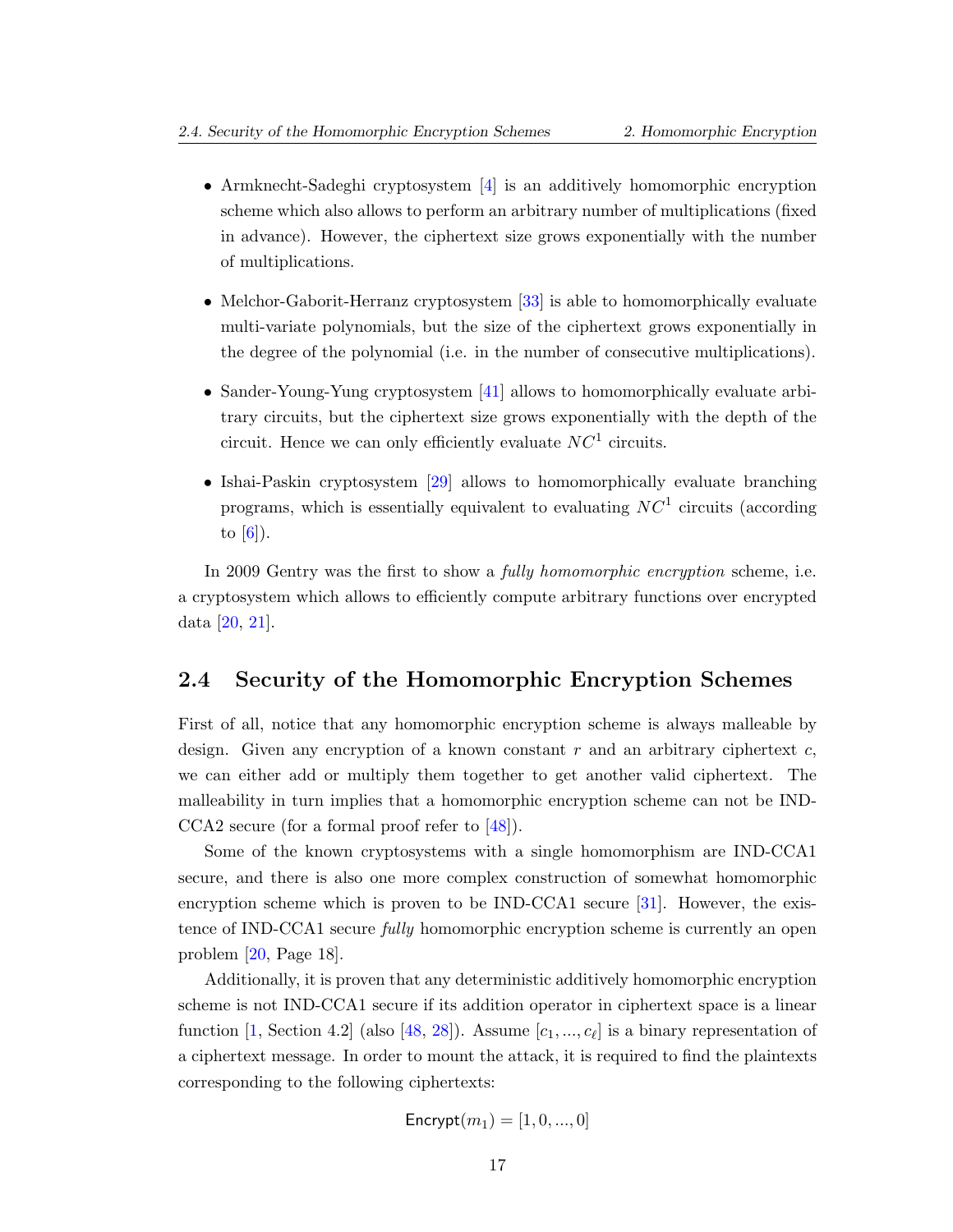$\mathsf{Energy}(m_2) = [0, 1, ..., 0]$ *...*  $\mathsf{Energy}(m_\ell) = [0,0,...,1]$ 

<span id="page-18-0"></span>Then any ciphertext can be decrypted by computing  $m = \sum_{n=1}^{\ell}$ *i*=1  $m_i c_i$ .

Other known attacks against the homomorphic encryption schemes are as follows:

- *•* If a homomorphic encryption scheme allows to encrypt known constants and supports an operation  $\leq$  inside the ciphertext space, then we can use binary search to find the plaintext values corresponding to any ciphertexts [[39](#page-56-0), Page 4].
- Any algebraically homomorphic encryption scheme which offers an equality testing oracle (e.g. if the scheme is deterministic) over finite commutative ring (e.g.  $\mathbb{Z}_n$ ) can be broken in sub-exponential time [\[8,](#page-52-6) Section 4.1].
- Given an ability to decide whether a ciphertext is an encryption of zero, it is possible to break any algebraically homomorphic encryption scheme in polynomial time using quantum computation [[46,](#page-56-6) Section 4.1].

As mentioned in Section [2.1](#page-12-1), we use Boolean circuits to represent the functions we want to compute homomorphically. We end this section with two more related comments from [[22,](#page-54-7) Section 2.2].

First of all, Boolean circuits are sometimes less efficient than random access machines. For instance, binary search algorithm will work only in linear time on circuits. However, it is worth to note that a homomorphic computation of any function *f* should always access each of the available ciphertexts, and hence cannot work faster than in linear time. If the computation ignored any ciphertexts, it would therefore leak some information about the irrelevance of particular ciphertexts with respect to the computable function.

Similarly, if the amount of data returned by a function is not hardwired beforehand (e.g. searching in the files), it should be impossible to determine the amount of output data during the homomorphic computation. Otherwise it means that the system knows some information about the relations between the function and the encrypted data beforehand, which contradicts the semantic security. Therefore, it is necessary to explicitly indicate the amount of data we want to receive as a result of computing any function homomorphically. The output of a secure system will then be padded or truncated to meet the required size.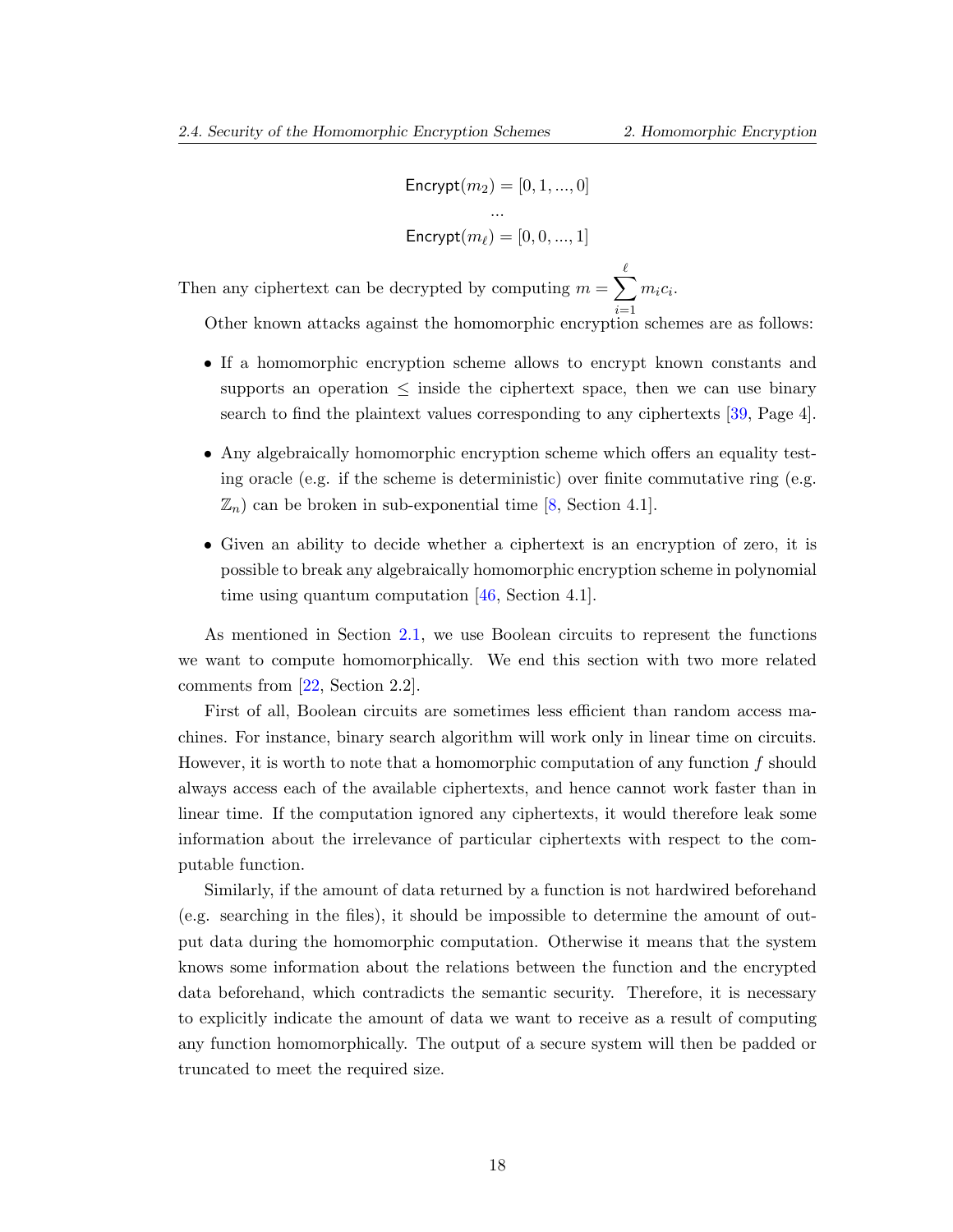### <span id="page-19-2"></span><span id="page-19-0"></span>**Chapter 3**

## **Fully Homomorphic Encryption**

In this chapter we give a formal definition of a fully homomorphic encryption scheme and describe Gentry's blueprint [\[21](#page-54-0), [20\]](#page-54-1) of constructing such schemes. The most comprehensive work on the general theory of homomorphic encryption was done in the original work by Gentry. However, sufficient theoretical background can also be found in a number of later publications, e.g. [[45,](#page-56-1) [22,](#page-54-7) [47,](#page-56-2) [9,](#page-53-1) [11\]](#page-53-2). We base this chapter on all of these sources, using the definitions from several of them.

#### <span id="page-19-1"></span>**3.1 Definition of Fully Homomorphic Encryption**

In order to define homomorphic encryption, we extend the definition of public-key encryption given in Section [1.3.](#page-7-0) We add a public evaluation key *evk* and an algorithm Evaluate. This algorithm uses the evaluation key to compute a function over encrypted data, and returns the result of this function encrypted under the same public key as the initial ciphertexts.

**Definition 3.1.1** (Homomorphic Encryption Scheme)**.** *A homomorphic encryption scheme is a* 4*-tuple of probabilistic polynomial-time algorithms* HE = (KeyGen*,* Encrypt*,* Decrypt*,* Evaluate) *satisfying the conditions below:*

- *•* KeyGen *takes a unary representation of a security parameter* 1 *λ as input and outputs a randomized triple of keys* (*pk, evk, sk*) *where pk is a public key, evk is an evaluation key and sk is a private key.*
- *•* Encrypt *takes a public key pk and a plaintext m ∈ {*0*,* 1*} as input and outputs a ciphertext c.*
- *•* Decrypt *takes a private key sk and a ciphertext c as input and outputs the corresponding plaintext*  $m \in \{0, 1\}$ *.*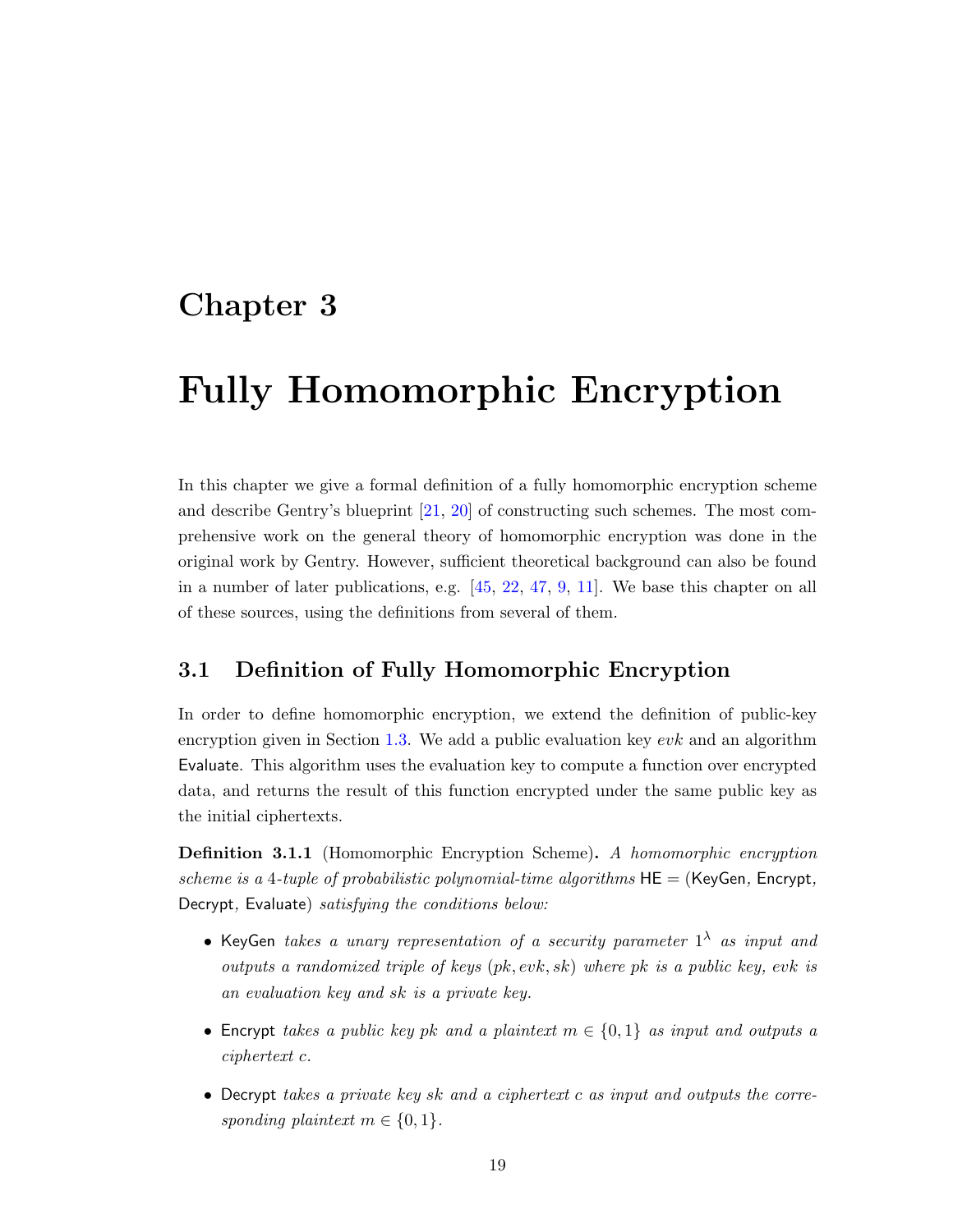<span id="page-20-0"></span>• Evaluate *takes an evaluation key evk*, a function  $f : \{0,1\}^{\ell} \rightarrow \{0,1\}$  and an  $\ell$ -tuple of ciphertexts  $\langle c_1, ..., c_\ell \rangle$  as input and outputs a ciphertext  $c_f$ .

We define the plaintext space as  $\{0,1\}$  because all of the known fully homomorphic encryption schemes encrypt bit-by-bit. However, the definition can be trivially generalized to work with an arbitrary plaintext space.

Most authors do not distinguish between the public key and the evaluation key. However, we follow suit of the recent works from  $[45, 9, 11]$  $[45, 9, 11]$  $[45, 9, 11]$  $[45, 9, 11]$  $[45, 9, 11]$  $[45, 9, 11]$  and define the public key and the evaluation key as separate keys. This is done in order to clearly indicate the different purpose of these keys (we only use the public key for the Encrypt algorithm and the evaluation for the Evaluate algorithm).

As mentioned in Section [2.1,](#page-12-1) the functions passed to the Evaluate algorithm are represented by arithmetic circuits over *GF*(2), i.e. Boolean circuits with addition and multiplication modulo 2. Similar to the other algorithms, the Evaluate algorithm must run in time polynomial in  $\lambda$  and also in time polynomial in the size of the Boolean circuit which corresponds to the processed function *f*.

We will normally use algorithms Add and Mult in order to refer to the logic XOR and AND gates used in the circuits. Both algorithms take an evaluation key and two ciphertext bits (which encrypt the arguments of addition or multiplication) as input and output one ciphertext bit (which encrypts the result), i.e.  $c_{add} \leftarrow \text{Add}_{evk}(c_1, c_2)$ and  $c_{mul} \leftarrow \text{Mul}_{evk}(c_1, c_2)$ .

The semantic security of a homomorphic encryption scheme is defined the same way as usual. The main difference from a public-key encryption scheme is the Evaluate algorithm, however this algorithm uses no secrets.

Notice that the presented definition of a homomorphic encryption scheme does not restrict the behavior of the Evaluate algorithm. This is done on purpose so we can further define different types of homomorphic encryption schemes with respect to the circuit classes which should be correctly processed. If an encryption scheme possess such properties, we call it somewhat homomorphic with respect to the according set of permitted functions  $\mathcal F$ . We then say that HE can *handle* functions in  $\mathcal F$ .

A natural way to classify the circuits is by looking at their depth.

**Definition 3.1.2** (*L*-homomorphism [\[9,](#page-53-1) Definition 2.3])**.** *A scheme* HE *is L-homomorphic, for L* = *L*(*n*)*, if for any depth L arithmetic circuit f (over GF*(2)*) and any set of inputs m*1*, ..., m<sup>ℓ</sup> , it holds that*

 $Pr[\text{HE}.\text{Decrypt}_{\text{el}}(\text{HE}.\text{Evaluate}_{\text{e}nk}(f, c_1, ..., c_\ell)) \neq f(m_1, ..., m_\ell)] = negl(\lambda),$ 

 $where (pk, evk, sk)$  ← **HE.KeyGen**(1<sup> $λ$ </sup>) *and*  $c_i$  ← **HE.Encrypt**<sub>pk</sub> $(m_i)$ *.*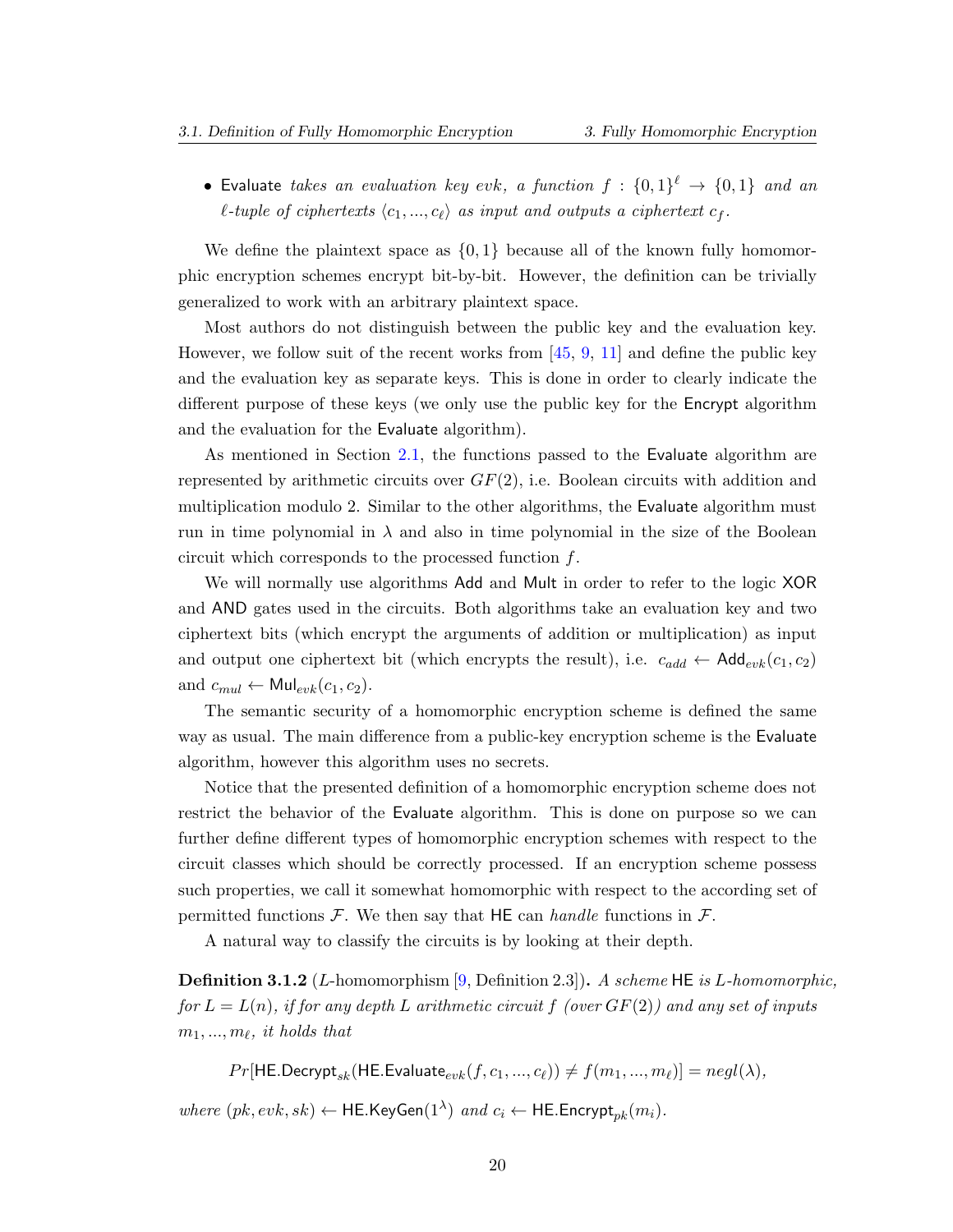<span id="page-21-0"></span>More generally, we can state a similar definition for an arbitrary class of functions.

**Definition 3.1.3** (*F*-homomorphism, adapted from [\[45](#page-56-1), Definition 3.2]). Let  $\mathcal{F} =$  ${\{\mathcal{F}_{\lambda}\}}_{\lambda\in\mathbb{N}}$  *be a class of functions (together with their respective representations).* A *scheme* HE *is F-homomorphic (or, homomorphic for the class F) if for any function*  $f_{\lambda} \in \mathcal{F}_{\lambda}$  with  $f_{\lambda} : \{0,1\}^{\ell(\lambda)} \to \{0,1\}$ , and respective inputs  $m_1, ..., m_{\ell} \in \{0,1\}$ , it holds *that*

 $Pr[\mathsf{HE}.\mathsf{Decrypt}_{\mathsf{ch}}(\mathsf{HE}.\mathsf{Evaluate}_{\mathsf{enk}}(f, c_1, ..., c_\ell)) \neq f(m_1, ..., m_\ell)] = \mathsf{neql}(\lambda),$ 

 $where (pk, evk, sk)$  ← HE.KeyGen(1<sup> $λ$ </sup>) *and*  $c_i$  ← HE.Encrypt<sub>pk</sub>( $m_i$ ).

Both of the definitions above guarantee the correctness of the Evaluate algorithm for a limited set of circuits. In contrast, we do not require the traditional correctness of decryption. It is possible that a ciphertext  $c_i$  can only be decrypted after applying the Evaluate algorithm to it. Note that it might still be possible to run the Evaluate algorithm in order to compute an identity function, if such function belongs to the set of the allowed circuits; and afterwards launch the decryption algorithm.

Additionally, we do not require that the output of the Evaluate algorithm can be directly used in another processing of Evaluate algorithm. However, it is possible in most of the currently known fully homomorphic encryption schemes. We call this property "multi-hop homomorphism" or "*k*-hop homomorphism" where *k* is the possible amount of additional runs (e.g. "1-hop homomorphism" allows to run the Evaluate algorithm on its own output *once*).

The definitions above do not exclude some trivial implementations of Evaluate algorithm. Suppose the algorithm Evaluate needs to compute a circuit *C* on ciphertexts  $c_1, ..., c_{\ell}$ . One of the possible tricks is to simply output the description of  $(C, c_1, ..., c_{\ell})$ without evaluating the circuit. Instead, delegate the processing to the Decrypt algorithm, which could evaluate *C* on the plaintext bits after decrypting the corresponding ciphertexts. This kind of solution obviously does not satisfy us. In order to avoid it, we define a *compactness* property which requires that the size of the decryption circuit is independent of the function we want to evaluate.

**Definition 3.1.4** (Compact Homomorphic Encryption [[20,](#page-54-1) Definition 2.1.2])**.** *We say that a homomorphic encryption scheme* HE *is compact if there is a polynomial g such that, for every value of the security parameter λ,* HE*'s decryption algorithm can be expressed as a circuit*  $D_{\mathcal{E}}$  *of size at most*  $g(\lambda)$ *.* 

There also exist other ways to define compactness. For instance, in [[11,](#page-53-2) Definition 3.4] the number of the output bits of the HE*.*Evaluate algorithm is restricted polynomially in the security parameter  $\lambda$ , independent of the processed circuit *C*. However,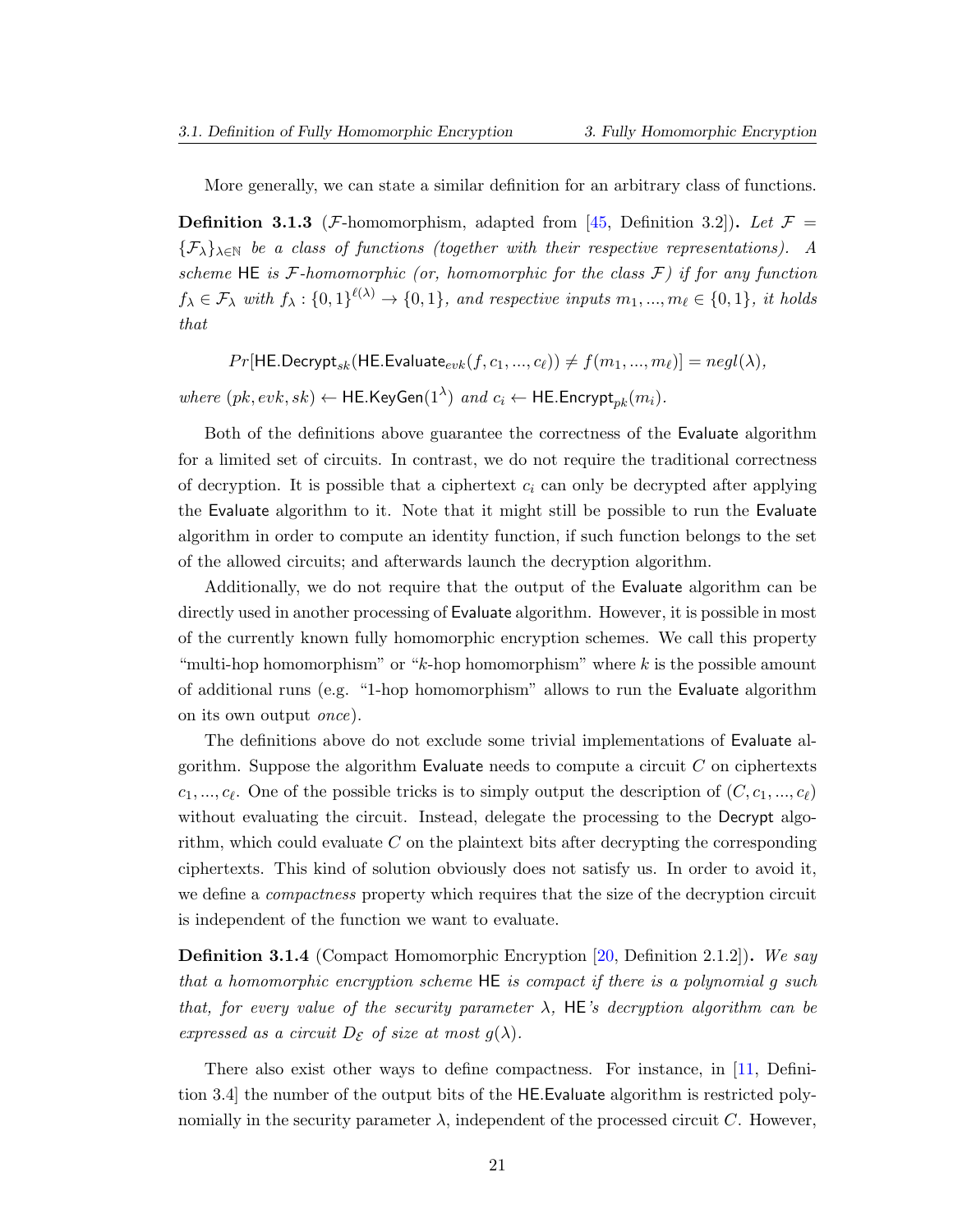<span id="page-22-0"></span>our definition also implies this restriction on the size of the ciphertext. If the size of the decryption circuit is limited, it obviously limits (puts an upper bound on) the size of the ciphertexts it can process. The compactness property implicitly requires our encryption scheme to be effective. If our ciphertexts would grow exponentially in the number of multiplications we perform, then at some point the decryption algorithm would fail to recover the plaintext.

Finally, we are able to define the desired functionality of computing *arbitrary* functions over encrypted data.

**Definition 3.1.5** (Fully Homomorphic Encryption [[11](#page-53-2), Definition 3.3])**.** *A scheme* HE *is fully homomorphic if it is both compact and homomorphic for the class of all arithmetic circuits over GF*(2)*.*

We will also use a relaxation of fully homomorphic encryption as provided below.

**Definition 3.1.6** (Leveled Fully Homomorphic Encryption [[11](#page-53-2), Definition 3.6])**.** *A leveled fully homomorphic encryption scheme is a homomorphic scheme where the* <code>HE.KeyGen</code> gets an additional input  $1^L$  (now (pk, evk, sk)  $\leftarrow$  <code>HE.KeyGen( $1^{\lambda},1^L$ )) and</code> *the resulting scheme is homomorphic for all depth-L binary arithmetic circuits. The length of the ciphertext should remain independent of L.*

We might also want that the output of the Evaluate algorithm reveals no information about the processed circuit *C*. That would mean that the ciphertexts returned by Decrypt and Evaluate algorithms have the same statistical distribution. This property is called *circuit privacy*.

**Definition 3.1.7** ((Statistical) Circuit Private Homomorphic Encryption [[20,](#page-54-1) Definition 2.1.6])**.** *We say that a homomorphic encryption scheme* HE *is circuit-private*  $f$ or circuits in  $\mathcal{F}_{\mathsf{HE}}$  if, for any key-triple  $({sk}, evk, pk)$  output by  $\mathsf{KeyGen}(1^\lambda),$  any circuit  $C \in \mathcal{F}_{\mathsf{HE}}$ *, and any fixed ciphertexts*  $\Psi = \langle c_1, ..., c_\ell \rangle$  *that are in the image of* Encrypt<sub>HE</sub> *for plaintexts*  $m_1, ..., m_\ell$ , the following distributions (over the random choices in Encrypt<sub>HE</sub>, Evaluate<sub>HE</sub>) are (statistically) indistinguishable:

 $\text{Encrypt}_{\text{HF}}(pk, C(m_1, ..., m_\ell)) \approx \text{Evaluate}_{\text{HE}}(pk, C, \Psi)$ 

*The obvious correctness condition of* Evaluate *algorithm must still hold.*

One of the ways to ensure circuit-privacy is adding a random encryption of 0 to every output of Encrypt and Evaluate. However, it depends on the construction details of a particular encryption scheme. This approach will only work if a small number of randomizations (i.e. adding zero several times) can result in a statistically random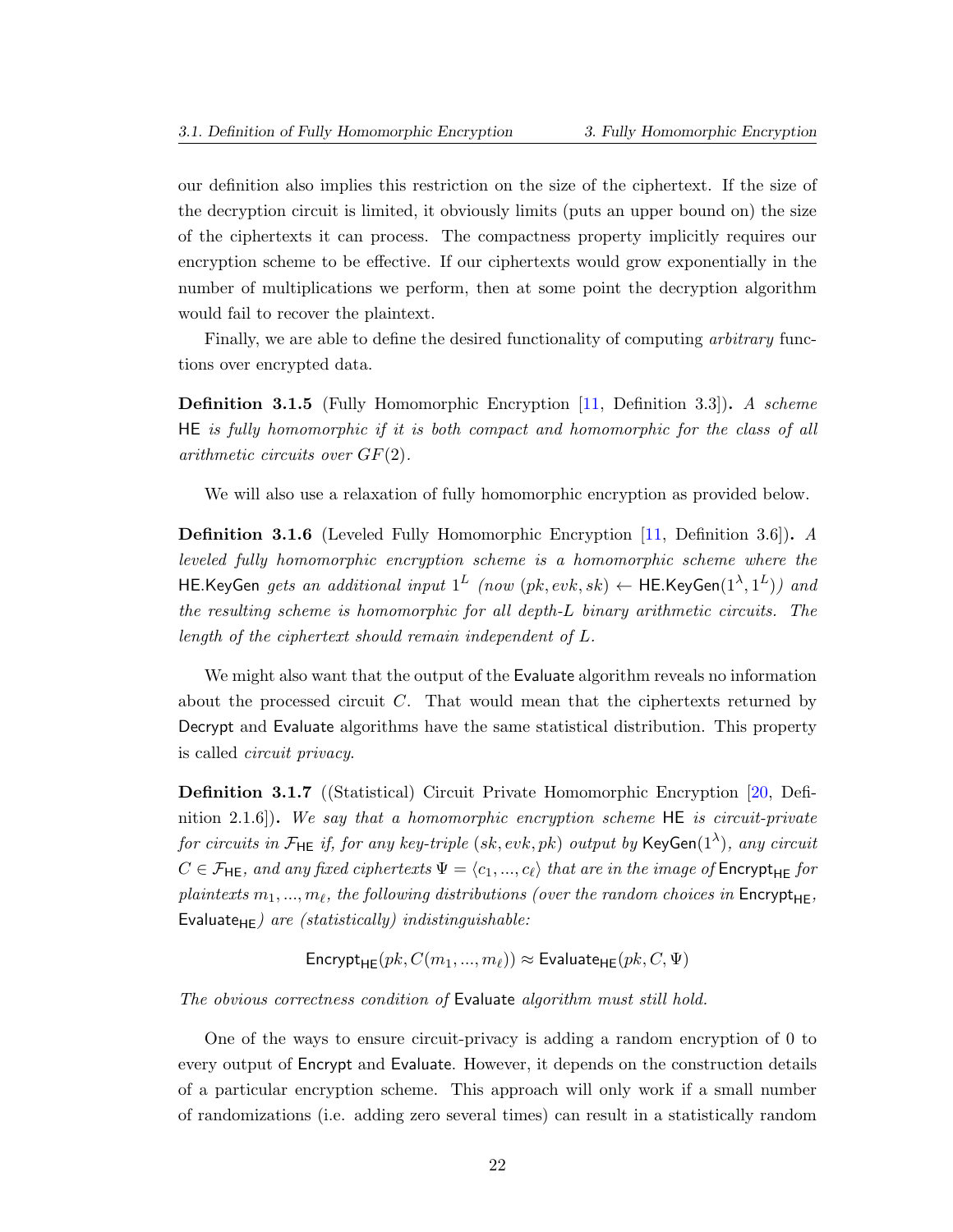<span id="page-23-1"></span>encryption [[20,](#page-54-1) Page 30]. Basically, if a ciphertext has a complex structure, we might get the random result only within a limited set of ciphertexts, or with a distribution which differs from the desired distribution.

#### <span id="page-23-0"></span>**3.2 Noisy Encryption Schemes**

In this section we consider cryptosystems whose ciphertexts contain some amount of *random noise*. Normally, the noise is a distance to the nearest multiple of some unknown value or vector, and the plaintext message forms a small portion of this noise. The encryption algorithm of such cryptosystem produces ciphertexts which may contain up to *B* amount of noise (we call such ciphertexts *fresh*). And the maximum permitted amount of noise is  $N$ , such that  $B \ll N$ . When performing any homomorphic operations on the ciphertexts, we get the result which has more noise than the original ciphertexts. Finally, if a ciphertext message contains more than *N* amount of noise, it can no longer be decrypted correctly.

Our concept of noise is basically analogous to the nearest neighbour decoding concept. One can imagine that the decryption algorithm chooses the closest plaintext in the proximity of the ciphertext. If the noise becomes too big, the ciphertext moves too far from the original plaintext and the decryption algorithm fails.

As an example of a noisy encryption scheme we consider the Noisy Polly Cracker cryptosystem. Noisy Polly Cracker is an extension of Polly Cracker cryptosystem (from Section [2.2](#page-14-0)) which adds noise to the ciphertexts in order to improve its security against the attacks using linear algebra.

We add a small and even noise  $2 \cdot e_i + m_i$  to each of the polynomials we use. In order to recover the message from the noise, we take the remainder modulo 2 at the end of the decryption algorithm. Therefore, our plaintext space is reduced to *{*0*,* 1*}*.

**Definition 3.2.1** (Noisy Polly Cracker Cryptosystem [[2](#page-52-1)])**.**

*•* KeyGen(*security parameter* 1 *λ* )*:*

outputs private key  $(q \in \mathbb{Z}, \mathbf{sk} \in \mathbb{Z}_q^n)$  and public key  $(q \in \mathbb{Z}, \{p_i\} \in \mathbb{Z}_q[x_1, ..., x_n])$ such that  $p_i(\mathbf{sk}) = 2 \cdot e_i \mod q$  for all  $i \in \{1, ..., k\}$  where  $e_i \in \mathbb{Z}, e_i \ll q$ . The *values*  $n, q, k$  *depend on the security parameter*  $\lambda$ *.* 

• Encrypt(*public key*  $(q, \{p_i\})$ *, plaintext*  $m \in \{0, 1\}$ )*: outputs ciphertext*  $c = m + \sum$  $p_i \bmod q$ *, where*  $S \subseteq \{1, ..., \ell\}$  *is a random subset.* 

*i∈S*

*•* Decrypt(*private key* (*q,* **sk**)*, ciphertext c*)*:*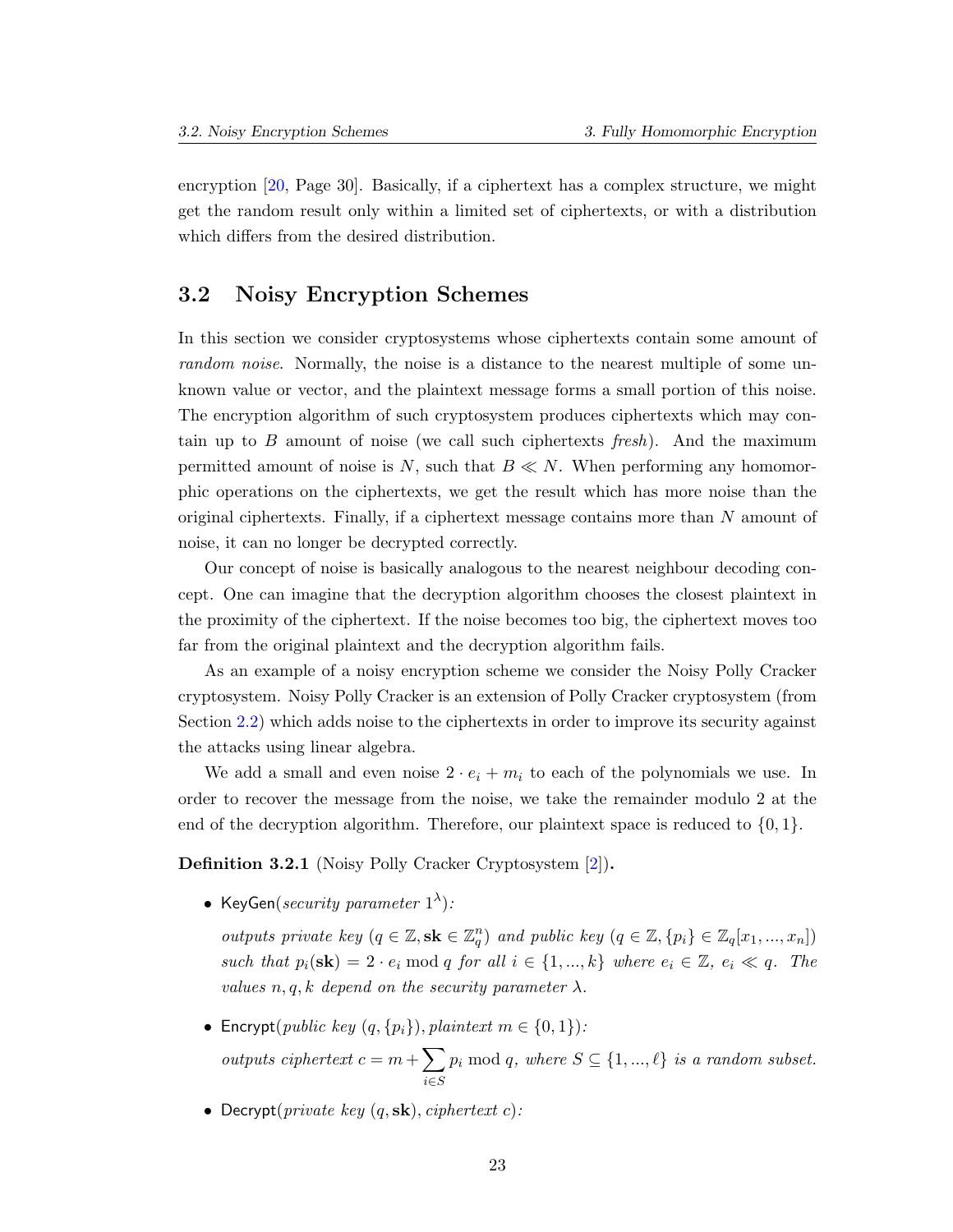<span id="page-24-1"></span>*outputs plaintext*  $m = (c(\mathbf{sk}) \bmod q) \bmod 2 = ((\sum$ *i*  $qp_i+2e_i+m) \mod q \mod 2 =$  $(\sum_{i=1}^{n}$ *i*  $2e_i + m$  mod  $2 = m$  mod 2.

Notice that the Noisy Polly Cracker cryptosystem still supports homomorphic addition and homomorphic multiplication. Consider the ciphertexts  $c_1, c_2$  which encrypt some plaintexts  $m_1, m_2$ , i.e.  $c_1 = p_1 + (2e_1 + m_1)$  and  $c_2 = p_2 + (2e_2 + m_2)$ . Then:

- $c_1 + c_2 = (p_1 + p_2) + (2e_1 + 2e_2 + m_1 + m_2).$
- $\bullet$   $c_1 \cdot c_2 = (p_1p_2 + m_1p_2 + 2e_1p_2 + m_2p_1 + 2e_2p_1) + (2e_1 + m_1) \cdot (2e_2 + m_2).$

However, these operations will also increase the noise of the resulting ciphertext. Adding two ciphertexts adds the noises, and multiplying two ciphertexts will multiply the noises.

Therefore, the Noisy Polly Cracker cryptosystem can homomorphically evaluate Boolean circuits of limited complexity. Now we try to give a rough estimate of the depth of such circuits. Notice that the evaluation of every consecutive gate can square the noise in the worst case. If the initial noise is at most *B*, then after the first gate it can increase up to  $B^2$ , after the second consecutive gate up to  $B^4$ , and so on. If the permitted noise threshold is  $N$ , then we can keep performing arithmetic operations on the ciphertext until the power of the initial noise *B* reaches the value of  $\log_R N$ . This in turn allows us to safely evaluate circuits whose depth is roughly  $\log_2 \log_n N = \log_2$  $\int$   $\log_2 N$  $\log_2 n$  $\setminus$  $=$  log<sub>2</sub> log<sub>2</sub> *N* − log<sub>2</sub> log<sub>2</sub> *n*.

All of the currently known fully homomorphic encryption schemes are based on this idea of having ciphertexts with noise which accumulates over time. Their constructions use different mathematical primitives and underlying hardness assumptions, but their design is very similar.

Notice that any noisy cryptosystem is somewhat homomorphic for the circuits of particular depth. The somewhat homomorphic encryption schemes can already be practical for evaluating the functions which can be expressed as low-degree polynomials (for examples see [\[34](#page-55-5)]). More importantly, in the next section we show how to transform a somewhat homomorphic encryption scheme into a fully homomorphic encryption scheme.

#### <span id="page-24-0"></span>**3.3 Bootstrappable Encryption Schemes**

In the previous section we introduced a concept of noisy encryption schemes. Using these encryption schemes we can compute circuits of limited depth, because after certain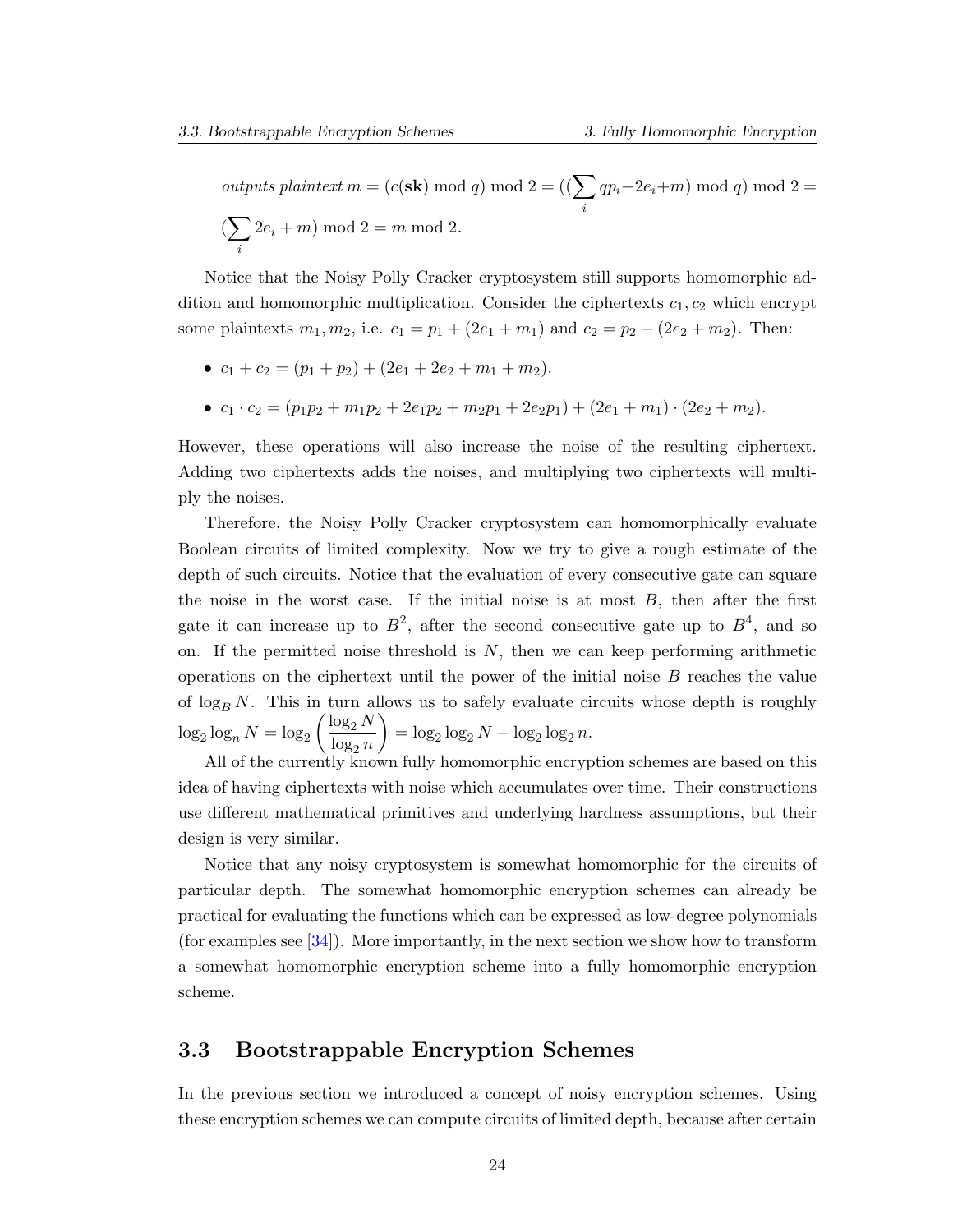<span id="page-25-0"></span>amount of homomorphic evaluations the noise in the ciphertexts grows too big. The next logical step is to find some way to reduce the ciphertext noise once in a while, so that we can keep on evaluating circuits indefinitely. We will use the solution proposed by Gentry in [[21](#page-54-0), [20\]](#page-54-1).

In order to manage the noise level, we introduce a new algorithm Recrypt. Every time the noise in a ciphertext becomes too big, this algorithm *refreshes* the ciphertext by constructing a fresh ciphertext which encrypts the same plaintext value (possibly under different key) and contains only a small amount of random noise. Then the new ciphertext can be used in subsequent homomorphic operations. Notice that if the threshold of the allowed noise is *N*, then we want Recrypt to return a ciphertext with at most  $\sqrt{N}$  noise so that we are able to perform at least one multiplication.

The only way we know how to reduce the noise of the ciphertext is decrypting it. The decryption algorithm removes any noise associated to the ciphertext. We could then encrypt the resulting plaintext again to get a fresh ciphertext with a low noise. However, we obviously can not reveal our secret decryption key to anyone. Therefore, we will do the described procedure in the reverse order. First, we encrypt our noisy ciphertext, thus getting a doubly encrypted plaintext using two keys simultaneously. And then we decrypt the inner encryption layer, hence removing any noise which was associated with it.

In order to access the inner encryption layer and decrypt it, we will use the homomorphic properties of the encryption scheme. We will compute the circuit of the Decrypt algorithm homomorphically, using a previously encrypted secret key. Notice that computing this circuit will also add a new noise to the outer encryption layer. However, we still made a progress as long as the old ciphertext contained more noise than we get after evaluating the decryption circuit on the fresh ciphertext.

Below we give a description of the Recrypt algorithm which takes a noisy ciphertext  $c_0$  which is encrypted under public key  $pk_0$  and outputs a ciphertext  $c_1$  which contains less noise and is encrypted under another public key *pk*1. The algorithm also takes public and evaluation keys  $pk_1, evk_1$ , the decryption circuit Decrypt<sub>HF</sub> and an encryption of the secret key  $sk_0$  under public key  $pk_1$ , denoted as  $sk_0$  and computed  $\overline{sk_0}$  = Encrypt( $pk_1, sk_0$ ). Normally the encryption of the secret keys (e.g.  $\overline{sk_0}$ ) will be considered to be a part of the evaluation key, however we indicate  $\overline{sk_0}$  separately in this case.

 $\text{Recrypt}(c_0, \overline{sk_0}, pk_1, evk_1, \text{Decrypt}_{\text{HF}}):$ 

- *⋄* Compute *c*<sup>0</sup> *←* Encrypt(*pk*1*, c*0).
- $\diamond$  Return  $c_1 \leftarrow$  Evaluate $(evk_1,$  Decrypt<sub>HE</sub>,  $\langle \overline{sk_0}, \overline{c_0} \rangle$ ).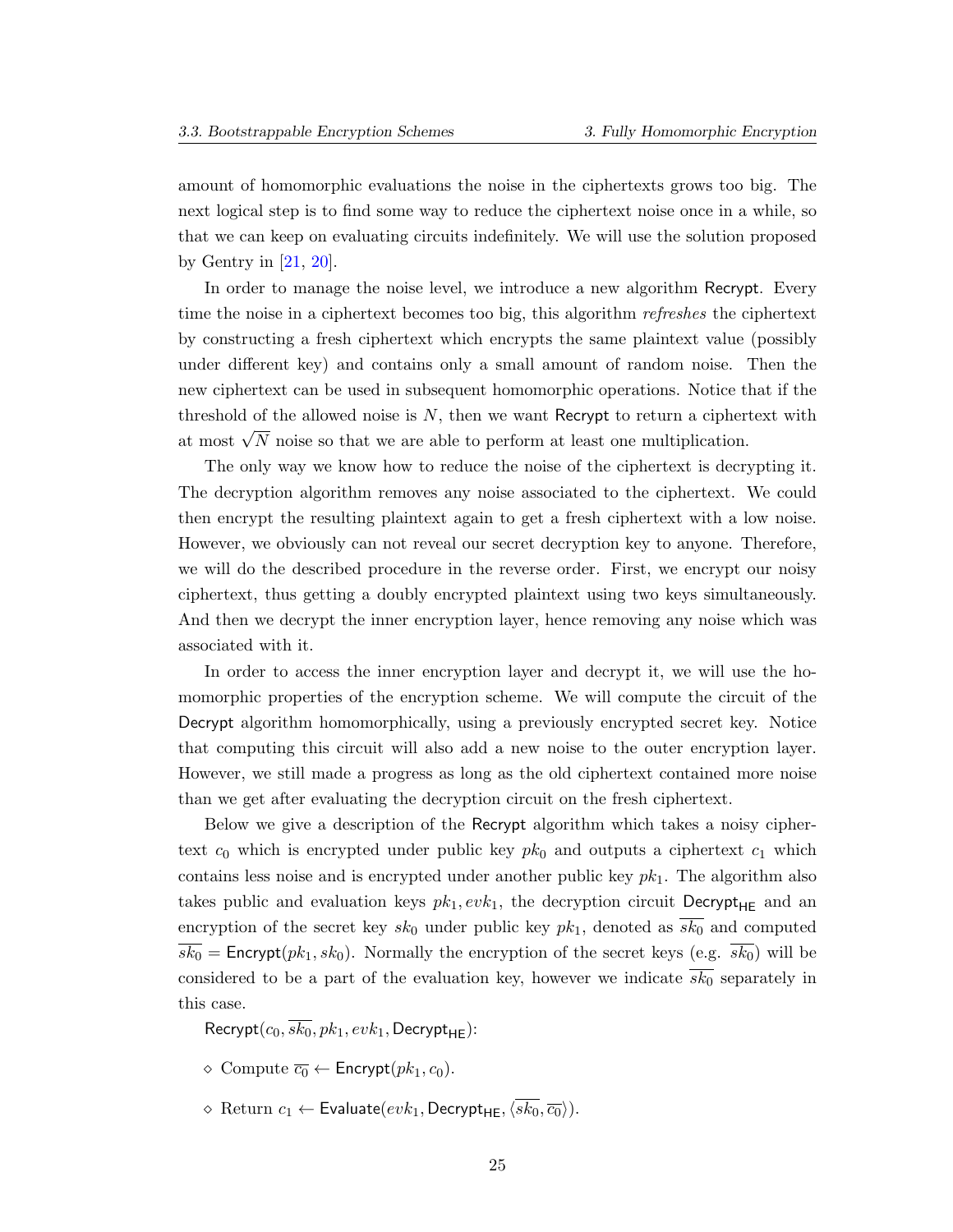<span id="page-26-1"></span>Notice that it is safe to encrypt  $sk_0$  under  $pk_1$ , because the semantic security implies *sk*<sup>0</sup> can not be distinguished from any other encryption under the key *pk*1. However, this also immediately means that this construction can not be CCA1-secure, since an adversary would then query the encrypted secret keys to the decryption oracle.

Notice that in order to process the Recrypt algorithm, the encryption scheme must be able to process its own decryption algorithm homomorphically. In order to process a more complicated decryption circuit we need to expand the set of circuits the scheme can handle homomorphically. And if we increase the class of such circuits, the decryption circuit becomes more complex at the same time. The requirement towards the complexity of the decryption circuit is self-referential. Hence we simply want to choose the encryption schemes whose decryption circuits are as simple as possible (e.g. with a circuit depth at most  $\log \log N - \log \log n$ <sup>[1](#page-26-0)</sup>.

While performing a homomorphic computation of a circuit, apart from reducing the noise level, we also want to make progress at processing the circuit. We would like to homomorphically compute at least one arithmetic operation (either Add or Mult) per every run of Recrypt. If this is possible, we call such scheme *bootstrappable*.

**Definition 3.3.1** (Bootstrappable Encryption Scheme [[11](#page-53-2), Definition 3.7])**.** *Let* HE *be F-homomorphic, and let fadd and fmult be the augmented decryption functions of the scheme defined as*

$$
f_{add}^{c_1,c_2}(s) = \mathsf{Add}_{evk}(\mathsf{HE}.\mathsf{Dec}_{sk}(c_1),\,\mathsf{HE}.\mathsf{Dec}_{sk}(c_2))
$$

*and*

$$
f_{mult}^{c_1,c_2}(s) = \mathsf{Mult}_{evk}(\mathsf{HE}.\mathsf{Dec}_{sk}(c_1), \mathsf{HE}.\mathsf{Dec}_{sk}(c_2)).
$$

*Then* HE *is bootstrappable if*

$$
\{f_{add}^{c_1,c_2}, f_{mult}^{c_1,c_2}\}_{c_1,c_2} \subseteq \mathcal{F}.
$$

*Namely, the scheme can homomorphically evaluate fadd and fmult.*

If an encryption scheme is bootstrappable, we are able to evaluate circuits of arbitrary depth, but the size of the public key increases accordingly. Specifically, we can topologically arrange the logic circuit *C* into *L* levels of gates. We will then generate *L* sets of keys and use them to subsequently apply the Recrypt algorithm after processing each level of gates.

All of the gates at the 0-th level are encrypted under the public key  $pk_0$ . After all of these gates are processed, we use the Recrypt algorithm to refresh all of the intermediate

<span id="page-26-0"></span><sup>&</sup>lt;sup>1</sup>In order to meet the circuit depth requirements, the initial blueprint of Gentry also described a *decryption circuit squashing* method. We describe it separately in section [4.5](#page-36-0).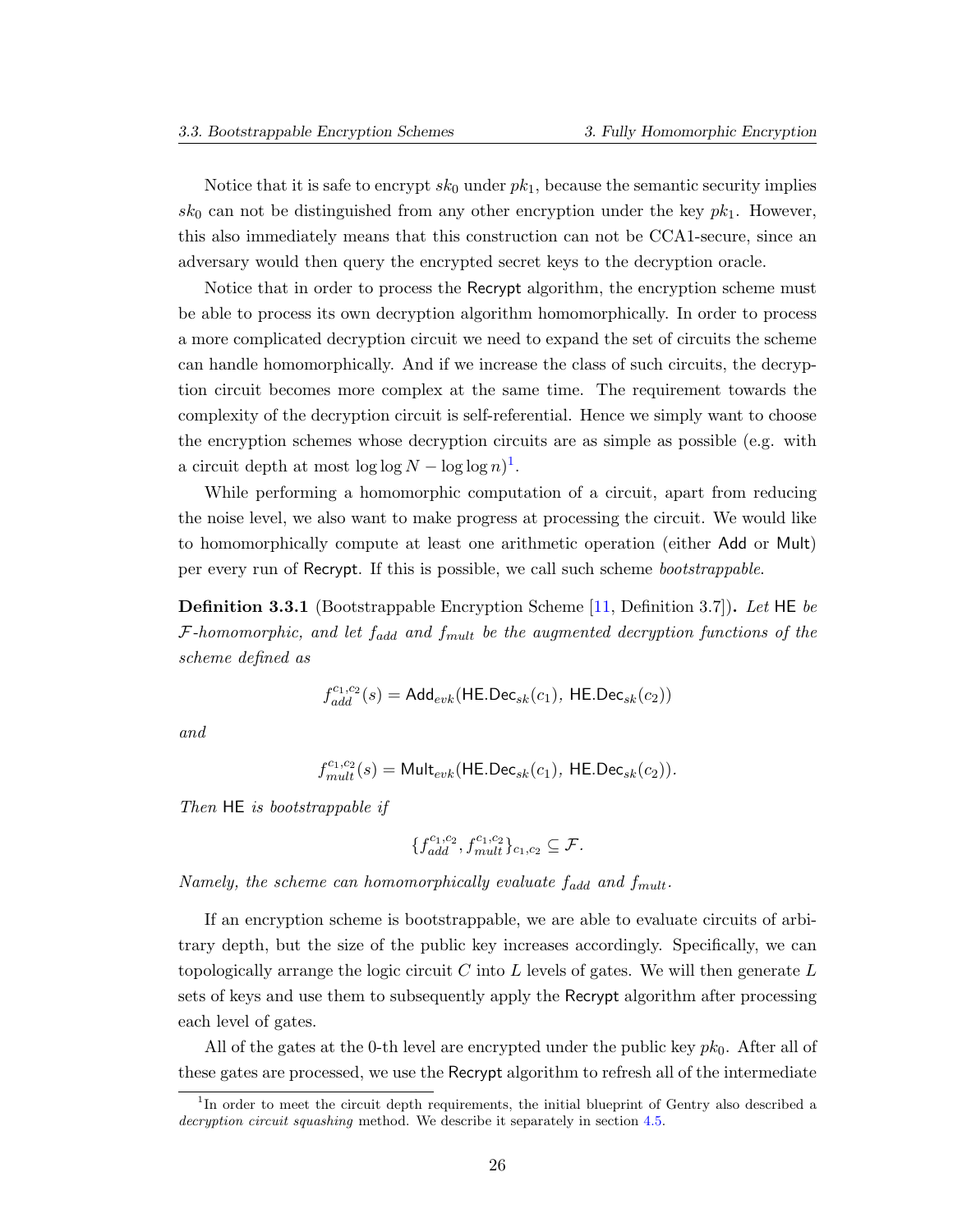<span id="page-27-3"></span>ciphertexts received from output wires of 0th level gates, hence re-encrypting them under different public key  $pk_1^2$  $pk_1^2$ . We continue to do the same with every next level of gates.

The described approach basically transforms an arbitrary bootstrappable scheme into a leveled fully homomorphic scheme. This observation is reflected in the theorem below.

<span id="page-27-1"></span>**Theorem 3.3.2** (Adapted from [\[20](#page-54-1), Theorems 4.2.1, 4.2.3] and [[44,](#page-56-7) Theorem 2.2.])**.** *Given a bootstrappable scheme* HE *and a parameter*  $d = poly(\lambda)$ , *it is possible to construct a leveled fully homomorphic encryption scheme* HE(*d*) *which is compact and correct (in respect to* Evaluate*) for all circuits of depth d.*

*Furthermore, if the scheme* HE *is semantically secure, then the scheme* HE(*d*) *is also semantically secure.*

We now define the *weak circular security* (alternatively, *key-dependent message* (KDM) *security*) property which describes the cryptosystems which are secure when an adversary has access to key-dependent messages, including the messages which encrypt the decryption key itself.

**Definition 3.3.3** (Weak Circular Security [[11,](#page-53-2) Definition 3.8])**.** *A public key encryption scheme* (KeyGen*,* Encrypt*,* Decrypt) *is weakly circular secure if it is IND-CPA secure even for an adversary with auxiliary information containing encryption of all secret*  $key \; bits: \{ \text{Encrypt}_{pk}(sk[i]) \}_i.$ 

Finally, as a straightforward consequence, if a bootstrappable scheme is circular secure, then we can construct a fully homomorphic encryption scheme. This is done in the same way as constructing leveled fully homomorphic encryption scheme, but always using Recrypt to refresh the ciphertexts under the same key instead of having to pick a different key every time.

<span id="page-27-2"></span>**Theorem 3.3.4** (Adapted from [\[20](#page-54-1), Theorems 4.3.2])**.** *Given a KDM-secure bootstrappable scheme* HE*, it is possible to construct a semantically secure fully homomorphic scheme* FH*.*

We should explicitly note that the length of the ciphertexts does not change in the bootstrapping process.

**Lemma 3.3.5** ([[11,](#page-53-2) Lemma 3.3])**.** *If a scheme* FH *is obtained from applying either Theorem [3.3.2](#page-27-1) or Theorem [3.3.4](#page-27-2) to a bootstrappable scheme* HE*, then both* FH*.*Encrypt

<span id="page-27-0"></span><sup>2</sup>We assume that every level of gates contains at least one multiplication gate and the noise grows too big, otherwise we might be able to process several levels with the same key.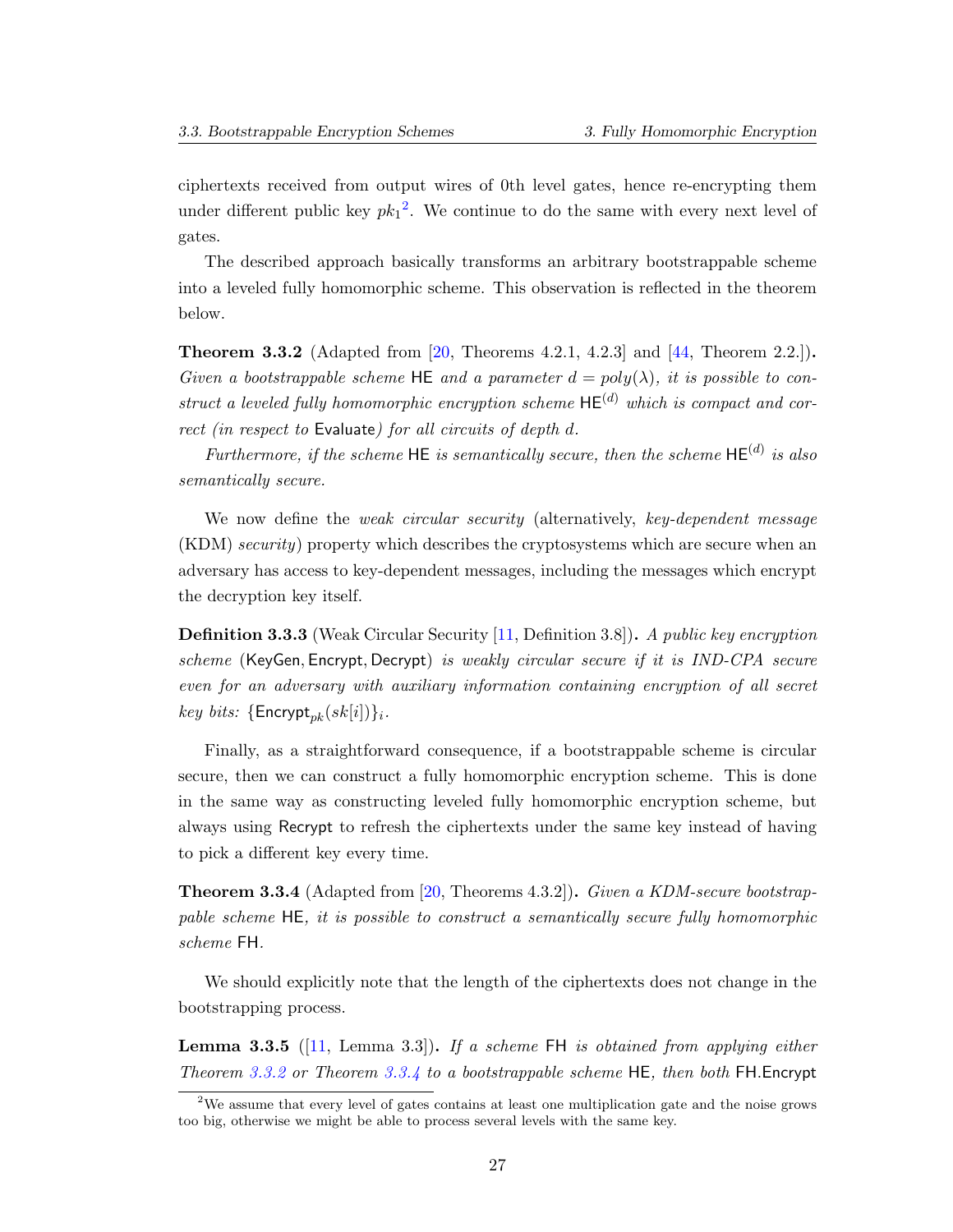*and* FH*.*Evaluate *produce ciphertexts of the same length as* HE*.*Evaluate *(regardless of the length of the ciphertext produced by* HE*.*Evaluate*).*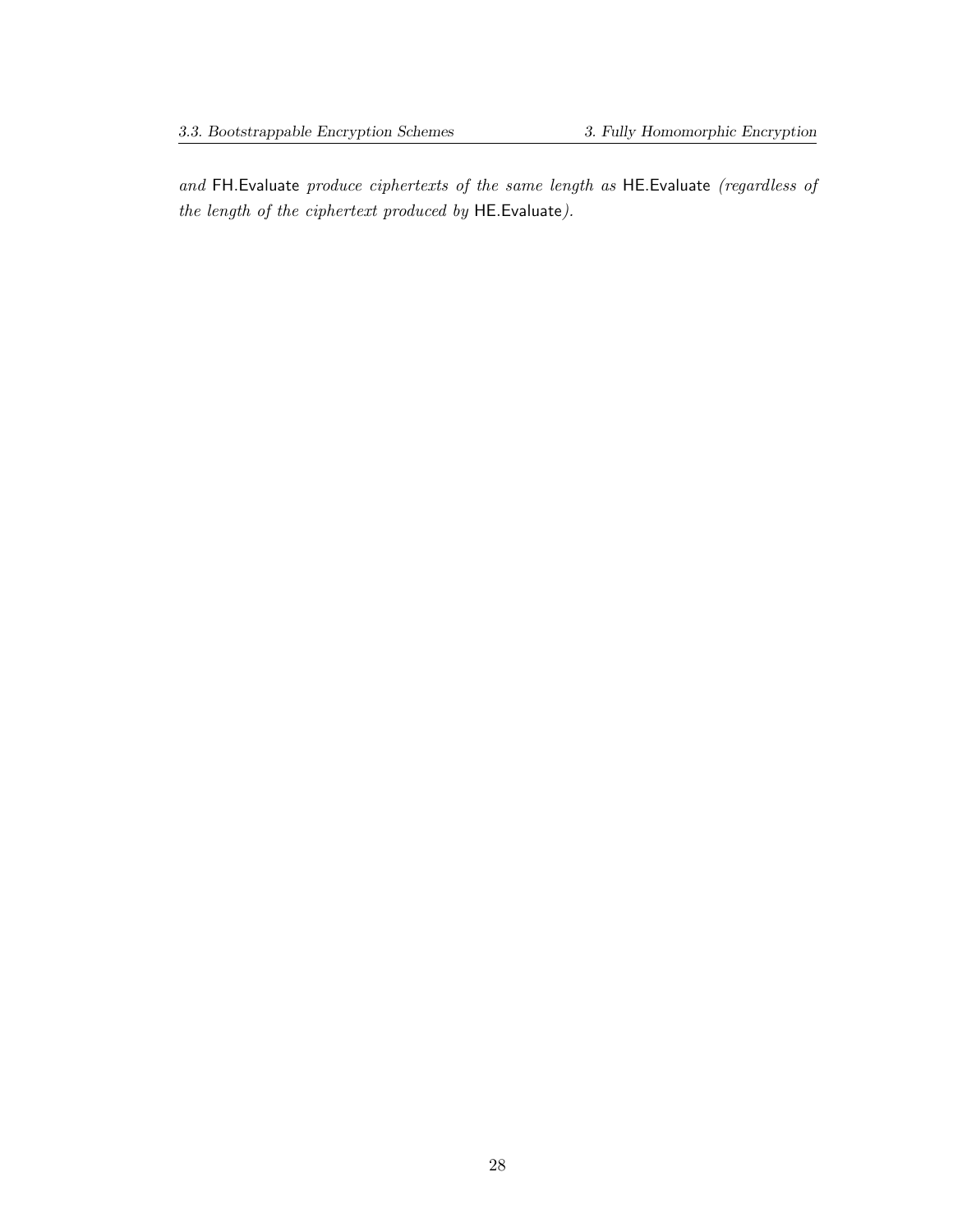### <span id="page-29-2"></span><span id="page-29-0"></span>**Chapter 4**

# **Fully Homomorphic Encryption over the Integers**

In this chapter we discuss the conceptually simplest construction of fully homomorphic encryption scheme from [\[47](#page-56-2)] (informal description also available in [[22\]](#page-54-7)). This scheme works with integers and its security is based on the approximate greatest common divisor ("approximate GCD") problem. Given a list of near-multiples of some hidden integer, this problem asks to recover the hidden integer.

#### <span id="page-29-1"></span>**4.1 Encryption Scheme**

We start this section by defining the public-key encryption scheme by van Dijk, Gentry, Halevi and Vaikuntanathan [[47\]](#page-56-2). We then discuss the choice of parameters and the security of this scheme.

**Remark 4.1.1** (Notation)**.** *In this and the next chapters we denote the reduction of*  $z \in \mathbb{R}$  *modulo*  $p \in \mathbb{Z}$  *by*  $[z]_p$  *(along with the usual notation) with the result in the interval*  $(-p/2, p/2]$ *. We write*  $\lfloor z \rfloor$  *to denote a real value z rounded up to the nearest integer.* We use  $f(n) \in \tilde{O}(g(n))$  *to denote*  $f(n) \in \mathcal{O}(g(n) \log^k g(n))$  *for some*  $k \in \mathbb{N}$ *. The*  $l_1$  *norm of a vector* **v** *is denoted by*  $|\mathbf{v}|_1$  *and equals*  $\sum$ *i*  $|v_i|$ .

Given an odd integer *p* as a private key, we encrypt a message *m* by computing  $c = pq + 2r + m$  where q is a large random integer and  $r \ll p$  is a small random noise component (also integer). In order to decrypt, we compute  $m = (c \mod p) \mod 2$ .

The public key will contain random near-multiples of the private key (not definitely containing an even amount of noise). We will use a subset sum of these numbers for the encryption, multiplying them by two and hence getting random encryptions of zero.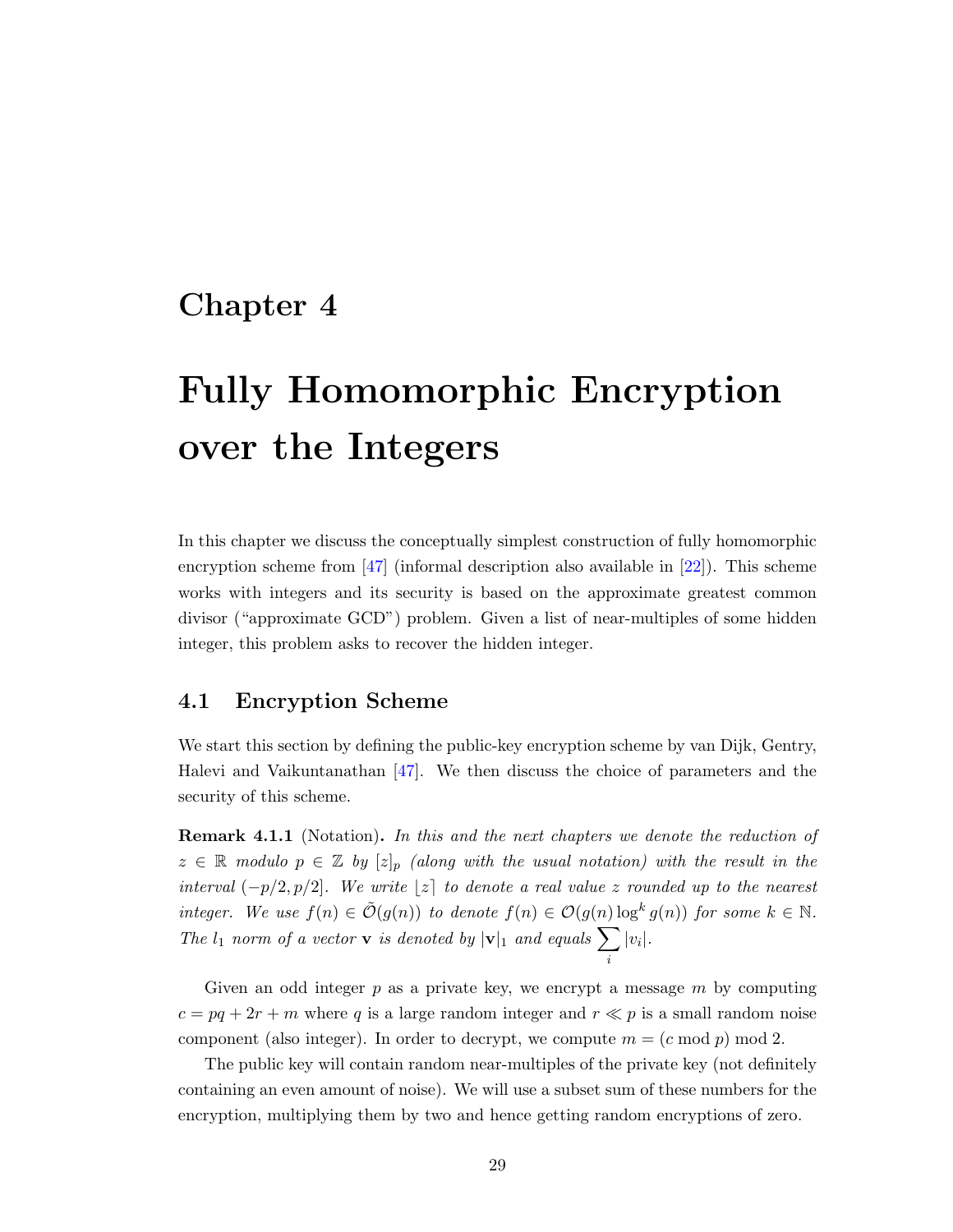<span id="page-30-3"></span>It is easy to check that this encryption scheme is algebraically homomorphic, although currently it is only somewhat homomorphic due to the noise which will accumulate over time.

In this scheme we introduce several parameters, all of which depend on the security parameter  $\lambda$ . Below we give description and the advised size for these parameters:

- **•**  $\rho$  bit-length of the noise (used for the generation of the public key). Set  $\rho$  $ω$ (log  $λ$ ) to avoid brute force attacks on the noise.
- **•** *η* bit-length of the secret key. Set  $\eta \ge \rho \cdot \Theta(\lambda \log^2 \lambda)$  to allow the evaluation of the circuits deep enough to achieve fully homomorphic encryption (see Section [4.4\)](#page-34-0).
- **•**  $\gamma$  bit-length of the integers in the public key. Set  $\gamma = \omega(\eta^2 \log \lambda)$  to avoid lattice attacks on the approximate GCD problem.
- **•**  $\tau$  number of integers in the public key. Set  $\tau \geq \gamma + \omega(\log \lambda)$  to allow the security reduction to the approximate GCD problem.
- $\rho'$  bit-length of the secondary noise (used by the encryption algorithm). Set  $\rho' = \rho + \omega(\log \lambda)$  to allow the security reduction to the approximate GCD problem (see Section [4.3\)](#page-32-0).

<span id="page-30-2"></span>**Definition 4.1.2** (vDGHV Encryption Scheme, adapted from [[47,](#page-56-2) Section 3.1])**.** *The vDGHV public-key encryption scheme relies on the hardness of the approximate GCD problem.*

- *•* KeyGen(*security parameter* 1 *λ* ) *outputs:*
	- **–** *An empty evaluation key evk (it is not required by the* Evaluate *algorithm).*
	- **–** *An odd*[1](#page-30-0) *η-bit private key integer p* \$ *←* (2Z + 1) *∩* [2*η−*<sup>1</sup> *,* 2 *η* ) *(i.e. chosen uniformly at random).*
	- **–** *A public key ⟨x*0*, x*1*, ..., x<sup>τ</sup> ⟩ consisting of τ* + 1 *random γ-bit integers. We sample the values of*  $x_i$  *uniformly at random from the distribution*  $\mathcal{D}_{\gamma,\rho}(p)$  =  ${{choose q \overset{\$}{\leftarrow} \mathbb{Z} \cap [0, 2^{\gamma}/p), r \overset{\$}{\leftarrow} \mathbb{Z} \cap (-2^{\rho}, 2^{\rho}) : output x = pq + r}.$  *We relabel the contents of the public key so that*  $x_0$  *is the largest integer, and we restart the* KeyGen *algorithm unless*  $x_0$  *is odd and*  $x_0$  mod  $p$  *is even*<sup>[2](#page-30-1)</sup>.

<span id="page-30-1"></span><span id="page-30-0"></span><sup>&</sup>lt;sup>1</sup>The private key  $p$  has to be odd in order for the security reduction to work (see Section [4.3](#page-32-0)).

<sup>&</sup>lt;sup>2</sup>We use  $x_0$  as a modulus in the encryption algorithm, hence it needs to be the largest integer and also needs to encrypt zero.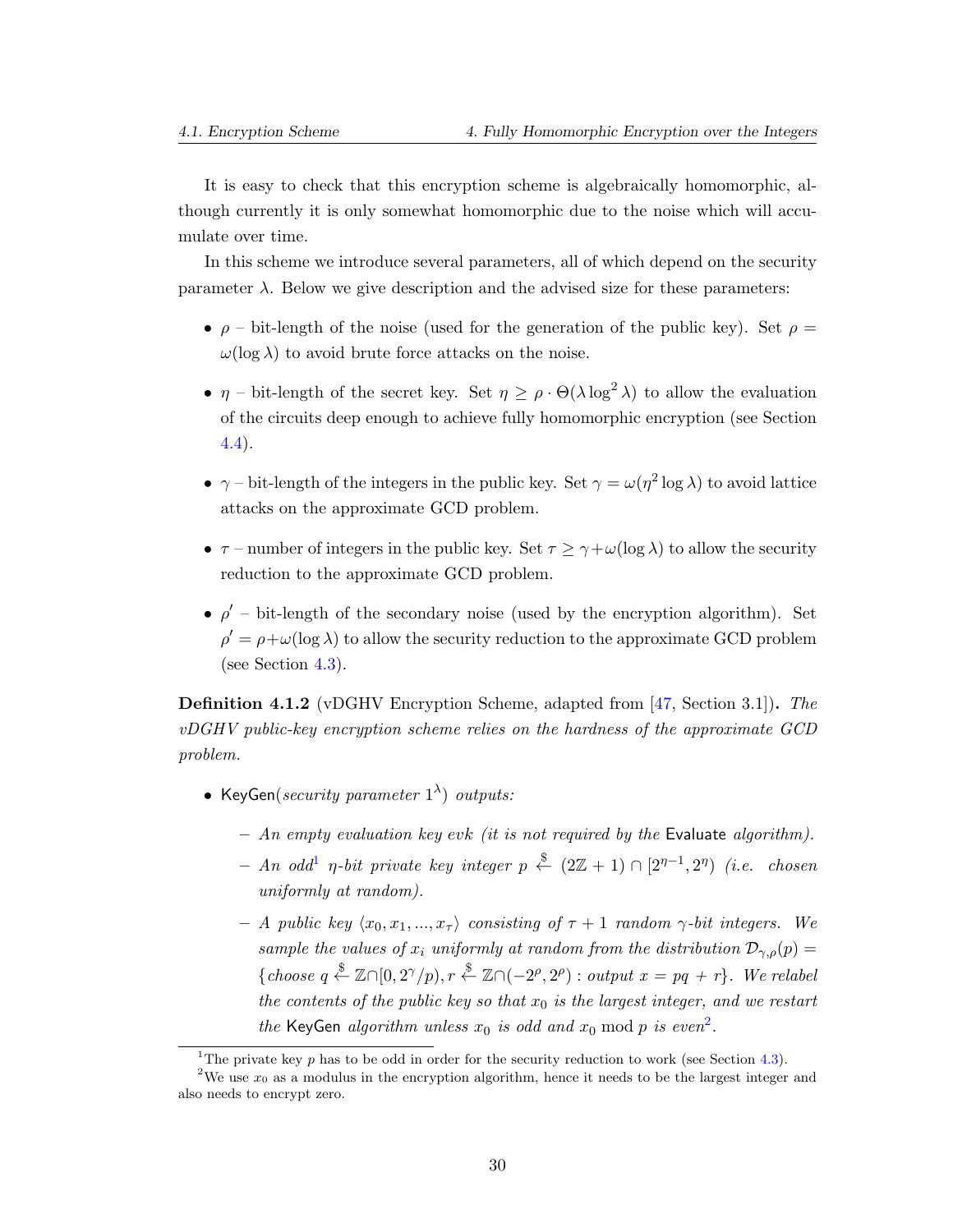<span id="page-31-1"></span>• Encrypt(*public key*  $\langle x_0, x_1, ..., x_{\tau} \rangle$ , *plaintext*  $m \in \{0, 1\}$ ):

 $outputs$   $c =$  $\sqrt{ }$  $m + 2r + 2\sum$ *i∈S xi* ] *x*0 *where the integer noise*  $r \in (-2^{\rho'}, 2^{\rho'})$  *and the subset*  $S \subseteq \{1, 2, ..., \tau\}$  *are chosen at random.* 

- Evaluate(*evaluation key evk, fanin-* $\ell$  *circuit*  $C, \ell$ *-tuple of ciphertext bits*  $\langle c_1, ..., c_\ell \rangle$ *): outputs the result of evaluating C* at the input values  $\langle c_1, c_2, ..., c_\ell \rangle$ , where integer *addition and multiplication is used in order to evaluate the gates* XOR *and* AND *respectively.*
- Decrypt(*private key p, ciphertext*  $c \in \mathbb{Z}$ ): *outputs the plaintext*  $m = (c \mod p) \mod 2$ .

It is suggested in [[47,](#page-56-2) Page 6] to use the following convenient parameter set which meets the requirements towards the size of the parameters:  $\rho = \lambda, \rho' = 2\lambda, \eta =$  $\tilde{\mathcal{O}}(\lambda^2), \gamma = \tilde{\mathcal{O}}(\lambda^5)$  and  $\tau = \gamma + \lambda$ .

#### <span id="page-31-0"></span>**4.2 Efficiency of the Scheme**

One of the problems of the currently described scheme is the growth of the ciphertext as a result of evaluating the circuits. Remember that we use  $x<sub>0</sub>$  for the modular reduction in the Encrypt algorithm. However, a result of a single multiplication of two *γ*-bit ciphertexts can contain up to  $\gamma^2$  bits. If we reduce the  $\gamma^2$ -bit long result modulo the  $\gamma$ -bit long number  $x_0$  (which can contain around  $\rho$  bits of noise), we then introduce a new noise of size up to  $(\gamma^2/\gamma) \cdot \rho$  bits into the result, which is unacceptable. Surprisingly, one of the possible solutions is to generate  $x_0$  as an exact multiple of  $p$ . This allows to perform modular reduction after every operation performed during the Evaluate algorithm. There are no attacks known which could considerably benefit from  $x_0$  being the exact multiple (see Section [4.3\)](#page-32-0).

Notice that the size of the ciphertext is roughly  $\gamma = \tilde{\mathcal{O}}(\lambda^5)$  bits. Similarly, the public key contains  $\tau$  integers, each of them  $\gamma$  bits long, so the size of the public key is approximately  $\tau \cdot \gamma = \tilde{\mathcal{O}}(\lambda^{10})$  bits. According to [\[15](#page-53-3), Page 4], the value of  $\gamma$  should be at least  $2^{23}$  to prevent lattice attacks. This means the ciphertexts are at least  $2^{23}$ bits long (for each bit of plaintext), and the public key is at least  $2^{46}$  bits long which is highly impractical.

The efficiency of the scheme was improved in subsequent works. In  $[15]$  $[15]$  it is suggested to encrypt using a quadratic form in the public key elements which helps to reduce the value of  $\tau$  down to roughly  $2\sqrt{\tau}$ . Together with other improvements the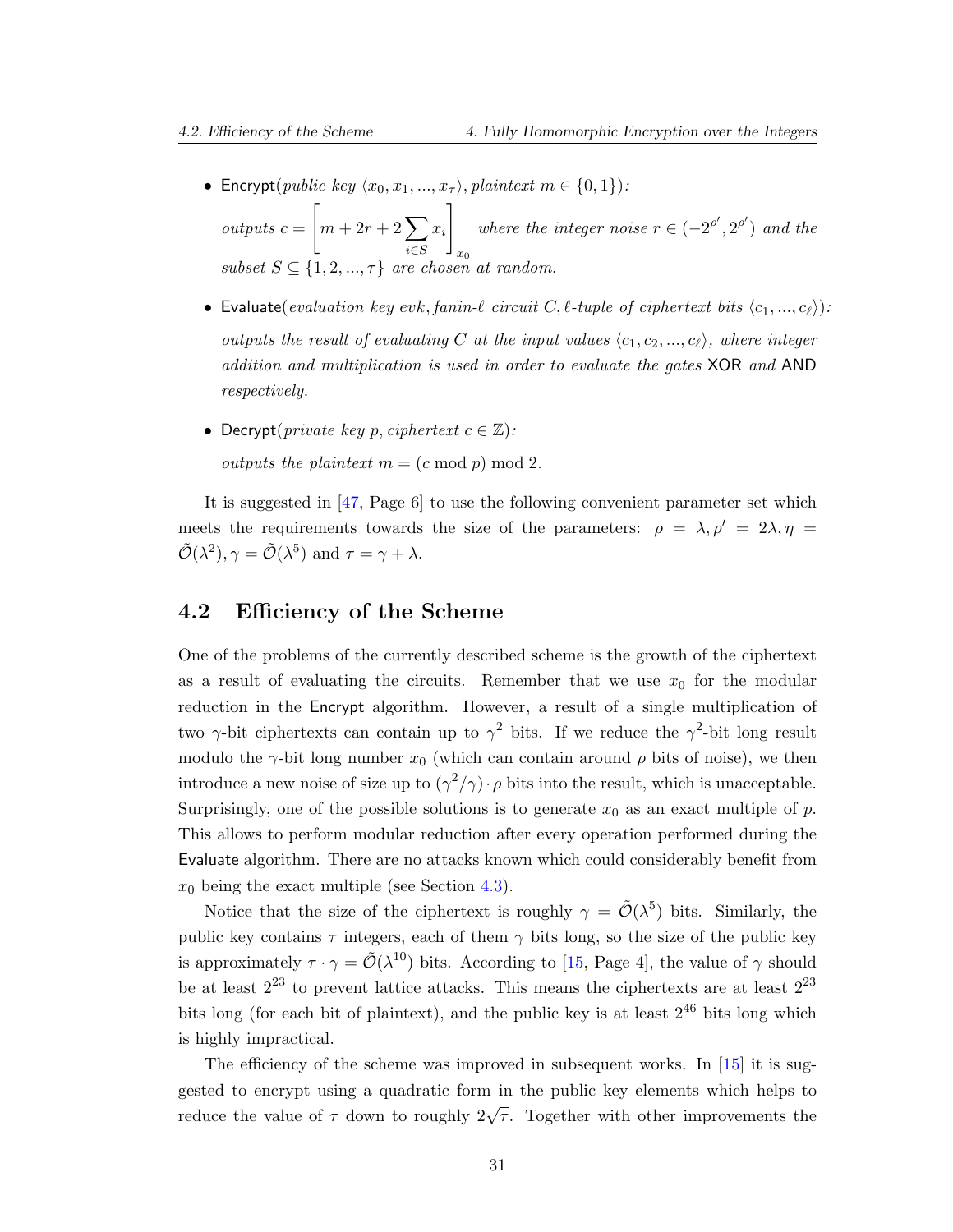<span id="page-32-2"></span>suggested value of  $\tau$  is  $\tilde{\mathcal{O}}(\lambda^2)$  and hence the size of the public key becomes  $\tilde{\mathcal{O}}(\lambda^7)$ . The follow-up work [[16\]](#page-53-4) further reduces the size of the private key down to  $\tilde{\mathcal{O}}(\lambda^5)$ . In order to generate the public key elements, it uses a pseudo-random number generator with a public random seed. The generated information is used for  $\gamma - \eta$  most significant bits of the public key elements, while the remaining  $\eta$  bits are being set using the stored set of corrections which was generated by KeyGen algorithm with respect to the secret key *p*. This work also showed how to apply the modulus-switching technique to the integer scheme (for the overview of modulus-switching see Section [5.3\)](#page-44-0).

In Section [6.2](#page-48-0) we will discuss the attempts to implement this encryption scheme using the optimizations above.

#### <span id="page-32-0"></span>**4.3 Security of the Scheme**

As mentioned above, the security of the vDGHV encryption scheme relies on the approximate GCD problem. We give the definition of this problem below.

**Definition 4.3.1** (Approximate GCD [[47,](#page-56-2) Definition 4.1]). *The*  $(\rho, \eta, \gamma)$ -approximate*gcd problem is: given polynomially many samples from Dγ,ρ*(*p*) *for a randomly chosen η-bit odd integer p, output p.*

The security reduction of this encryption scheme fixes a randomly-chosen public key and shows that if an adversary can decrypt a random ciphertext under this public key, then it can also recover the private key *p* and hence solve the approximate GCD problem.

<span id="page-32-1"></span>**Theorem 4.3.2** ([[47,](#page-56-2) Theorem 4.2]). *Fix the parameters*  $(\rho, \rho', \eta, \gamma, \tau)$  *as in the Somewhat Homomorphic Scheme from Definition [4.1.2](#page-30-2) (all polynomial in the security parameter*  $\lambda$ *).* 

*Any attack A with advantage ε on the encryption scheme can be converted into an algorithm B for solving*  $(\rho, \eta, \gamma)$ *-approximate-gcd with success probability at least*  $\varepsilon/2$ *. The running time of*  $\beta$  *is polynomial in the running time of*  $\mathcal{A}$ *, and in*  $\lambda$  *and*  $1/\varepsilon$ *.* 

Below we outline the proof of Theorem [4.3.2](#page-32-1) given in [\[47](#page-56-2)]:

*•* Assume we are given an adversary *A* which for a pair of public key and ciphertext outputs the correct plaintext with probability  $\frac{1}{2} + \varepsilon$ . Then we are able to build a subroutine which finds the least significant bit of number *q* (we denote it by  $LSB(q)$ ) for any ciphertext  $z = pq + 2r + m$  with overwhelming probability.

Specifically, given a ciphertext *c* which encrypts a known plaintext  $\mu \in \{0, 1\}$ , we can compute  $LSB(q) = \text{Decrypt}(z+c) \oplus \text{parity}(z) \oplus \mu$ , where  $\oplus$  is addition modulo 2.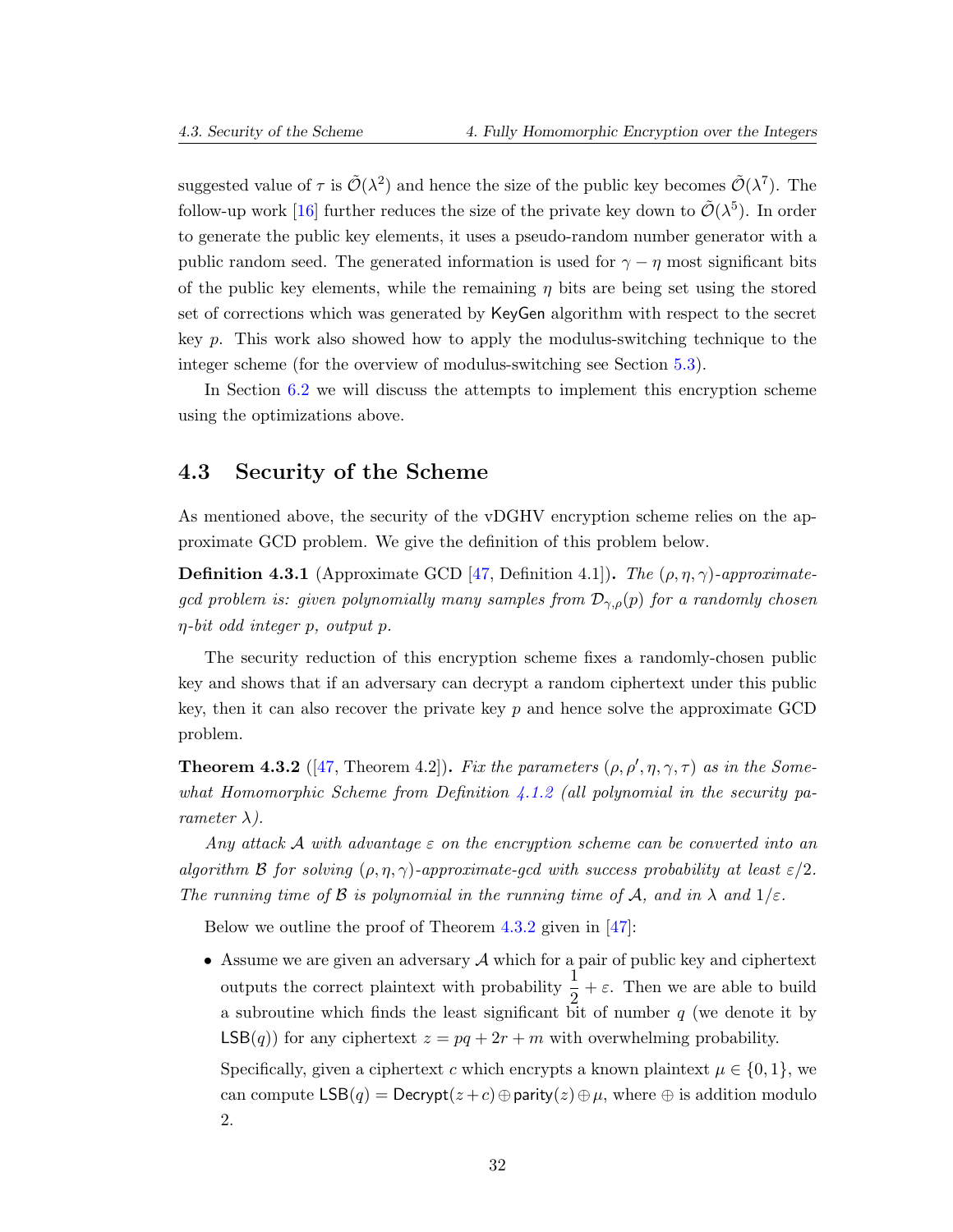This observation depends on the fact that the private key *p* is an odd integer. If  $m = 0$  then

$$
\mathsf{LSB}(q) = \mu \oplus \mathsf{parity}(z) \oplus \mu = \mathsf{parity}(z) = \mathsf{parity}(pq + 2r),
$$

otherwise

$$
\mathsf{LSB}(q) = (\neg \mu) \oplus \mathsf{parity}(z) \oplus \mu = \neg \mathsf{parity}(z) = \mathsf{parity}(pq + 2r),
$$

where  $\text{parity}(pq + 2r) = \text{parity}(q)$  because p is odd and 2r is even.

We use the attack  $A$  as an implementation of Decrypt algorithm. We compute  $LSB(q)$  many times and choose the majority amongst its outputs (i.e. amplify the advantage  $\varepsilon$ ).

- Recall the binary GCD algorithm:
	- $-\gcd(0, s) = \gcd(s, 0) = s$
	- $-\gcd(2a, 2b) = 2 \cdot \gcd(a, b)$
	- $p = \gcd(2a, 2b + 1) = \gcd(a, 2b + 1)$  and  $\gcd(2a + 1, 2b) = \gcd(2a + 1, b)$ .
	- **–** gcd(2*a* + 1*,* 2*b* + 1) = gcd(((2*a* + 1) *−* (2*b* + 1))*/*2*,* 2*b* + 1) = gcd(*a − b,* 2*b* + 1) if *a* ≥ *b*, and otherwise  $gcd(b − a, 2a + 1)$

Given any two integers  $z_1 = q_1 \cdot p + 2r_1 + m_1$  and  $z_2 = q_2 \cdot p + 2r_2 + m_2$  with  $r_1, r_2 \ll p$ , we can compute  $z^* = s \cdot p + r^*$  where  $r^* \ll p$  and *s* is the final odd part returned by the binary GCD algorithm (in the step  $gcd(0, s) = s$ ). At each step the algorithm only needs to know the last bits of the input numbers, which can be done using the LSB subroutine from above. It can also be shown that we can disregard the noise during the comparison, subtraction and division operations.

• Notice that the number *s* from  $z^* = s \cdot p + r^*$  will always be odd. Moreover, with probability at least  $\pi/6 \approx 0.6$  it will be 1 (i.e.  $z_1$  and  $z_2$  are co-prime), in which case  $z^*$  will be equal to the value of  $\tilde{z} = 1 \cdot p + r$  for a small error component r. It then remains to run the binary GCD algorithm on numbers  $z_1 = q_1 \cdot p + r_1$  and  $\tilde{z} = 1 \cdot p + r$  to get the binary representation of  $q_1$  (by watching the parity of the *z*1-related number throughout the iterations of the binary GCD algorithm). We restore *p* by computing the quotient of the division  $z_1/q_1$  (i.e.  $\lfloor z_1/q_1 \rfloor$ ).  $\Box$ 

Notice that in Section [4.1](#page-29-1) we separately introduced the noise parameter  $\rho = \omega(\log \lambda)$ and the secondary noise parameter  $\rho' = \rho + \omega(\log \lambda)$ . We have to do this because the security reduction above involves a loss of parameters. We basically convert an attack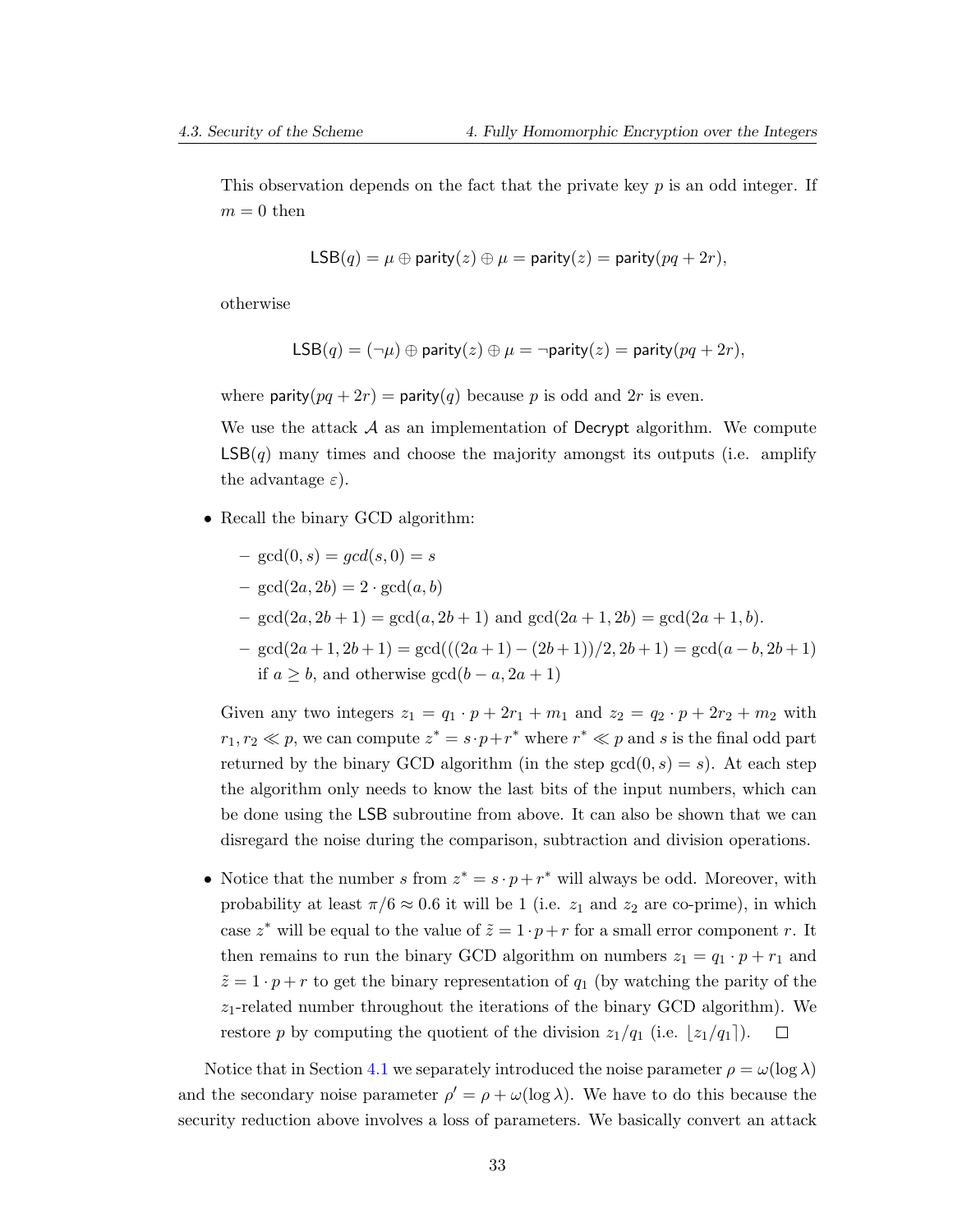<span id="page-34-2"></span>on the ciphertext with  $\rho'$  noise into an ability to solve the approximate GCD problem with  $\rho$  noise.

It is known that the approximate GCD problem is hard with arbitrarily many samples available to the adversary [\[22](#page-54-7), Section 3.4]. The currently best known exhaustive attack on the scheme with  $x_0$  being a multiple of the secret key *p* runs in time  $\tilde{\mathcal{O}}(2^{\rho/2})$ [[14](#page-53-5)]. If the public key contains no exact multiples of *p*, then the exhaustive attack requires time  $\tilde{\mathcal{O}}(2^{\rho})$  [[16,](#page-53-4) Section 6]. Additionally, [[49\]](#page-57-0) demonstrates a CCA1 attack against the vDGHV scheme which requires  $O(\lambda^2)$  queries to the decryption oracle. The same attack can be applied to the somewhat homomorphic and fully homomorphic variants of this scheme. The trivial attack against the fully homomorphic variant would require  $\gamma$  queries, one for every encrypted bit of the private key<sup>[3](#page-34-1)</sup>.

#### <span id="page-34-0"></span>**4.4 Managing the Noise**

In the previous sections we described a secure somewhat homomorphic scheme. In order to make it fully homomorphic we would like to show this scheme can be made bootstrappable. In this section we try to estimate what circuits can be evaluated homomorphically using this scheme.

Recall that when reducing some number *z* modulo *p* we get a result in the interval (*−p/*2*, p/*2]. This basically mimics the behaviour of the nearest neighbour decoding. We can guarantee that the ciphertext will be decoded correctly as long as the absolute value of the noise always remains less than *p/*2.

Consider the increase of the noise when computing the arithmetic operations on two ciphertexts:

- $(q_1p + 2r_1 + m_1) + (q_2p + 2r_2 + m_2) = (q_1 + q_2)p + (2r_1 + m_1 + 2r_2 + m_2)$
- $\bullet$   $(q_1p + 2r_1 + m_1) \cdot (q_2p + 2r_2 + m_2) = (q_1q_2p + 2r_1 + m_1 + 2r_2 + m_2)p + (\underline{2r}_1 + m_1) \cdot$  $(2r_2 + m_2)$

When adding or multiplying the ciphertexts, the corresponding noise also gets added or multiplied respectively. So computing a function  $f$  on ciphertexts  $c_1, ..., c_\ell$  can be written as  $f(c_1, ..., c_\ell) = f(2r_1 + m_1, ..., 2r_\ell + m_\ell) + kp$  for some integer *k*. We will reduce this expression modulo *p* and modulo 2 during the decryption, so we want that the result of  $[f(2r_1 + m_1, ..., 2r_\ell + m_\ell) + kp]_p = f(2r_1 + m_1, ..., 2r_\ell + m_\ell)$  is within (*−p/*2*, p/*2]. Then it will also hold after reducing it modulo 2.

<span id="page-34-1"></span><sup>&</sup>lt;sup>3</sup>The size of the public key gets increased to  $\gamma$  during the circuit squashing process in Section [4.5](#page-36-0), so that the scheme can become bootstrappable.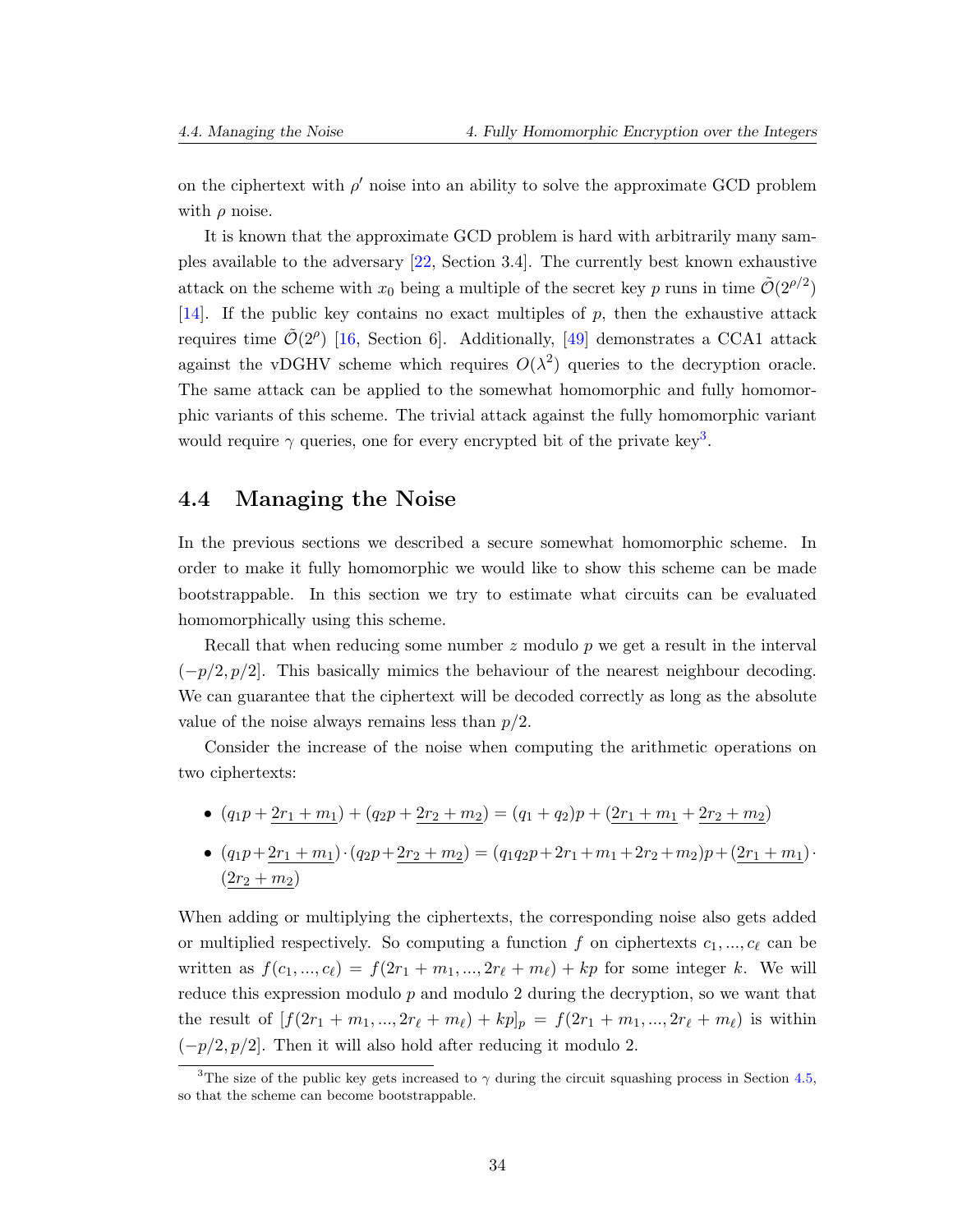<span id="page-35-1"></span>Moreover, the encryption scheme can handle the function f if and only if  $|f(2r_1 +$  $m_1, 2r_2 + m_2, ..., 2r_\ell + m_\ell$ ) |  $\lt p/2$  holds for *every* possible set of noise values  $(2r_1 +$  $m_1, ..., 2r_\ell + m_\ell$ . Namely, it is not sufficient that one specific parameter set satisfies this inequality, because some of the intermediate results might have exceeded *p/*2 which generally means we can no longer trust the function output.

Now consider a multivariate polynomial  $z \in \mathbb{Z}[X]$  of degree *d* which corresponds to the processed function  $f$  (or circuit  $C$ ). If the noise of the fresh ciphertexts is bounded by some value *B*, then an encryption scheme can handle the polynomial *z* if

<span id="page-35-0"></span>
$$
|\mathbf{v}_\mathbf{z}|_1 \cdot B^d < p/2 \tag{4.1}
$$

where  $|\mathbf{v}_z|$  is the  $l_1$  norm of the coefficient vector or *z*. This requirement is sufficient but not necessary, as we build this inequality for the worst case when all monomials of *z* have degree *d*. If all input ciphertexts have the biggest allowed noise *B* then the output noise of the polynomial is  $|\mathbf{v}_z|_1 \cdot B^d$ . We need this output noise to be less than *p/*2 in order to decrypt it correctly.

In [[47](#page-56-2), Section 3.2] it is shown that the fresh ciphertexts contain at most  $B = 2^{\rho'+2}$ . Additionally, they only allow the output of Evaluate to have noise at most  $2^{(\eta-4)} < p/8$ instead of  $p/2$  because the evaluation of the decryption circuit will introduce a small precision error which needs to be compensated for (see Section [4.5](#page-36-0)). By plugging these numbers in the equation ([4.1](#page-35-0)) above and expressing it differently, they get  $d \leq$ *η −* 4 *−* log *|***vp***|*<sup>1</sup>  $\frac{\log |\mathbf{v}_{\mathbf{p}}|}{\rho' + 2}$ . Further on, it is assumed that  $\log |\mathbf{v}_{\mathbf{p}}|_1$  is small in relation to *η* and that we need to support polynomials of degree up to  $\alpha \lambda \log^2 \lambda$  for some constant  $\alpha$ . This yields the requirement of  $\eta = \rho' \cdot \Theta(\lambda \log^2 \lambda)$ .

Notice that we can rewrite our decryption formula  $m = (c \mod p) \mod 2$  by expressing *c* mod *p* using division and subtraction, to get  $m = (c - p \cdot |c/p|) \text{ mod } 2$ . Further on, subtraction modulo 2 can be implemented using *⊕* (i.e. logic XOR gate), so  $m = [c]_2 \oplus [p \cdot (c/p)]_2$ . Now use the fact that p is odd to get  $m = [c]_2 \oplus [c/p]_2$ .

Unfortunately, the corresponding decryption circuit is still too big to be evaluated homomorphically. In order to multiply c and  $1/p$  we need at least log p bits of precision. Since  $1/p$  is a real number, it can happen that the bit we want to compute (i.e. eventually it is  $\lfloor (c/p) \rfloor_2$  is one of the most significant bits of the result. By performing the primary-school multiplication algorithm it is easy to notice that each bit of the result depends on the carry bits of all less significant bits. Hence the degree of the polynomial we want to compute is roughly  $d = \log p$ .

Consider the equation [4.1](#page-35-0) again. We choose the smallest possible value for  $|\mathbf{v}_z|_1 = 1$ and plug inside the value  $d = \log p$  to get the requirement  $1 \cdot B^{\log p} < p/2$  where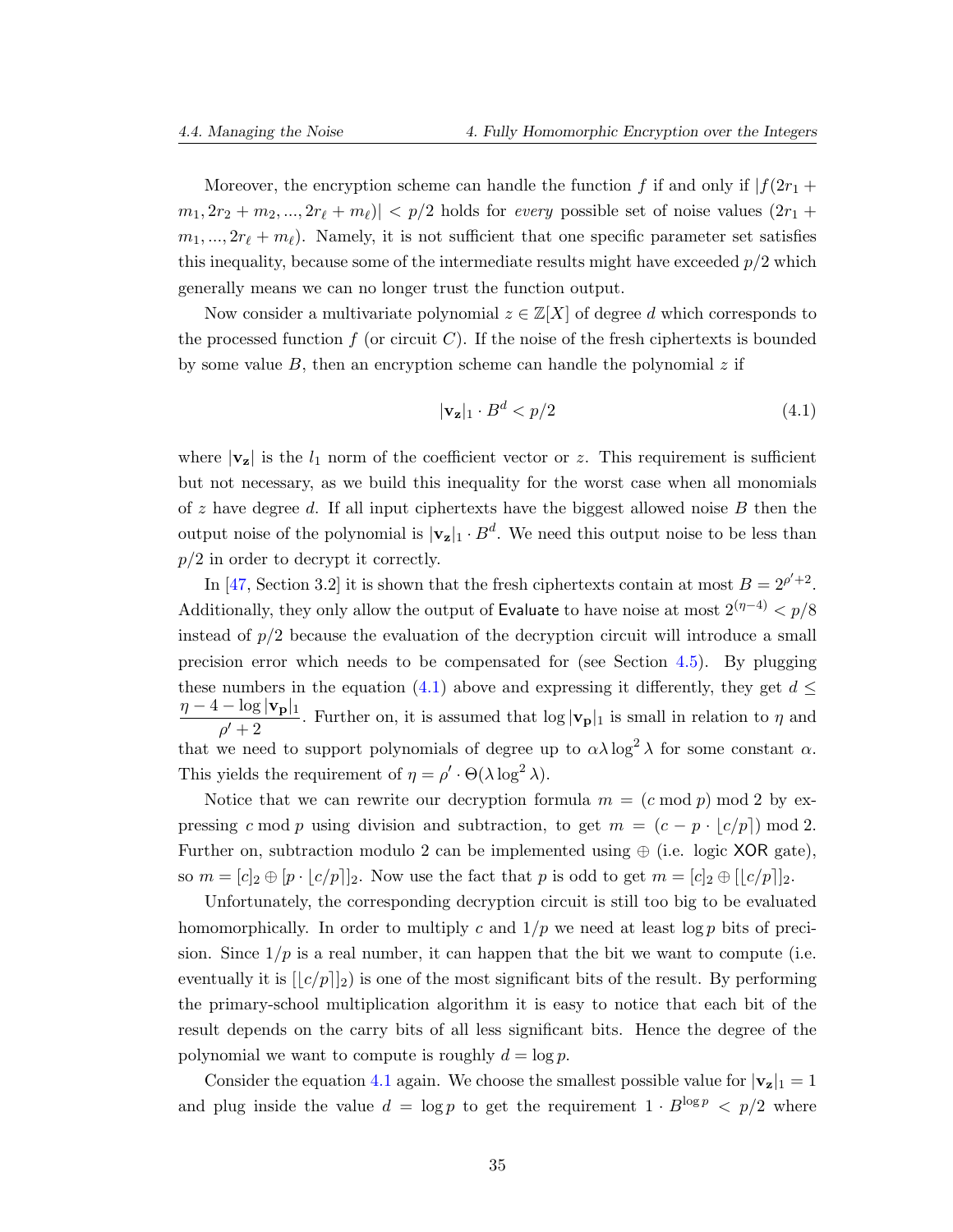<span id="page-36-2"></span> $B^{\log p} = (2^{\log B})^{\log p} = (2^{\log p})^{\log B} = p^{\log B}$ . Hence it is required that  $p^{\log B} < p/2$ . At this point it is clear that a secure scheme cannot satisfy this requirement.

#### <span id="page-36-0"></span>**4.5 Squashing the Decryption Circuit**

All of the early fully homomorphic encryption schemes (such as [[21,](#page-54-0) [47](#page-56-2), [12](#page-53-6)]) could not evaluate their own decryption circuit naturally. In order to solve this problem, in his initial construction, Gentry suggested to "squash" the decryption circuit.

The idea of squashing consists of placing some "hint" in the public key<sup>[4](#page-36-1)</sup>, which helps to simplify the decryption of ciphertexts. The "hint" is some information about the initial private key, hidden as a subset of fixed size inside the bigger set contained in the public key. The private key is then replaced by a characteristic bit vector which indicates the elements of the public key set that belong to the "hint". This requires another assumption that a *sparse subset sum* problem is computationally hard.

**Definition 4.5.1** (Sparse Subset Sum Problem [[22](#page-54-7), Section 5.4])**.** *Given a set of β numbers*  $\vec{y}$  *and another number s, find the sparse (* $\alpha$ *-element) subset of*  $\vec{y}$  *whose sum is s.*

In the case of the integer scheme, computing the value of  $c/p$  is the most computationally complicated step. To avoid this step, we compute the value 1*/p* during the KeyGen algorithm and hide it in the sparse subset inside the public key. Specifically, the sum of the sparse subset should be equal to  $1/p$  within a small precision error.

After every encryption or evaluation algorithm call we multiply each of the numbers from the big public key set with the ciphertext, and store the resulting "scaled" set as a part of the ciphertext. It only remains for the decryption algorithm to choose the correct elements of the "scaled" set and sum them together to get *c/p*. Since the addition produces much less noise than the multiplication, this considerably simplifies the decryption circuit.

In [[47\]](#page-56-2) the squashing step introduces three more parameters: set size  $\Theta = \omega(\kappa \cdot \log \lambda)$ , subset size  $\theta = \lambda$ , and the required precision of the real numbers in the set  $\kappa =$ *γ* + 2. Specifically, we add a set  $\vec{y} = \{y_1, ..., y_\Theta\}$  to the public key. This set will contain real values in  $(0, 2)$  with  $\kappa$  bits of precision. We redefine the public key as  $pk^* = (\langle x_0, x_1, ..., x_\tau \rangle, \vec{y})$  where  $\langle x_0, x_1, ..., x_\tau \rangle$  is the old public key. We create a subset  $S \subset \{1, ..., \Theta\}$  of size  $\theta$  and require that  $\sum$ *i∈S*  $y_i \approx 1/p \pmod{2}$ . We redefine the private key as  $\mathbf{p}^*$ , a characteristic bit-vector of length  $\Theta$ , such that  $p_i^* = 1$  if and only if  $i \in S$ .

<span id="page-36-1"></span> ${}^{4}$ In this case the "hint" is needed for both the Encrypt and the Evaluate algorithms, so we will say the "hint" is contained in the *public* key.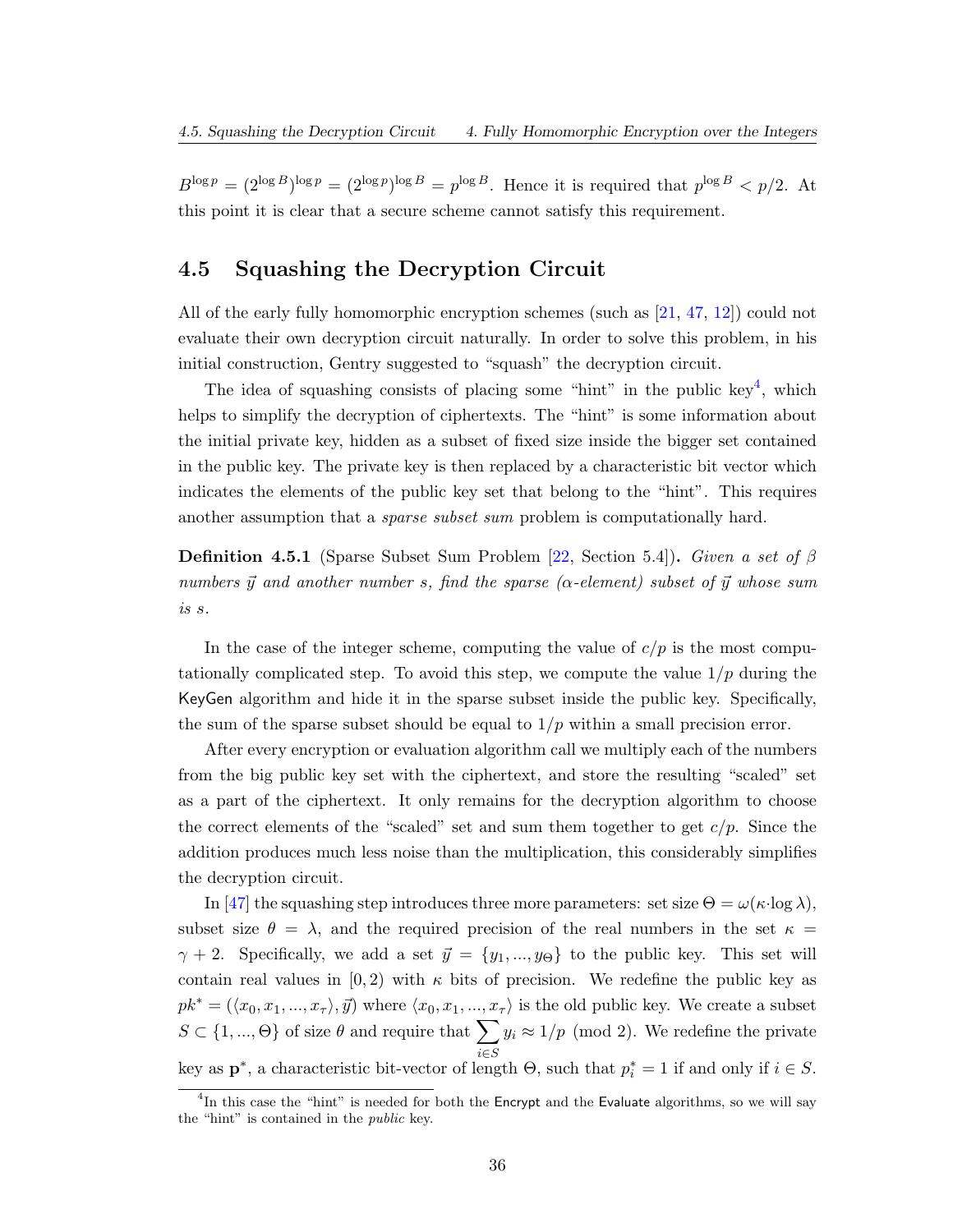The algorithms of the encryption scheme should be changed in the following way:

*•* KeyGen:

Define  $\beta = \lfloor 2^{\kappa}/p \rfloor$ . Create a random private key bit-vector **p**<sup>\*</sup> of size  $\Theta$  and weight  $\theta$ , and set  $S = \{i : p_i^* = 1\}.$ 

Randomly choose  $u_i \in \mathbb{Z} \cap [0, 2^{\kappa+1})$  for  $i = \{1, ..., \Theta\}$  such that  $\sum$ *i∈S u<sup>i</sup>* = *β* (mod  $2^{\kappa+1}$ ). Finally, define a (public key) set  $\vec{y} = \{y_1, ..., y_{\Theta}\}\$  where  $y_i = u_i/2^{\kappa}$ .

*•* Encrypt and Evaluate:

Compute the output ciphertext *c* as before. Afterwards compute a set  $\vec{z}$  =  $\{z_1, ..., z_{\Theta}\}\$  such that  $z_i = [c \cdot y_i]_2$  for all  $i \in \{1, ..., \Theta\}$ . Define a new ciphertext  $c^* = (c, \vec{z}).$ 

*•* Decrypt:

Given a ciphertext  $c^* = (c, \vec{z})$  and a private key  $\mathbf{p}^*$ , compute  $m = [c - \lfloor \sum_i \mathbf{p}_i^* \cdot z_i \rfloor]_2$ .

The assumption of the sparse subset sum hardness was not previously studied much, therefore the squashing step is considered to be the main problem of Gentry's construction. In the next chapter we will see the modulus-switching technique which helps to avoid the squashing step.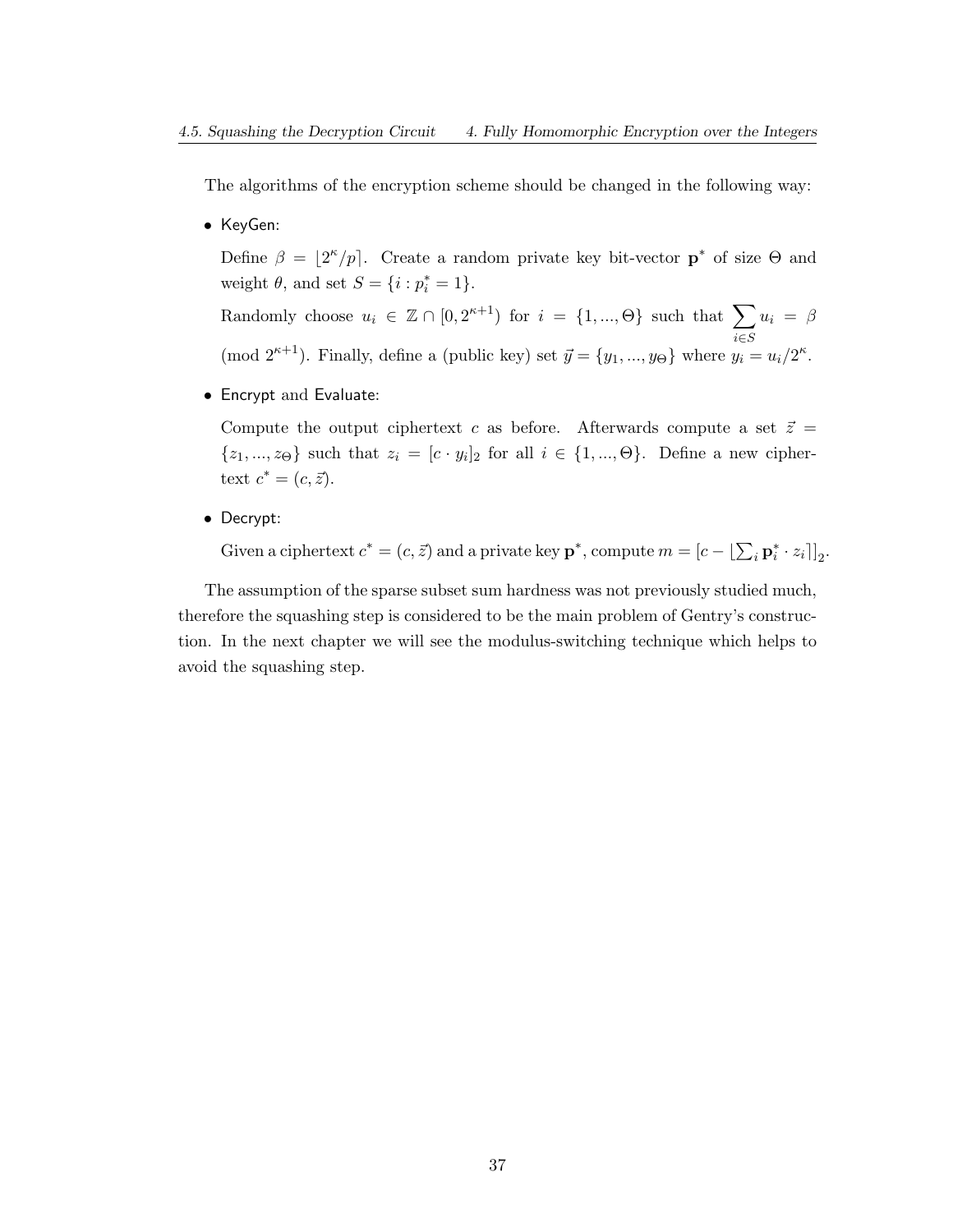### <span id="page-38-2"></span><span id="page-38-0"></span>**Chapter 5**

## **Lattice-based Encryption Scheme**

Recall that in order for the encryption scheme to be boostrappable, its decryption algorithm needs to have a low circuit complexity. The schemes using lattices is a natural choice because of their very simple decryption circuits, consisting mostly of matrix multiplication with vector, an operation belonging to *NC*<sup>1</sup> .

In this chapter we discuss the construction of the fully homomorphic encryption scheme which rely on the lattice related computational hardness assumptions. The initial scheme by Gentry [[21,](#page-54-0) [20](#page-54-1)] worked directly with ideal latices. However, similarly as with the sparse subset sum problem, the ideal lattices are also a relatively new topic which did not receive extensive attention before. Instead, in this chapter we focus on the problem which is proven to be as hard as the well-known standard lattice problem. For this purpose we start by defining lattices and the related hard problems.

#### <span id="page-38-1"></span>**5.1 Introduction to Lattices**

**Definition 5.1.1** (Lattice). *Given m linearly independent vectors*  $\mathbf{b}_1, ..., \mathbf{b}_m \in \mathbb{R}^n$ , we *define lattice as the set of all their integer combinations*  $L = \{\sum_{i=1}^{m} d_i\}$ *i*=1  $x_i$ **b***<sub>i</sub>* :  $x_i \in \mathbb{Z}$  }.

We say that *n* and *m* are the *dimension* and the *rank* of the lattice accordingly. The vectors  $\mathbf{b}_1, \ldots, \mathbf{b}_m$  are called a *basis* of the lattice. We represent a basis as a matrix whose columns are  $\mathbf{b}_i$ , i.e.  $\mathbf{B} = (\mathbf{b}_1 | ... | \mathbf{b}_m) \in \mathbb{R}^{n \times m}$ . Then a lattice can be alternatively defined as  $L = {\mathbf{Bx} : x \in \mathbb{Z}^m}$ .

We say that two bases  $\bf{B}$  and  $\bf{B}'$  are equivalent if they generate the same lattice. We call a matrix  $\mathbf{U} \in \mathbf{Z}^{m \times m}$  *unimodular* if  $\det(\mathbf{U}) = \pm 1$ . Two bases are equivalent if and only if there exists some unimodular matrix  $\mathbf{U} \in \mathbf{Z}^{m \times m}$  such that  $\mathbf{B}' = \mathbf{B} \mathbf{U}$ . It also follows that  $\det(\mathbf{B}') = \det(\mathbf{B}\mathbf{U}) = \det(\mathbf{B})$ , i.e. there is a unique determinant value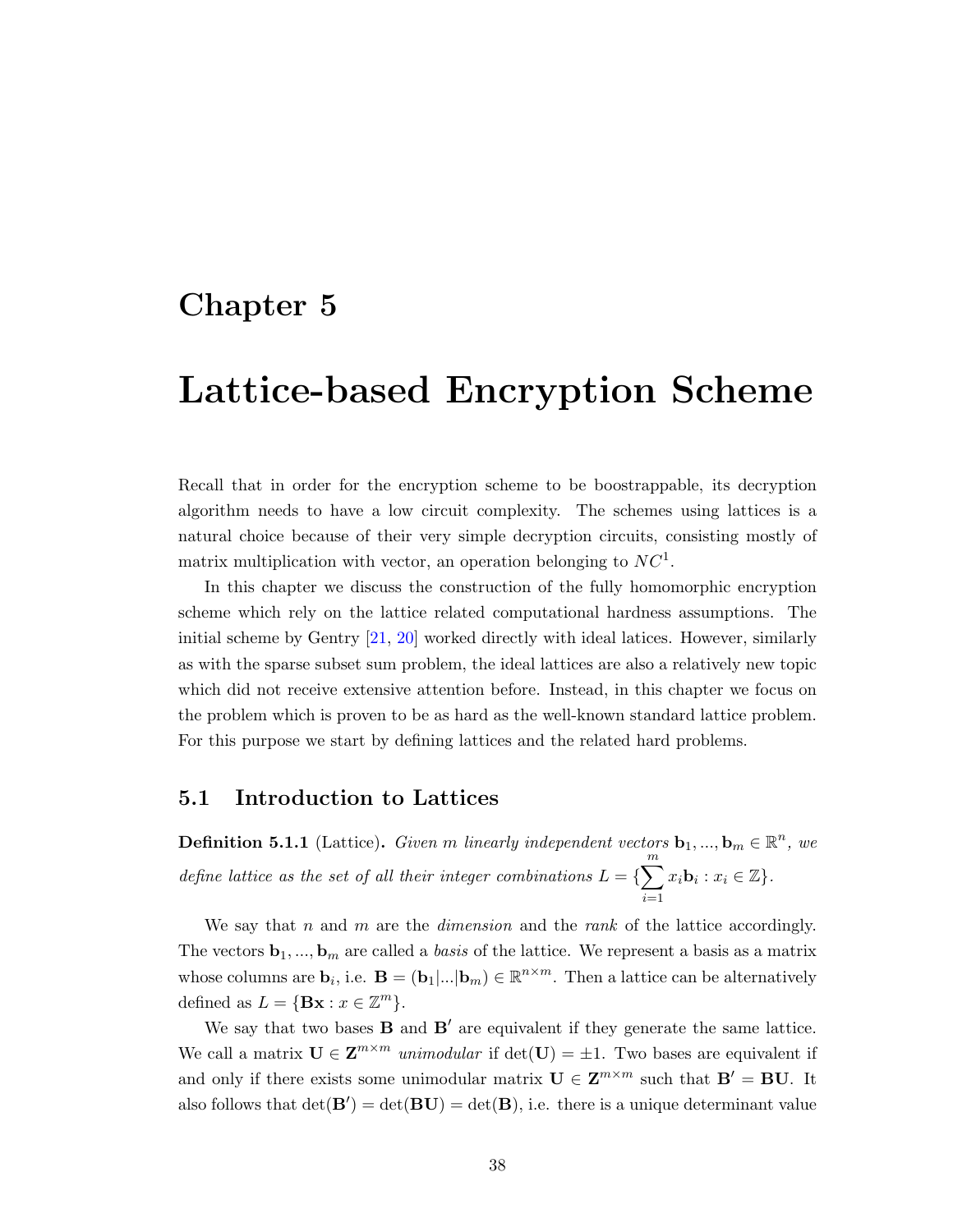<span id="page-39-1"></span>corresponding to every lattice. Since any unimodular matrix can be used to construct a new basis, there are obviously infinitely many equivalent bases for each lattice.

**Remark 5.1.2** (Notation). We denote inner product of vectors  $\mathbf{v}, \mathbf{w} \in \mathbb{R}^n$  by  $\langle \mathbf{v}, \mathbf{w} \rangle =$  $\sum_{i=1}^{n} \mathbf{v}_i \cdot \mathbf{w}_i$ . We denote Euclidean norm of a vector  $\mathbf{b}_i$  by  $\|\mathbf{b}_i\| = \sqrt{\langle \mathbf{b}_i, \mathbf{b}_i \rangle}$ . *i*=1

The following classical lattice problems are known to be NP-hard.

**Definition 5.1.3** (Shortest Vector Problem (SVP))**.** *Given a basis* **B** *for lattice L, find a non-zero lattice vector*  $\mathbf{v} \in L$  *such that*  $\|\mathbf{v}\|$  *is minimal.* 

**Definition 5.1.4** (Closest Vector Problem (CVP))**.** *Given a basis* **B** *for lattice L and some vector*  $\mathbf{w} \in \mathbb{R}^n$ , find a non-zero lattice vector  $\mathbf{v} \in L$  such that  $\|\mathbf{w} - \mathbf{v}\|$  is minimal.

There are "good" bases and "bad" bases. Intuitively, the "good" bases contain short vectors which facilitates solving the above problems. The "bad" bases are then the ones containing long vectors which are far apart from each other. Given a "bad" basis, it is computationally hard to find a "good" basis for the same lattice. Therefore, one can build cryptosystems such as Goldreich-Goldwasser-Halevi (GGH) which use a "good" basis as a private key and a "bad" basis as a public key.

#### <span id="page-39-0"></span>**5.2 LWE-based Encryption Scheme**

In this section we discuss a cryptosystem based on the "Learning With Errors" (LWE) problem. This problem was first introduced in [[37](#page-55-6)], and it is proven that LWE is as hard as solving particular versions of shortest vector problems in general lattices [[35](#page-55-7)].

**Definition 5.2.1** ((Informal) Learning With Errors (LWE) [[11,](#page-53-2) Page 2]). *If*  $s \in \mathbb{Z}_q^n$ *is an n dimensional "secret" vector, any polynomial number of "noisy" random linear combinations of the coefficients of* **s** *are computationally indistinguishable from uniformly random elements in*  $\mathbb{Z}_q$ *. Specifically,*  $\{a_i, \langle a_i, s \rangle + e_i\}_{i=1}^{poly(n)}$ *i*=1  $\stackrel{c}{\approx}$  {**a**<sub>*i*</sub></sub>, *u*<sub>*i*</sub>} $\stackrel{poly(n)}{i=1}$ *i*=1 *where*  $\mathbf{a}_i \in \mathbb{Z}_q^n$  *and*  $u_i \in \mathbb{Z}_q$  *are uniformly random, and the "noise"*  $e_i$  *is sampled from a noise distribution*  $\chi$  *that outputs numbers much smaller than q.* 

We first define the public-key cryptosystem based on LWE, and then separately verify the decryption correctness and discuss the homomorphic properties.

**Definition 5.2.2** (LWE-based Encryption Scheme, adapted from [[11](#page-53-2), Section 4.1])**.**

*•* KeyGen(1*<sup>λ</sup>* )*:*

*outputs public key*  $(A, b)$  *and private key* **s***, where*  $b = As + 2e$ ,  $A \stackrel{\$}{\leftarrow} \mathbb{Z}_q^{m \times n}$ ,  $\mathbf{s} \overset{\$}{\leftarrow} \mathbb{Z}_q^n$  and  $\mathbf{e} \overset{\$}{\leftarrow} \chi^m$ .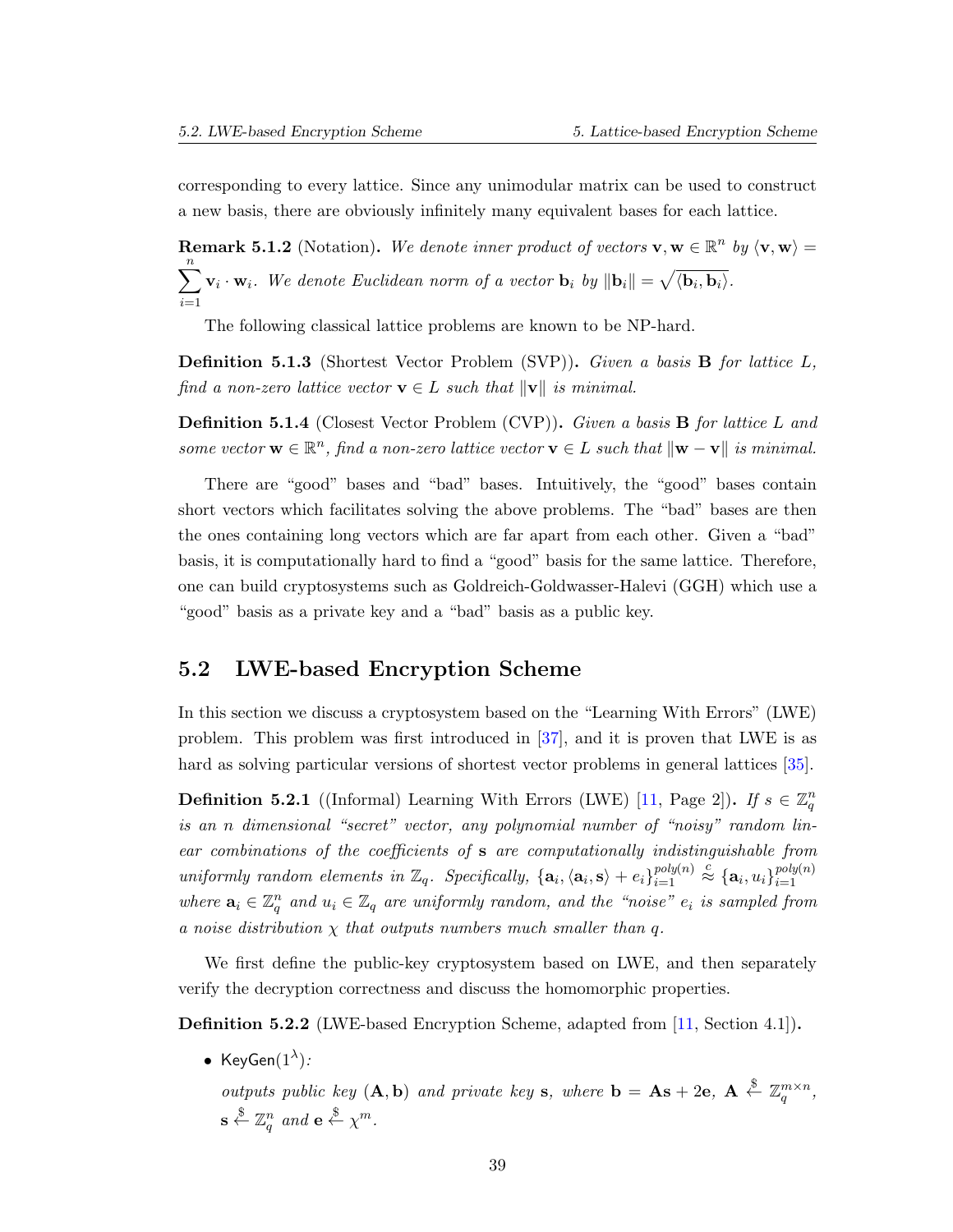- <span id="page-40-0"></span>*•* Encrypt(*public key* (**A***,* **b**)*, message m ∈ {*0*,* 1*}*)*: outputs*  $c = (\mathbf{A}^T \mathbf{r}, \mathbf{b}^T \mathbf{r} + m)$  *where*  $\mathbf{r} \stackrel{\$}{\leftarrow} \{0, 1\}^m$ *.*
- *•* Decrypt(*private key* **s***, ciphertext* (**v***, w*))*:*  $outputs$   $m = (w - \langle \mathbf{v}, \mathbf{s} \rangle \bmod q) \bmod 2$ .

First of all, it is easy to check that the decryption correctness property is satisfied:  $m = (w - \langle \mathbf{v}, \mathbf{s} \rangle \text{ mod } a) \text{ mod } 2$ 

$$
m = (w - \langle \mathbf{v}, \mathbf{s} \rangle \mod q) \mod 2
$$
  
=  $[\mathbf{b}^T \mathbf{r} + m - \langle \mathbf{A}^T \mathbf{r}, \mathbf{s} \rangle]_q \mod 2$   
=  $[(\mathbf{A}\mathbf{s})^T \mathbf{r} + 2\mathbf{e}^T \mathbf{r} + m - (\mathbf{A}^T \mathbf{r})^T \mathbf{s}]_q \mod 2$   
=  $[((\mathbf{A}\mathbf{s})^T \mathbf{r})^T + 2\mathbf{e}^T \mathbf{r} + m - \mathbf{r}^T \mathbf{A} \mathbf{s}]_q \mod 2$   
=  $[\mathbf{r}^T \mathbf{A}\mathbf{s} + 2\mathbf{e}^T \mathbf{r} + m - \mathbf{r}^T \mathbf{A} \mathbf{s}]_q \mod 2$   
=  $[2\mathbf{e}^T \mathbf{r} + m]_2$   
=  $[m]_2$ 

Secondly, we can express the ciphertext as:

$$
c = (\mathbf{A}^T \mathbf{r}, \mathbf{b}^T \mathbf{r} + m)
$$
  
= (\mathbf{A}^T \mathbf{r}, (\mathbf{A}\mathbf{s})^T \mathbf{r} + 2\mathbf{e}^T \mathbf{r} + m)  
= (\mathbf{A}^T \mathbf{r}, \mathbf{s}^T \mathbf{A}^T \mathbf{r} + 2\mathbf{e}^T \mathbf{r} + m)  
= (\mathbf{A}^T \mathbf{r}, (\mathbf{s}^T (\mathbf{A}^T \mathbf{r}))^T + 2\mathbf{e}^T \mathbf{r} + m)  
= (\mathbf{A}^T \mathbf{r}, (\mathbf{A}^T \mathbf{r})^T \mathbf{s} + 2\mathbf{e}^T \mathbf{r} + m)  
= (\mathbf{A}^T \mathbf{r}, \langle \mathbf{A}^T \mathbf{r}, \mathbf{s} \rangle + 2\mathbf{e}^T \mathbf{r} + m)

Here  $\mathbf{A}^T \mathbf{r}$  is a random subset sum of columns of matrix  $\mathbf{A}^T$ , and **s** is a "secret" key, and  $2e^{T}\mathbf{r} + m$  is a noise which is considerably smaller than q. One can intuitively see that the security of this cryptosystem relies on LWE.

In [[11](#page-53-2), Section 1.1] the supported homomorphic operations of this cryptosystem are considered by describing the decryption function:  $f_{(a,b)} : \mathbb{Z}_q^n \to \mathbb{Z}_q$  such that

$$
f_{(\mathbf{a},b)}(\mathbf{x}) = b - \langle \mathbf{a}, \mathbf{x} \rangle = b - \sum_{i=1}^{n} \mathbf{a}[i] \cdot \mathbf{x}[i] \pmod{q}
$$

where  $(a, b)$  is a ciphertext and the argument **x** is the secret key. We can now consider the homomorphic operations with respect to this decryption function.

First of all,  $f_{\mathbf{a},b}$  is a linear function in its input argument **x**, hence the homomorphic addition is trivial:  $f_{(\mathbf{a},b)} + f_{(\mathbf{a}',b')} = f_{(\mathbf{a}+\mathbf{a}',b+b')}$ .

Now we try the same approach for the homomorphic multiplication:

$$
f_{(\mathbf{a},b)}(\mathbf{x}) \cdot f_{(\mathbf{a}',b')}(\mathbf{x})
$$

$$
= (b - \sum \mathbf{a}[i]\mathbf{x}[i]) \cdot (b' - \sum \mathbf{a}'[i]\mathbf{x}[i]) \pmod{q}
$$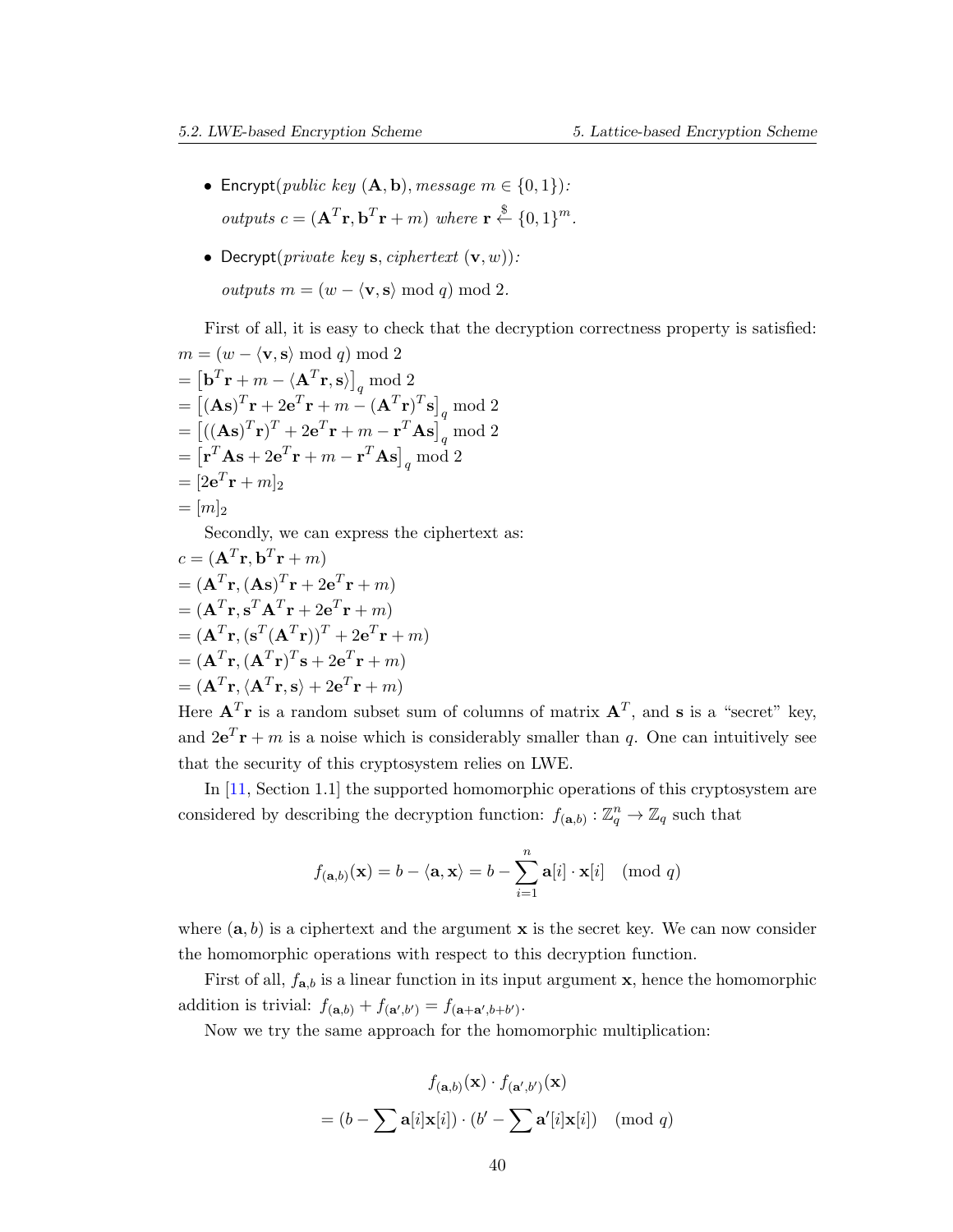<span id="page-41-1"></span>
$$
= h_0 + \sum h_i \cdot \mathbf{x}[i] + \sum h_{i,j} \cdot \mathbf{x}[i] \mathbf{x}[j] \pmod{q} \tag{5.1}
$$

<span id="page-41-3"></span>where  $h_0, h_i, h_{i,j}$  are some coefficients containing values of  $\mathbf{a}, \mathbf{a}', b, b'$  and obtainable by opening the parentheses above.

Each of the initial ciphertexts contains  $n + 1$  values, i.e. *n* values in vector **a** and one more value is the scalar *b*. One can observe that by multiplying two ciphertexts we get a result with  $1 + n + n \cdot (n-1)/2$  coefficients. So every multiplication can basically square the size of the ciphertext, and overall this size can increase exponentially in the number of multiplications.

#### <span id="page-41-0"></span>**5.2.1 Re-Linearization Technique**

In order to avoid the ciphertext size blow-up, the "re-linearization" technique is offered in [\[11](#page-53-2), Section 1.1]. It is suggested to use the "encryptions" of the private key **s** under some other key  $\mathbf{t} \in \mathbb{Z}_q^n$ . These "encryptions" should be pre-computed and included in the evaluation key.

More precisely, we want to express both the linear variables **x**[*i*] and the quadratic variables  $\mathbf{x}[i]\mathbf{x}[j]$  from Equation ([5.1\)](#page-41-1) as some functions  $g_i(\mathbf{t}) \approx \mathbf{x}[i]$  and  $g_{i,j}(\mathbf{t}) \approx$  $\mathbf{x}[i]\mathbf{x}[j]$ , which are linear in their input argument **t**. After performing a multiplication, we can then transform Equation  $(5.1)$  $(5.1)$  into a ciphertext of size  $n+1$  again, by replacing  $\mathbf{x}[i]$  and  $\mathbf{x}[i|\mathbf{x}[j]$  with  $g_i(\mathbf{t})$  and  $g_{i,j}(\mathbf{t})$  respectively. We can think about functions  $g_i(\mathbf{t})$ and  $g_{i,j}(\mathbf{t})$  as "encryptions" of the values  $\mathbf{x}[i]$  and  $\mathbf{x}[i]\mathbf{x}[j]$ .

Specifically, the bits of the private key **s** should be "encrypted" under another secret key **t** and stored in the evaluation key in the following way:

- $(\mathbf{a}_i, b_i)$  where  $b_i = \langle \mathbf{a}_i, \mathbf{t} \rangle + 2e_i + \mathbf{s}[i] \pmod{q}$  for all  $i \in \{1, ..., n\}$
- $(\mathbf{a}_{i,i}, b_{i,i})$  where  $b_{i,j} = \langle \mathbf{a}_{i,i}, \mathbf{t} \rangle + 2e_{i,j} + \mathbf{s}[i] \mathbf{s}[j] \pmod{q}$  for all  $i \leq j$  from  $\{1, ..., n\}$

where  $\mathbf{a}_i, \mathbf{a}_{i,j} \in \mathbb{Z}_q^n$  are uniformly random, and  $e_i, e_{i,j} \in \chi'$  are small error vectors. Then we define our symbolic functions from above as  $g_i(\mathbf{t}) \equiv b_i - \langle \mathbf{a}_i, \mathbf{t} \rangle = 2e_i + \mathbf{s}[i] \approx \mathbf{s}[i]$ and  $g_{i,j}(\mathbf{t}) \equiv b_{i,j} - \langle \mathbf{a}_{i,j}, \mathbf{t} \rangle = 2e_{i,j} + \mathbf{s}[i]\mathbf{s}[j] \approx \mathbf{s}[i]\mathbf{s}[j].$ 

The LWE hardness assumption obviously holds for these pairs of values, however they are not really valid ciphertexts in our cryptosystem because the values  $\mathbf{s}[i] \in \mathbb{Z}_q$ and  $\mathbf{s}[i]\mathbf{s}[j] \pmod{q} \in \mathbb{Z}_q$  do not belong to the plaintext space  $\{0,1\}$ .

Now we can rewrite ([5.1\)](#page-41-1) as a linear function in **t**:

<span id="page-41-2"></span>
$$
h_0 + \sum h_i(b_i - \langle \mathbf{a}_i, \mathbf{t} \rangle) + \sum_{i,j} h_{i,j} \cdot (b_{i,j} - \langle \mathbf{a}_{i,j}, \mathbf{t} \rangle) \pmod{q}.
$$
 (5.2)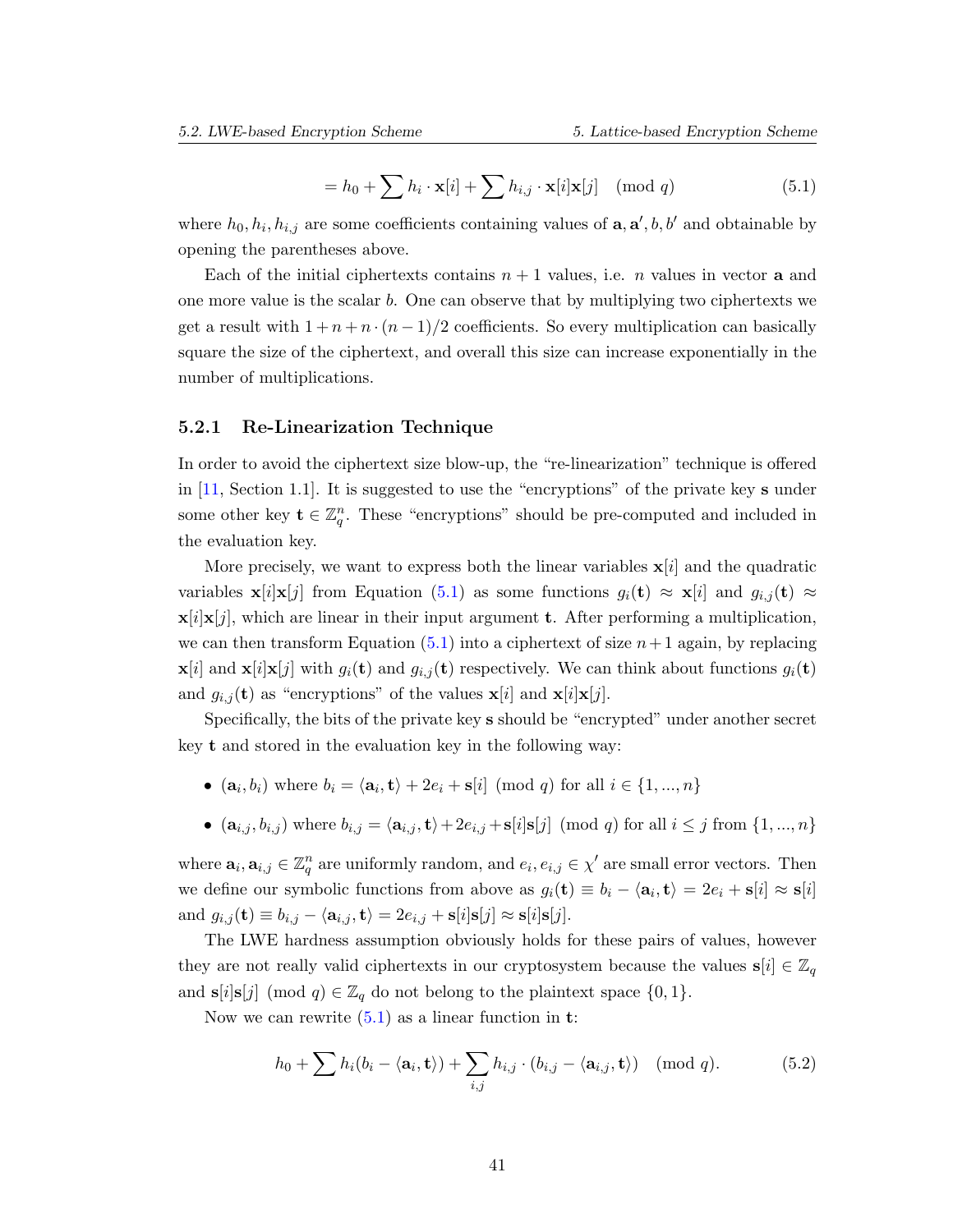<span id="page-42-1"></span>Hence we can "compress" the resulting ciphertext back to the initial size  $n + 1$  using the additional information from the evaluation key.

We can repeatedly perform re-linearization after every level of topologically sorted gates of the circuit. For a circuit of depth *L* we need to store encryptions of *L* subsequent keys, implicitly changing our private key from initial **s** into **t**, and then into **t1**, **t2**, ..., **tL***−***1**. We only need to know the key **tL***−***<sup>1</sup>** so that we can decrypt the result after the evaluation of the circuit is finished. However, this scheme is just somewhat homomorphic, not leveled fully homomorphic, because the ciphertext noise keeps increasing. Unlike the Recrypt algorithm we saw in Section [3.3,](#page-24-0) the re-linearization process does not remove the noise, it only allows to avoid the exponential growth of the ciphertext size and, in fact, also slightly increases the noise.

However, there's still a problem with the Equation  $(5.2)$  $(5.2)$ . Notice that  $(b_{i,j} - b_{i,j})$  $\langle \mathbf{a}_{i,j}, \mathbf{t} \rangle$  = 2 $e_{i,j}$  +  $\mathbf{s}[i]$   $\mathbf{s}[j]$ . When we multiply  $h_{i,j} \cdot (b_{i,j} - \langle \mathbf{a}_{i,j}, \mathbf{t} \rangle) = h_{i,j} \cdot (2e_{i,j} + \mathbf{s}[i] \mathbf{s}[j])$ , the resulting noise component  $h_{i,j} \cdot 2e_{i,j}$  might become too big (same applies to the multiplication  $h_i \cdot 2e_i$ ).

In [\[11,](#page-53-2) Section 4.1] it is handled by considering the binary representation  $h_{i,j}$  = *⌊*log ∑ *q⌋ τ*=0  $2^{\tau} \cdot h_{i,j,r}$  where  $h_{i,j,\tau} \in \{0,1\}$ . It is suggested to compute  $(\mathbf{a}_{i,j,\tau}, b_{i,j,\tau})$  for each value of  $\tau$  from  $\{0, ..., \lfloor \log q \rfloor\}$ , where  $b_{i,j,\tau} = \langle a_{i,j,\tau}, \mathbf{t} \rangle + 2e_{i,j,\tau} + 2^{\tau} \mathbf{s}[i] \cdot \mathbf{s}[j]$  With this change we now manage to keep the noise under control:

$$
h_{i,j} \cdot \mathbf{s}[i] \mathbf{s}[j] = \sum_{\tau=0}^{\lfloor \log q \rfloor} h_{i,j,\tau} 2^{\tau} \mathbf{s}[i] \mathbf{s}[j] \approx \sum_{\tau=0}^{\lfloor \log q \rfloor} h_{i,j,\tau}(b_{i,j,\tau} - \langle \mathbf{a}_{i,j,\tau}, \mathbf{t} \rangle).
$$

In other words, we implicitly handle the multiplication  $h_{i,j} \cdot (2e_{i,j} + s[i]s[j])$  bit-bybit with respect to the binary representation of  $h_{i,j}$ . For every  $2^{\tau}$  bit-component of  $h_{i,j}$ , we artificially bring this power of 2 inside the brackets, but we "forget" to multiply it with the noise:  $h_{i,j,\tau}2^{\tau} \cdot (2e_{i,j} + \mathbf{s}[i]\mathbf{s}[j])$  gets transformed into  $h_{i,j,\tau} \cdot (2e_{i,j} + 2^{\tau}\mathbf{s}[i]\mathbf{s}[j])$ . This trick reduces the noise increase during the re-linearization process, however it also increases the size of the evaluation key by a magnitude of  $\tau + 1 \approx \log q + 1$  times.

#### <span id="page-42-0"></span>**5.2.2 Dimension-Modulus Reduction Technique**

Having introduced the re-linearization process, we could now squash the decryption circuit to make the scheme bootstrappable and hence fully homomorphic. However, we will instead use the re-linearization process in a way which helps to avoid squashing the circuit, as described in [[11,](#page-53-2) Section 1.2].

The decryption function  $f_{(\mathbf{a},b)}(\mathbf{x})$  of the encryption scheme is a linear function in its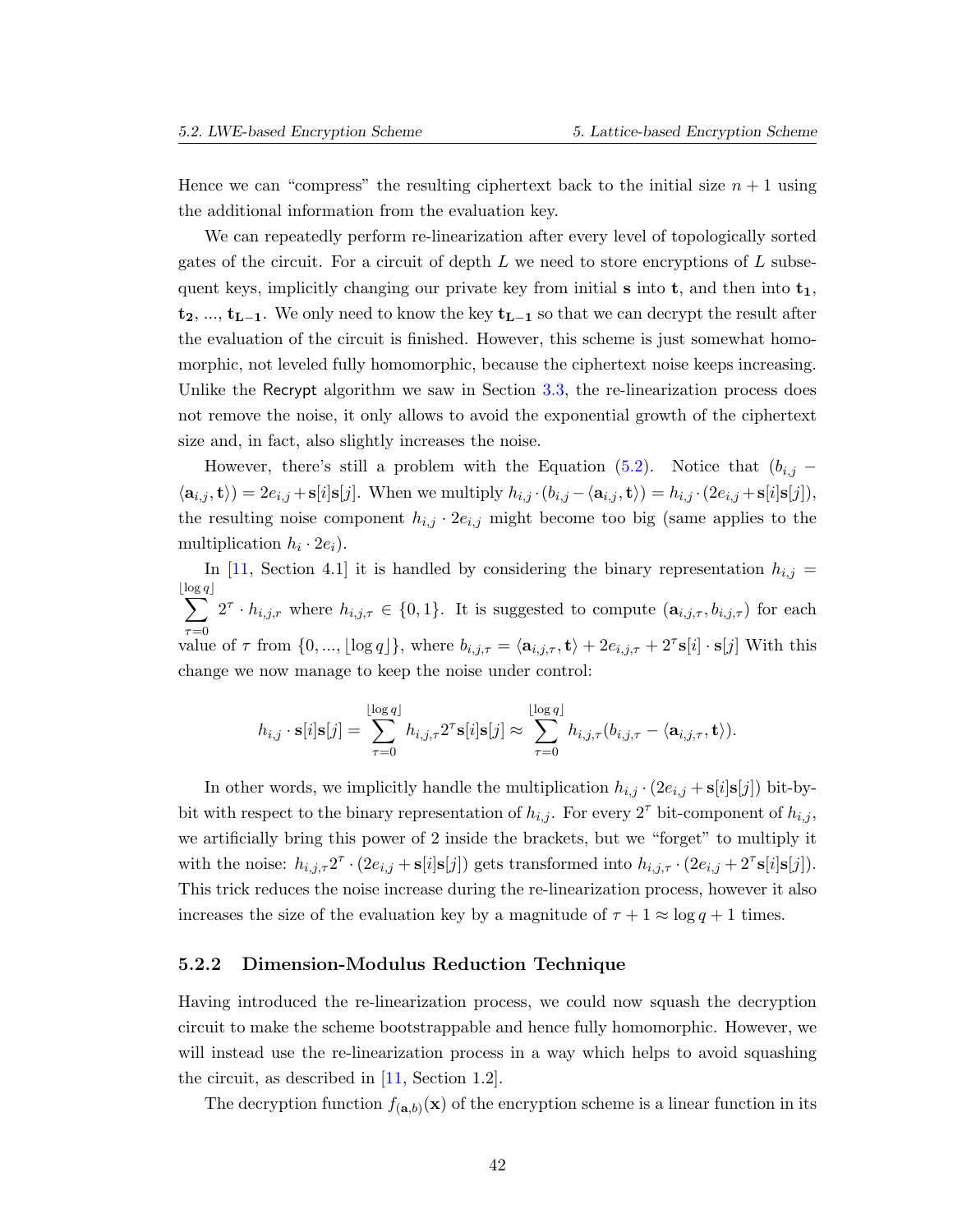<span id="page-43-2"></span>input argument **x**, which is a vector of size roughly *n*. And we perform all computations modulo *q*. Therefore, it is safe to say that the depth of the decryption circuit depends on the values *n* and  $\log q$ , e.g. its depth is at least  $\max(n, \log q)$ . In order to simplify the decryption complexity, we will to reduce both of these values now.

The first observation is that the size *k* of the new re-linearization key  $\mathbf{t} \in \mathbb{Z}_q^k$  from the previous section should not definitely be equal to *n* (the size of the initial key **s**). Instead, we can choose any size we want, including one which is considerably smaller than *n*. It is proven in [\[3,](#page-52-7) Section 3.1] that LWE is hard even when the size of its secret key is small (e.g. chosen from the error distribution).

Secondly, in order to decrease the value of  $\log q$ , we can simply scale down the modulus by applying the re-linearization to any ciphertext. The evaluation key should then also contain pairs  $(\mathbf{a}_{i,\tau}, b_{i,\tau}) \in \mathbb{Z}_p^k \times \mathbb{Z}_p$  such that

$$
b_{i,\tau} = \langle \mathbf{a}_{i,\tau}, \mathbf{t} \rangle + e + \left\lfloor \frac{p}{q} \cdot 2^{\tau} \cdot \mathbf{s}[i] \right\rceil
$$

where *p* is the new modulus,  $p < q$  and  $p \equiv q \pmod{2}^1$  $p \equiv q \pmod{2}^1$ . We can also express the equation above as:

$$
2^{\tau} \cdot \mathbf{s}[i] \approx \frac{q}{p} \cdot (b_{i,\tau} - \langle \mathbf{a}_{i,\tau}, \mathbf{t} \rangle).
$$

So we can basically swap the initial key **s** into a new key **t**, while also scaling down both the ciphertext size and modulus from  $\mathbb{Z}_q$  into  $\mathbb{Z}_p^2$  $\mathbb{Z}_p^2$ .

Therefore, we are now able to reduce the values *n* and log *q* down to some *k* and log *p*. We then use the somewhat homomorphic scheme as described in the section above, swapping *L* keys to evaluate any circuit of depth *L*. Once we are finished computing the circuit, we have accumulated a lot of noise and would like to reset it. We can then scale down the modulus (greatly reducing the depth of the decryption circuit), hence making the scheme bootstrappable (and eventually fully homomorphic).

**Remark 5.2.3** (Chimeric Fully Homomorphic Encryption)**.** *The dimension-modulus reduction technique is one of the two entirely different ways known to avoid the step of squashing the decryption circuit (which depends on the relatively little studied and hence undesirable "sparse subset sum" assumption). The other known way to avoid the squashing was offered in [\[23\]](#page-54-8) and is sometimes referred to as "Chimeric Fully Homomorphic Encryption".*

<span id="page-43-0"></span><sup>&</sup>lt;sup>1</sup>The reason we use noise value *e* instead of 2*e* is (roughly) because, in order to preserve an even error vector, we divide the ciphertext by 2 before applying re-linearization, and multiply it back by 2 afterwards.

<span id="page-43-1"></span><sup>&</sup>lt;sup>2</sup>Rather than explaining this transformation in details, our goal is to provide an overall idea before discussing a further and simpler improvement in the next section.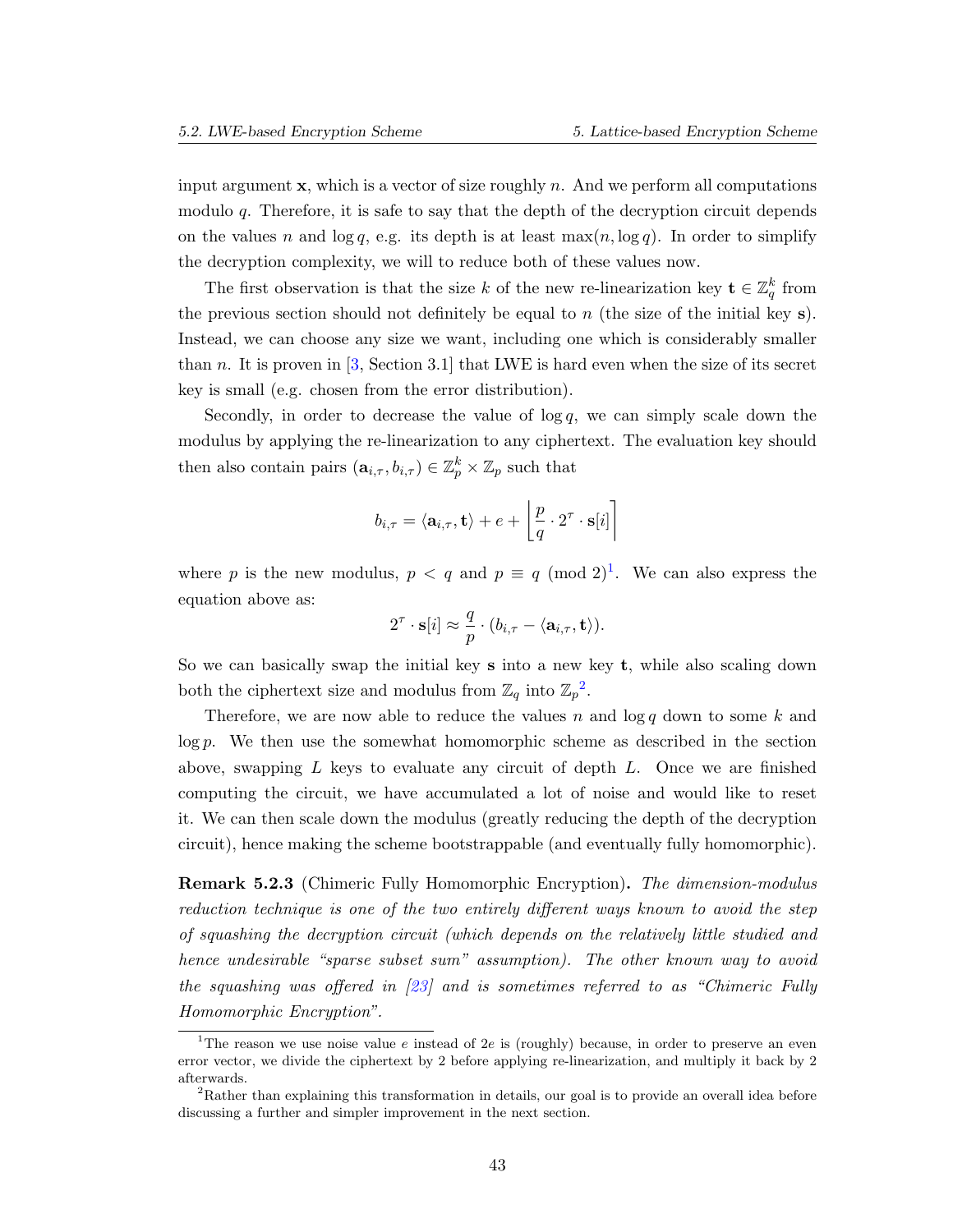<span id="page-44-1"></span>*It expresses the decryption function as a depth-*3 *arithmetic circuit (including ad*dition and multiplication, i.e.  $\sum \prod \sum$ ). In order to compute the products, the con*struction temporarily switches to some multiplicative homomorphic encryption scheme (MHE), such as Elgamal. It does not require to homomorphically evaluate its own decryption circuit, neither it needs to perform any computations to switch to MHE. It only needs to be able to homomorphically evaluate the decryption circuit of the MHE scheme after the homomorphic computation of products is finished.*

#### <span id="page-44-0"></span>**5.3 Modulus-Switching Technique**

In the previous section we discussed the dimension-modulus reduction technique [[11\]](#page-53-2) which allowed to scale down the size of both the ciphertext and the modulus. It was used to simplify the decryption circuit and hence make the LWE-based encryption scheme bootstrappable.

In this section we present a major improvement of dimension-modulus reduction idea, which at the same time also became a lot simpler and very intuitive  $[10]$  $[10]$ . The new technique is intended to manage the noise by repeatedly reducing the modulus after every topologically sorted circuit level. Similar to the dimension-modulus approach, it also helps to avoid the circuit squashing step, but it does not require to use the evaluation key. Moreover, it can also be used to avoid the bootstrapping process entirely.

Given a bound on the  $l_1$ -norm of the secret key, the modulus-switching technique allows to reduce the ciphertext and the corresponding modulus by simply scaling both of them down and rounding the resulting ciphertext appropriately. Below we provide the lemma which describes the modulus-switching technique, along with its exact proof.

**Lemma 5.3.1** ([\[10](#page-53-7), Lemma 1])**.** *Let p and q be two odd moduli, and let* **c** *be an integer vector.* Define **c**<sup> $\prime$ </sup> to be the integer vector closest to  $(p/q) \cdot \mathbf{c}$  such that  $\mathbf{c}' = \mathbf{c} \mod 2$ . *Then, for any* **s** *with*  $|[\langle \mathbf{c}, \mathbf{s} \rangle]_q| < q/2 - (q/p) \cdot l_1(\mathbf{s})$ *, we have* 

$$
[\langle \mathbf{c}', \mathbf{s} \rangle]_p = [\langle \mathbf{c}, \mathbf{s} \rangle]_q \bmod 2 \ and \ |[\langle \mathbf{c}', \mathbf{s} \rangle]_p | < (p/q) \cdot |[\langle \mathbf{c}, \mathbf{s} \rangle]_q | + l_1(\mathbf{s})
$$

*where*  $l_1(\mathbf{s})$  *is the*  $l_1$ *-norm of* **s***.* 

*Proof.* ([[10,](#page-53-7) Page 3]) For some integer *k*, we have  $[\langle \mathbf{c}, \mathbf{s} \rangle]_q = \langle \mathbf{c}, \mathbf{s} \rangle - kq$ . For the same *k*, let  $e_p = \langle \mathbf{c}', \mathbf{s} \rangle - kp \in \mathbb{Z}$ . Since  $\mathbf{c} = \mathbf{c}'$  and  $p = q$  modulo 2, we have  $e_p = [\langle \mathbf{c}, \mathbf{s} \rangle]_q$  mod 2. Therefore, to prove the lemma, it suffices to prove that  $e_p = [\langle \mathbf{c}', \mathbf{s} \rangle]_p$  and that it has small enough norm. We have  $e_p = (p/q)[\langle \mathbf{c}, \mathbf{s} \rangle]_q + \langle \mathbf{c}' - (p/q)\mathbf{c}, \mathbf{s} \rangle$ , and therefore  $|e_p| \le (p/q)[\langle \mathbf{c}, \mathbf{s} \rangle]_q + l_1(\mathbf{s}) < p/2$ . The latter inequality implies  $e_p = [\langle \mathbf{c}', \mathbf{s} \rangle]_p$ .  $\Box$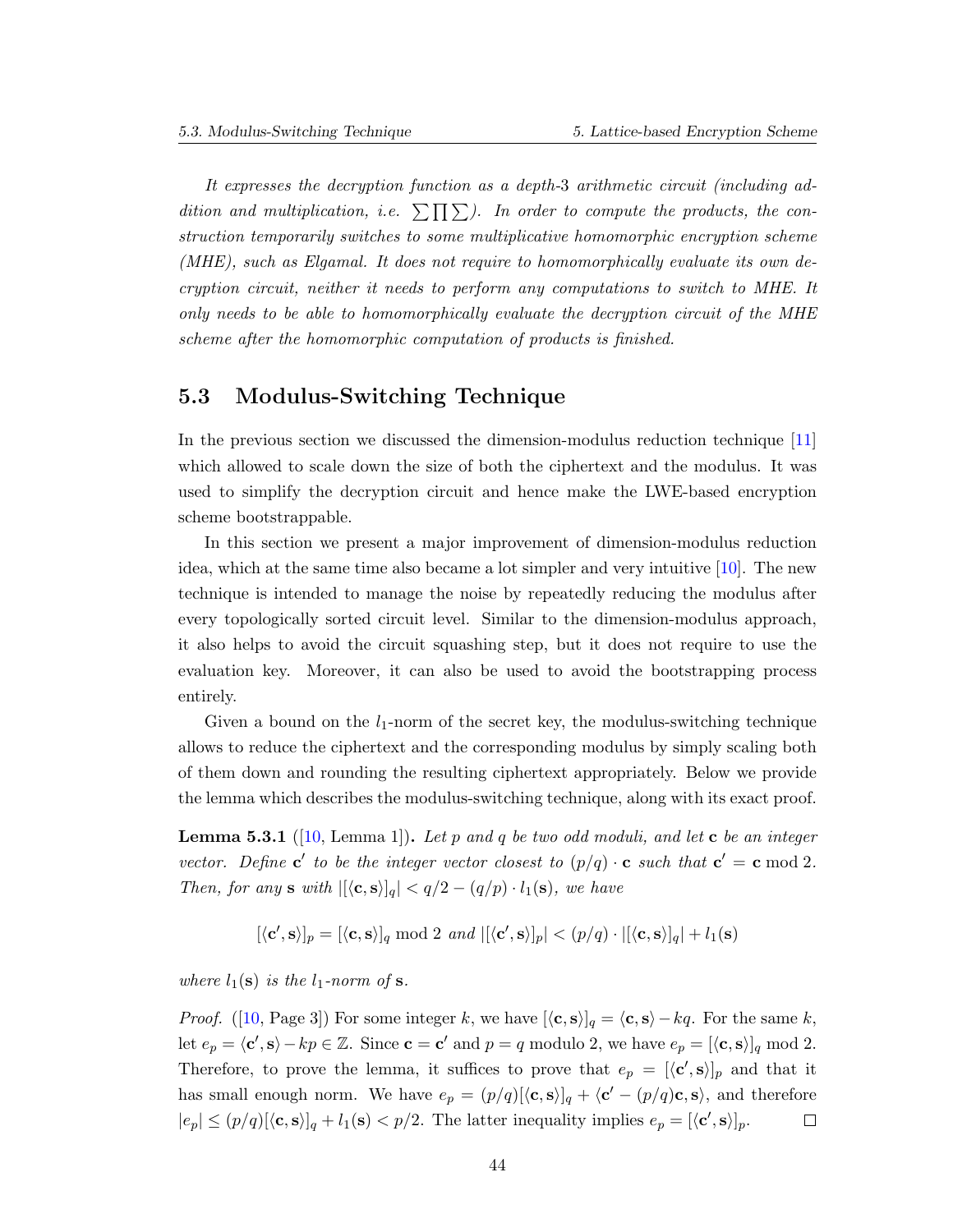Notice that the ratio between the noise and the modulus does not change during the modulus switching (besides a very minor rounding error). However, by scaling down the ciphertext, we reduce the absolute value of the noise, which is also an important indicator. For a moment, for the sake of simplicity assume that  $l_1(s) = 0$ . Assume that a fresh ciphertext of some cryptosystem has noise level at most *B*, and the initial modulus of the cryptosystem is  $q_0 = B^9$  (hence the noise threshold is  $\approx q_0/2 = B^9/2$ ). We will consider the growth of the noise in two different situations, without and with the modulus switching:

- (Without the modulus switching). After the first multiplication the noise can increase up to  $B^2$ , after the second multiplication up to  $B^4$ , after the third multiplication up to  $B^8$ , and we can no longer use such ciphertexts in any more multiplications. As already seen before, there are roughly  $\log_2 \log_B q_0$  consecutive homomorphic multiplications possible, before the noise becomes too big.
- *•* (With the modulus switching). After the first multiplication the noise can increase up to  $B^2$ . We then scale both the noise and the modulus down by a magnitude of *B*, hence acquiring a new noise value  $B^2/B = B$  and a new modulus  $q_1 =$  $q_0/B = B^8$  (more formally, we multiply everything by  $q_1/q_0 = B^8/B^9 = 1/B$ ).

After the second multiplication the noise can increase up to  $B^2$  again, so we continue rescaling:  $B^2/B = B$  and  $q_2 = q_1/B = B^7$ , etc.

After the seventh multiplication noise can increase up to  $B^2$ . We scale down the noise  $B^2/B = B$  and the modulus  $q_7 = q_6/B = B^2$ .

No more multiplications are allowed because the current noise threshold is *≈*  $q_7/2 = B^2/2$  and the noise after the next multiplication could become as big as  $B^2$ . So it is possible to perform roughly  $\log_B q_0$  consecutive homomorphic multiplications when using the modulus switching, which is an exponential improvement in the noise management!

Since  $l_1(s) \neq 0$ , we actually need to choose the moduli more careful, so that the inequality  $|[\langle \mathbf{c}, \mathbf{s} \rangle]_q| < q/2 - (q/p) \cdot l_1(\mathbf{s})$  is always satisfied. But it can still be done, for example, if third party is provided with an upper bound of the possible  $l_1(s)$  value.

Similar to some other techniques, the modulus switching should be applied after processing each of the topologically sorted circuit levels. If we know the circuit depth beforehand, we can choose the initial modulus big enough so that we can compute the whole circuit without ever having to refresh the ciphertext using the bootstrapping. Alternatively, it is also possible to use the modulus switching approach *together* with bootstrapping so that the scheme can be converted in a fully homomorphic scheme.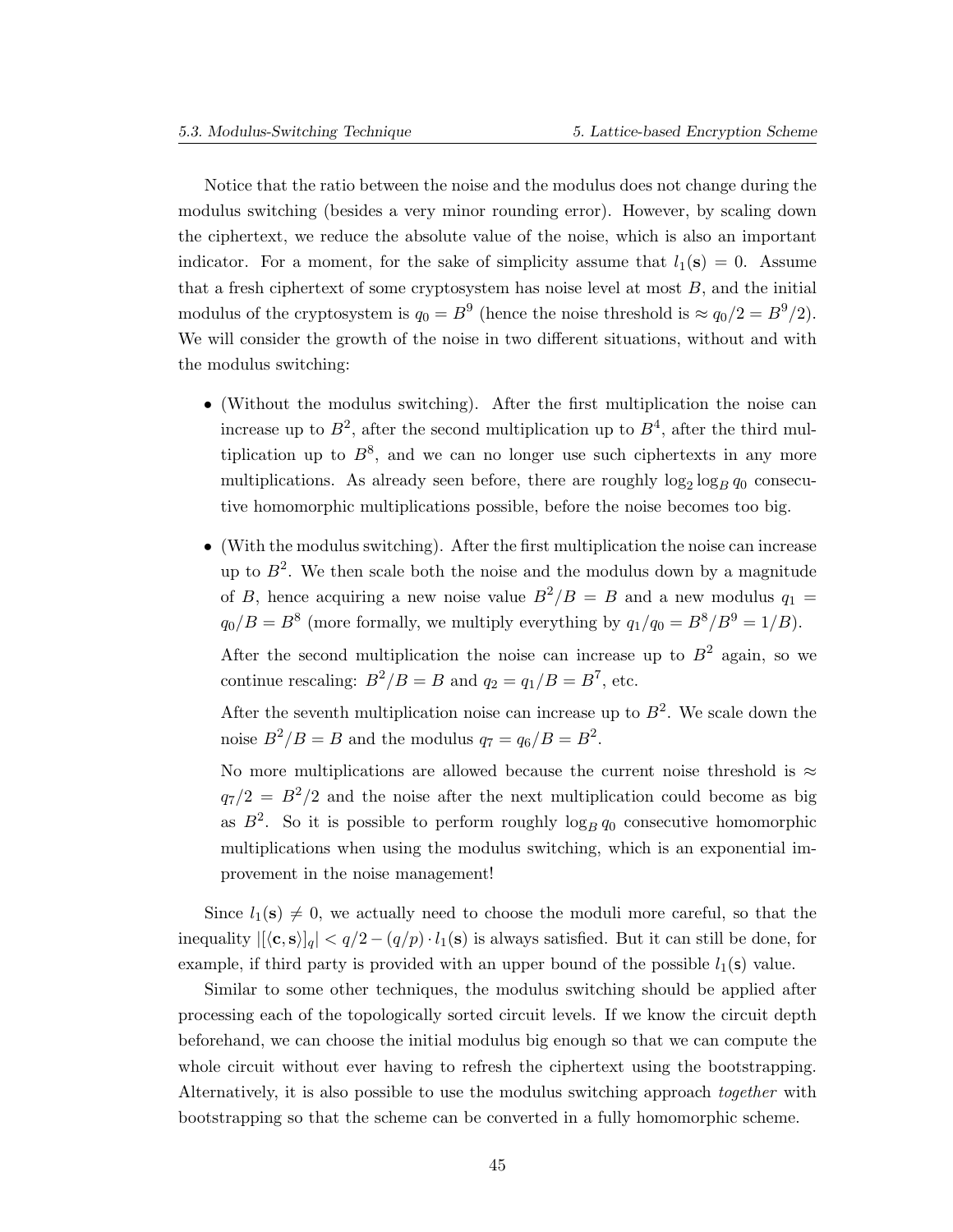<span id="page-46-0"></span>The modulus switching is a general technique that can be applied to various somewhat homomorphic encryption schemes, some of them listed below:

- The LWE-based encryption scheme [[11](#page-53-2)] defined in Section [5.2](#page-39-0).
- The RLWE-based ("*Ring Learning With Errors*") encryption scheme [[12\]](#page-53-6), which is basically the LWE scheme which operates over polynomial rings instead of vectors.
- The NTRU encryption scheme [[32\]](#page-55-8), which is also a noisy scheme based on lattices.
- The vDGHV encryption scheme [[47\]](#page-56-2) from Chapter [4](#page-29-0), for which the modulus switching was described in [\[16](#page-53-4)]. Since the modulus in this scheme is a private key, the switching process is more complicated.

All of the LWE, RLWE and NTRU schemes from above also benefit from the relinearization technique.

**Remark 5.3.2** (Scale-Invariant Fully Homomorphic Encryption)**.** *Finally, the recent results in [[9\]](#page-53-1) further improve the noise management, comparing even to the modulusswitching technique. It is shown how to achieve a linear growth of noise after multiplication, without switching the modulus.*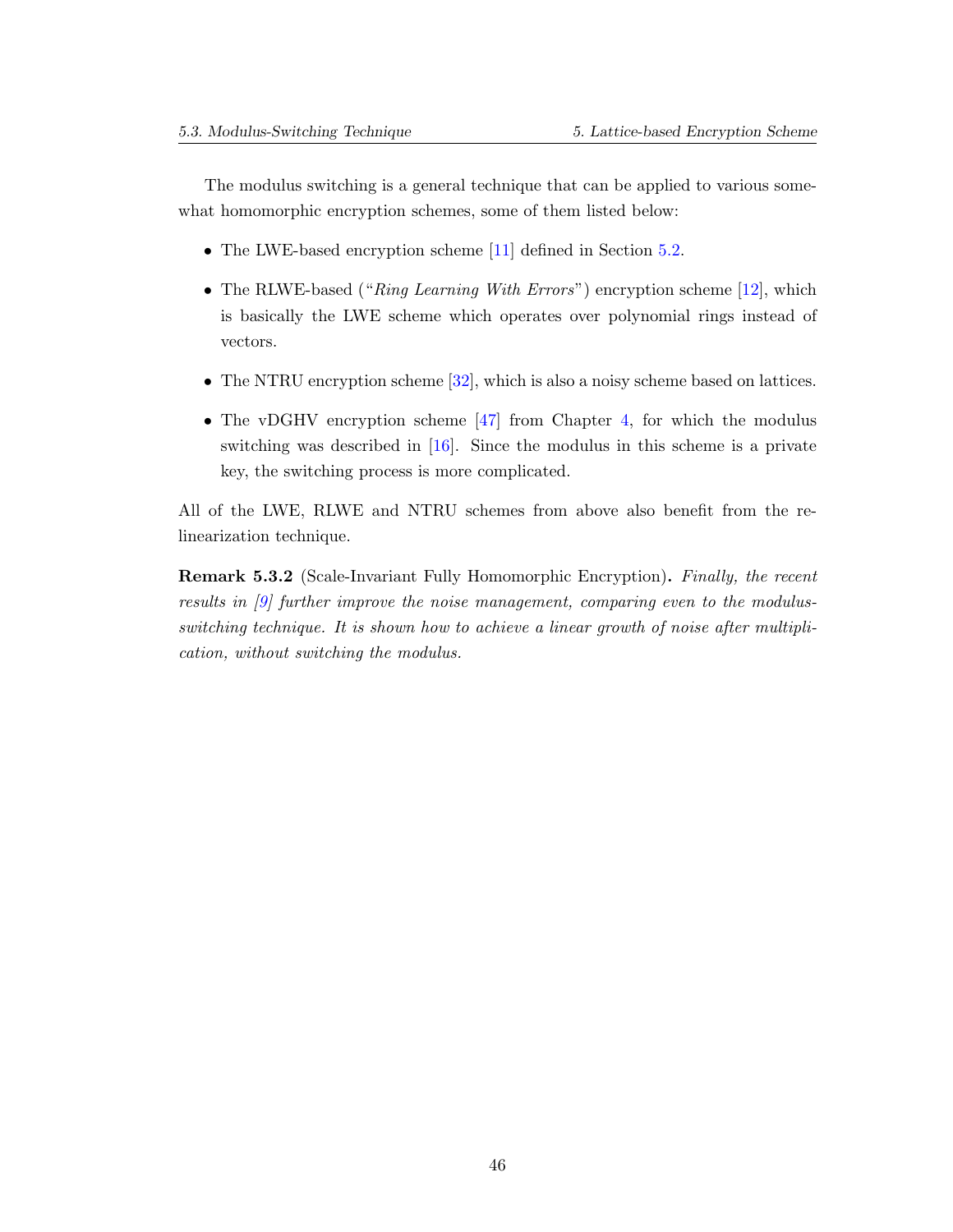### <span id="page-47-2"></span><span id="page-47-0"></span>**Chapter 6**

# **Implementing Homomorphic Encryption Schemes**

The main efficiency bottleneck of fully homomorphic encryption schemes is obviously the bootstrapping process. In order to refresh a ciphertext, it is required to run the decryption circuit homomorphically. Moreover, the encrypted private key bits are required to be passed to the input wires of this circuit. Each of such encrypted bits are represented by a ciphertext of a big size. And the properties of the somewhat homomorphic encryption schemes (which are used to build the fully homomorphic encryption schemes) add even more complexity related to the bootstrapping process. According to the analysis provided in [[10](#page-53-7), Section 1.1], normally the computational cost of running the bootstrapping a single time is comparable to  $\lambda^4$ , and in the best case could be comparable to  $\lambda^3$ . Finally, it is safe to assume we need to run the bootstrapping procedure for each of the circuit gates, all of which operate on a single (encrypted) bit.

This far there were several attempts to implement the initial Gentry's fully homomorphic encryption scheme from  $[21, 20]$  $[21, 20]$  $[21, 20]$  $[21, 20]$  and the fully homomorphic encryption scheme over the integers from [[47\]](#page-56-2).

#### <span id="page-47-1"></span>**6.1 Gentry's Encryption Scheme**

The initial encryption scheme proposed by Gentry in [\[21](#page-54-0), [20\]](#page-54-1) was based on ideal lattices. The first attempt to implement this scheme was done by Smart and Vercauteren in [[42\]](#page-56-8). They implemented the somewhat homomorphic variant of the scheme, but they did not manage to transform it into a fully homomorphic scheme. Their squashed decryption polynomial was estimated to have a degree of a few hundreds, and for that they needed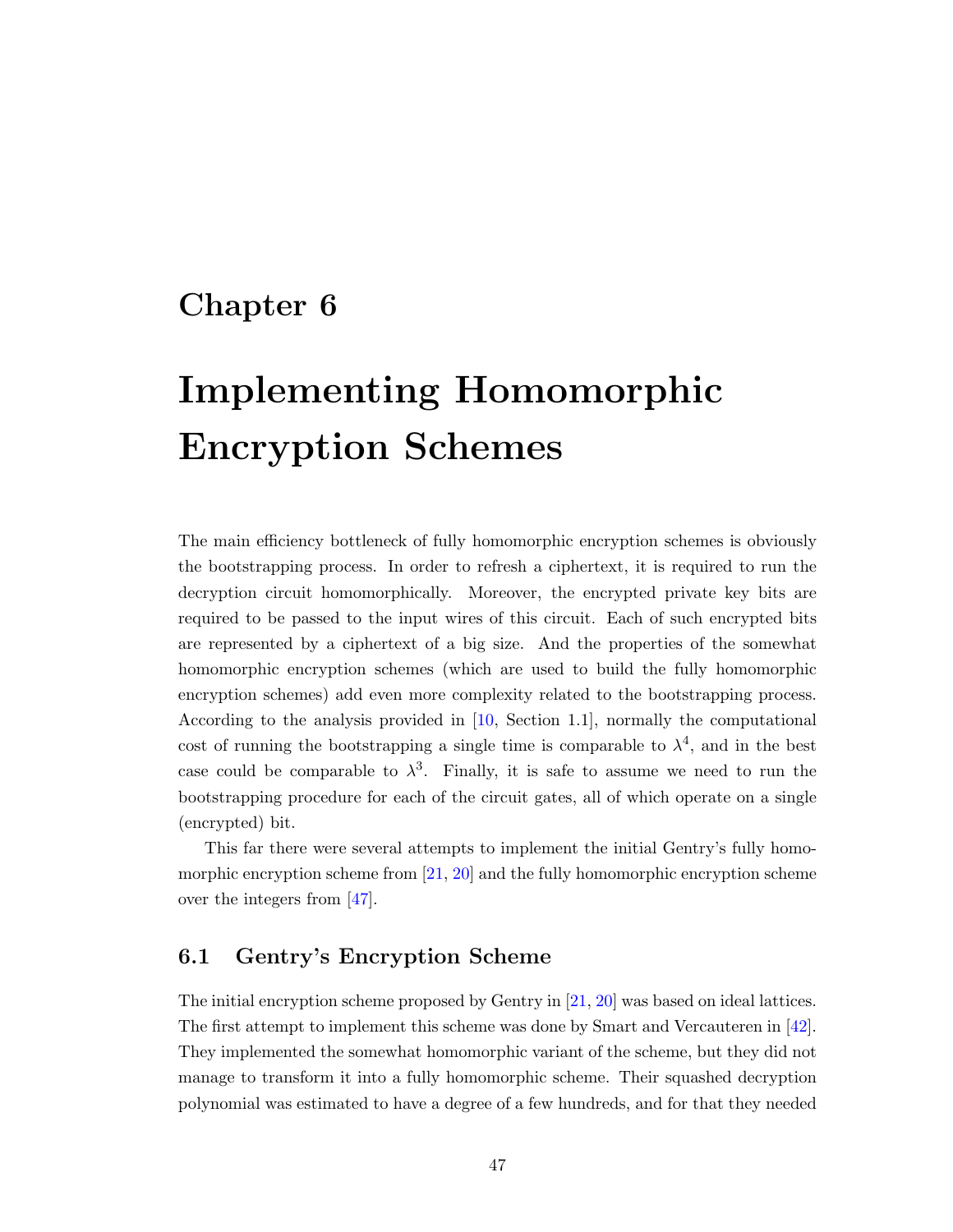<span id="page-48-1"></span>the lattice dimension to be at least  $2^{27}$ . They also required the determinant of the lattice to be a prime number which resulted in a very inefficient key generation algorithm, so the biggest lattice dimension they could get in practice was  $2^{11}$ .

The next attempt in [[24\]](#page-54-9) offered a range of optimizations (including security tradeoffs) which resulted in a complete implementation of fully homomorphic encryption for the first time. Amongst other things they eliminate the requirement that the determinant of the lattice be prime, and also show a way to suffice with a decryption polynomial of degree 15. The resulting implementation was tested with lattice dimensions  $2^9$ ,  $2^{11}$ ,  $2^{13}$  and  $2^{15}$ . According to [\[13](#page-53-8)], this corresponds to 52-bit, 61-bit, 72-bit and 100-bit security levels respectively. The achieved public key sizes and the running times of KeyGen and Recrypt algorithms on a strong desktop computer can be seen in Table [6.1](#page-47-1).

|            |          | Security Level   Dimension Public Key Size | KeyGen Recrypt      |                   |
|------------|----------|--------------------------------------------|---------------------|-------------------|
| $52$ -bit  | $2^9$    | 17 MB                                      | $2.5 \text{ sec}$   | 6 sec             |
| $61$ -bit  | $2^{11}$ | 69 MB                                      | 41 sec              | $-32$ sec         |
| $72$ -bit  | $2^{13}$ | 284 MB                                     | $8.4 \text{ min}$   | $2.8 \text{ min}$ |
| $100$ -bit | $2^{15}$ | 2.25 GB                                    | $2.2$ hour $31$ min |                   |

Table 6.1: The implementation details of the fully homomorphic scheme from [\[24](#page-54-9)]

Considering that the Recrypt algorithm might need to be run as often as after every multiplication (and separately for every encrypted bit), it is safe to say that the resulting implementation is highly inefficient.

#### <span id="page-48-0"></span>**6.2 Encryption Scheme over the Integers**

The first implementation of the fully homomorphic vDGHV scheme [[47\]](#page-56-2) was presented in  $[15]$  $[15]$ . It adapted various optimizations from  $[24]$  $[24]$ , and the main improvement of this scheme comparing to the initial vDGHV scheme is outlined in Section [4.2](#page-31-0). Its performance is similar to the one achieved by the above implementation of the Gentry's scheme from [[24\]](#page-54-9). However, [[14\]](#page-53-5) showed that the chosen security levels of this implementation are actually lower than it was initially expected.

The next implementation by [[16](#page-53-4)] gave a better estimate of expected security levels and added more improvements. This scheme used the public key of size  $\tilde{\mathcal{O}}(\lambda^5)$  (see [4.2](#page-31-0)) for details) and also implemented the modulus-switching technique. Two variants of implementation were tested. The key size and algorithm running speed of the implementations with and without the modulus-switching can be seen in Table [6.2](#page-49-1) and Table [6.3](#page-49-2) respectively. Although modulus-switching allows to compute a circuit of arbitrary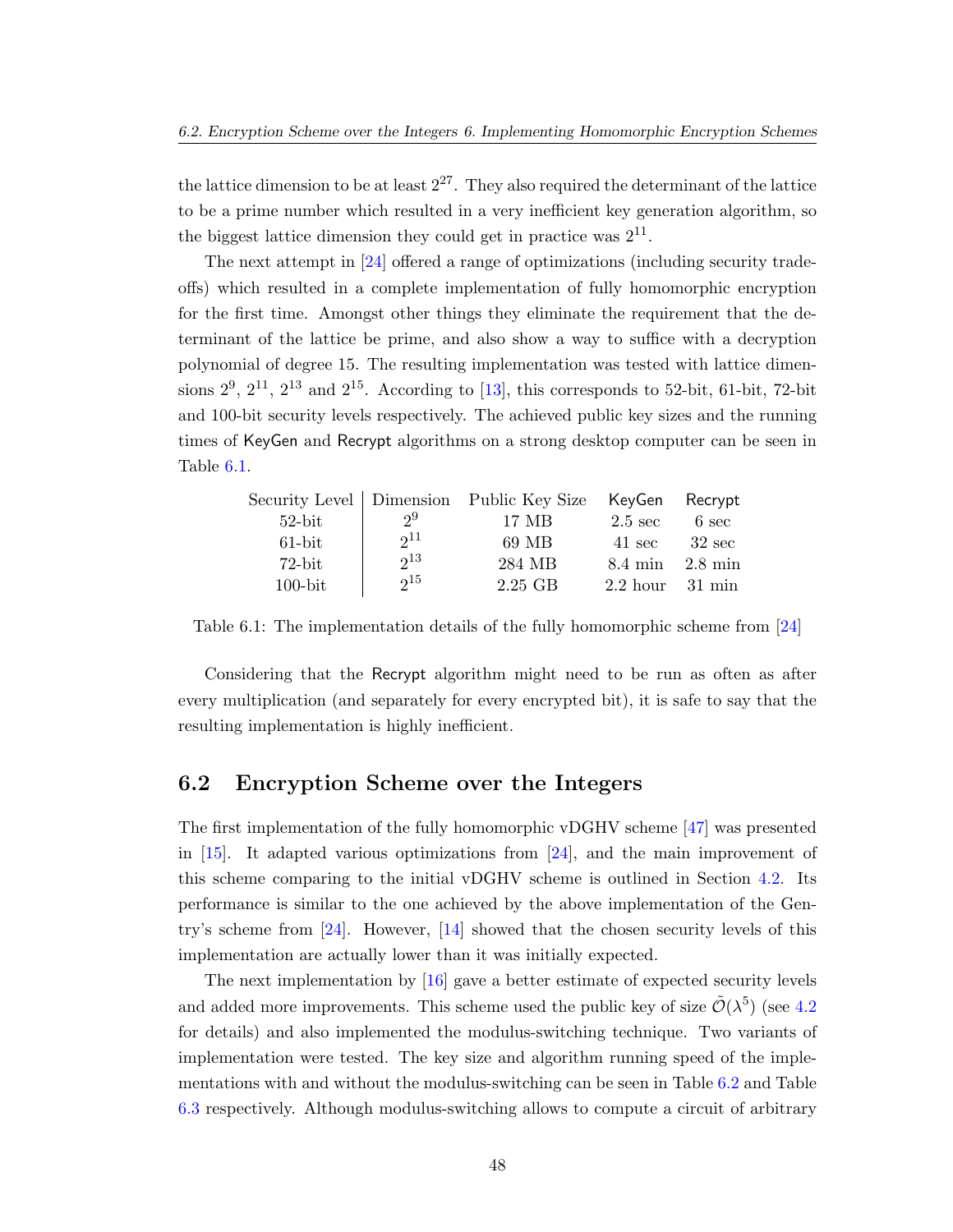<span id="page-49-3"></span>depth (fixed in advance), the bootstrapping algorithm was still implemented for the corresponding variant. The computer used for taking the measurements had a similar hardware configuration to the one from [\[24](#page-54-9)].

<span id="page-49-1"></span>

|           | Security Level   Public Key Size KeyGen |                   | Recrypt                          |
|-----------|-----------------------------------------|-------------------|----------------------------------|
| $42$ -bit | 77 KB                                   | $0.06$ sec        | $0.41 \text{ sec}$               |
| $52$ -bit | 437 KB                                  | $1.3 \text{ sec}$ | $4.5 \text{ sec}$                |
| $62$ -bit | 2207 KB                                 | $28 \text{ sec}$  | $51 \text{ sec}$                 |
| $72$ -bit | 10.3 MB                                 | $10 \text{ min}$  | $11 \text{ min } 34 \text{ sec}$ |

Table 6.2: The implementation details of the fully homomorphic scheme without modulus-switching from [[16](#page-53-4)]

<span id="page-49-2"></span>

|           | Security Level   Public Key Size | KeyGen                          | Recrypt                                                          |
|-----------|----------------------------------|---------------------------------|------------------------------------------------------------------|
| $42$ -bit | 354 KB                           | $0.36$ sec                      | 8.8 sec                                                          |
| $52$ -bit | 1690 KB                          | $5.4 \text{ sec}$               | $101 \text{ sec}$                                                |
| $62$ -bit | 7.9 MB                           | $1 \text{ min } 12 \text{ sec}$ | $32 \text{ min } 38 \text{ sec}$                                 |
| $72$ -bit | 18 MB                            |                                 | $6 \text{ min } 18 \text{ sec } 2 \text{ hours } 27 \text{ min}$ |

Table 6.3: The implementation details of the fully homomorphic scheme with modulusswitching from [[16](#page-53-4)]

It can be observed that the public key size of both implementations is a lot better than in the above implementation of Gentry's scheme. However, the speed of the Recrypt algorithm is noticeably slower than in the implementation by  $[24]$  $[24]$ . The key generation times are roughly similar amongst all three implementations. Despite the 4 times slower speed of Recrypt (even in the implementation without modulus-switching), there is some hope that the conceptually simpler scheme based on the integers can successfully compete with the initial (Gentry's) scheme.

#### <span id="page-49-0"></span>**6.3 Further Optimizations**

It is possible to perform homomorphic operations on several ciphertexts in parallel, which can considerably speed up fully homomorphic encryption. The related research was started in  $[43]$  $[43]$  and followed by  $[25]$  $[25]$ . In  $[25]$  it is shown how to operate with encryption of plaintext vectors, including a way to permute the data bits inside these vectors. However, these constructions were not tested in any practical implementations yet.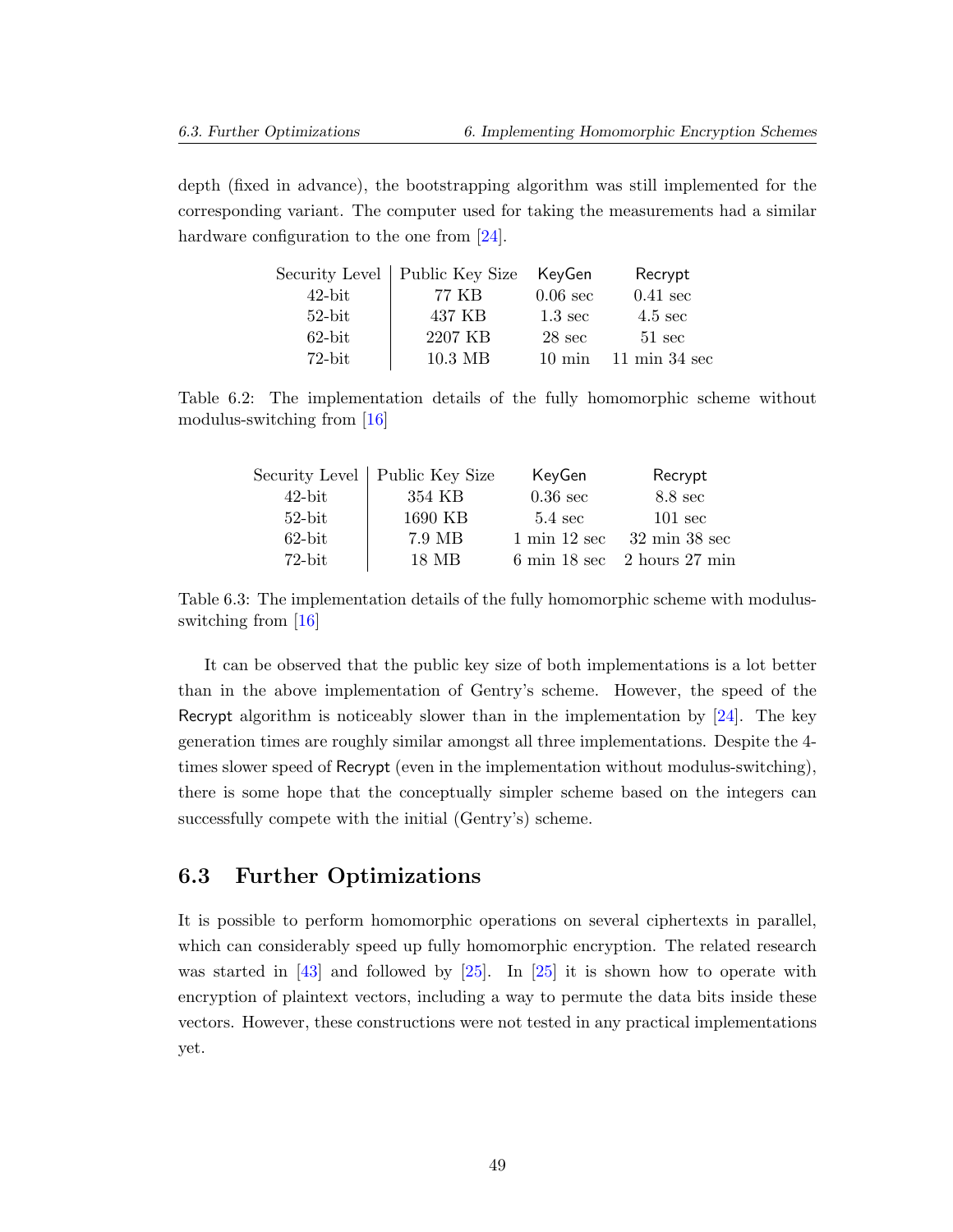### <span id="page-50-0"></span>**Chapter 7**

## **Conclusions**

This dissertation provided an overview of fully homomorphic encryption which deals with the problem of computing arbitrary functions over encrypted data. We started out by informally discussing the general idea behind homomorphic encryption and gradually made our way through to more complicated topics.

This work also focused on such major topics as the general design of fully homomorphic encryption schemes, in particular the details concerning two such schemes based on integers and lattices were discussed, and the efficiency of current practical implementations.

An attempt was made at focusing on concepts which can be found in various contexts of the theory of fully homomorphic encryption, rather than on the ones which are particular to a specific scheme. As such, the general ideas of examining the noise level and squashing the decryption circuit were introduced while discussing the fully homomorphic encryption scheme over the integers. The chapter on the lattice-based scheme explained the re-linearization technique that can be applied to the all known lattice-based schemes, as well as the modulus switching technique which can also be applied to the approximate-GCD based scheme.

Finally, the idea of the noisy encryption schemes is discussed throughout the work, starting from the Polly Cracker cryptosystem whose vulnerabilities introduced the need of adding the noise, and continuing with the Noisy Polly Cracker scheme, the approximate-GCD based scheme and the LWE-based scheme. These schemes demonstrate the common idea behind a bigger number of the fully homomorphic encryption schemes (including the Gentry's scheme over the ideal lattices, the RLWE-based scheme and the NTRU scheme all of which were not defined in this work).

The dissertation ended with a discussion of attempted implementations of fully homomorphic encryption. It was seen that we are still far from achieving truly practical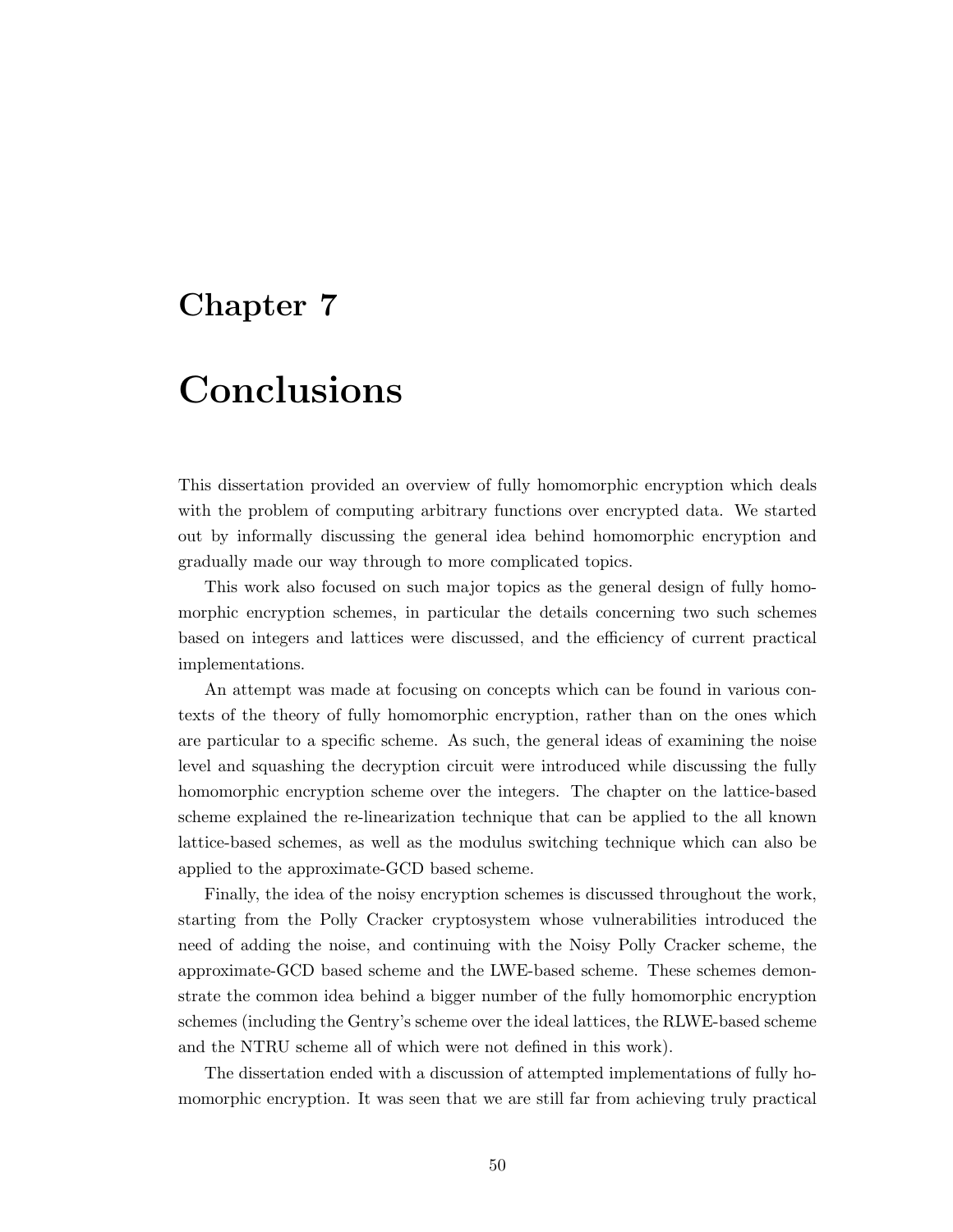cryptosystems in this area. However, it should be noted that only 3 years have passed since Gentry's breakthrough work provided the first viable design of a fully homomorphic encryption scheme. Since then, significant improvements have been made. It is altogether plausible that there eventually there will appear results which will make fully homomorphic encryption practical.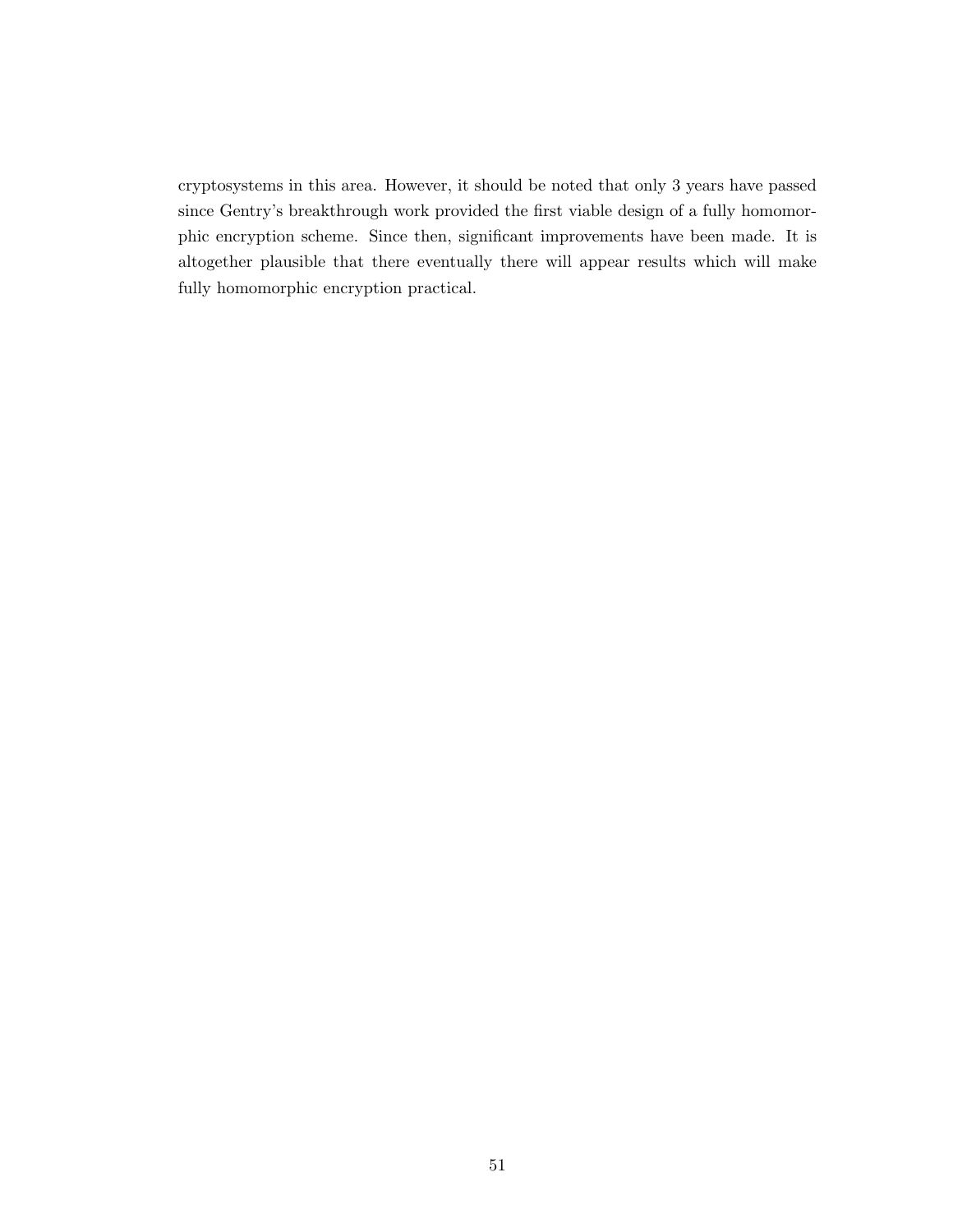## **Bibliography**

- <span id="page-52-5"></span>[1] N. Ahituv, Y. Lapid, and S. Neumann. Processing encrypted data. *Communications of the ACM*, 30(9):777–780, Sept. 1987. [17](#page-17-1)
- <span id="page-52-1"></span>[2] M. R. Albrecht, P. Farshim, J.-C. Faugère, and L. Perret. Polly cracker, revisited. In D. H. Lee and X. Wang, editors, *ASIACRYPT*, volume 7073 of *Lecture Notes in Computer Science*, pages 179–196. Springer, 2011. [16,](#page-16-2) [23](#page-23-1)
- <span id="page-52-7"></span>[3] B. Applebaum, D. Cash, C. Peikert, and A. Sahai. Fast cryptographic primitives and circular-secure encryption based on hard learning problems. In S. Halevi, editor, *CRYPTO*, volume 5677 of *Lecture Notes in Computer Science*, pages 595– 618. Springer, 2009. [43](#page-43-2)
- <span id="page-52-3"></span>[4] F. Armknecht and A.-R. Sadeghi. A new approach for algebraically homomorphic encryption. *IACR Cryptology ePrint Archive*, 2008:422, 2008. [17](#page-17-1)
- <span id="page-52-0"></span>[5] B. Barak, O. Goldreich, R. Impagliazzo, S. Rudich, A. Sahai, S. P. Vadhan, and K. Yang. On the (im)possibility of obfuscating programs. In J. Kilian, editor, *CRYPTO*, volume 2139 of *Lecture Notes in Computer Science*, pages 1–18. Springer, 2001. [12](#page-12-2)
- <span id="page-52-4"></span>[6] D. A. M. Barrington. Bounded-width polynomial-size branching programs recognize exactly those languages in NC<sup>1</sup>. In J. Hartmanis, editor, *STOC*, pages 1–5. ACM, 1986. [17](#page-17-1)
- <span id="page-52-2"></span>[7] D. Boneh, E.-J. Goh, and K. Nissim. Evaluating 2-DNF formulas on ciphertexts. In J. Kilian, editor, *TCC*, volume 3378 of *Lecture Notes in Computer Science*, pages 325–341. Springer, 2005. [16](#page-16-2)
- <span id="page-52-6"></span>[8] D. Boneh and R. J. Lipton. Algorithms for black-box fields and their application to cryptography (extended abstract). In N. Koblitz, editor, *CRYPTO*, volume 1109 of *Lecture Notes in Computer Science*, pages 283–297. Springer, 1996. [18](#page-18-0)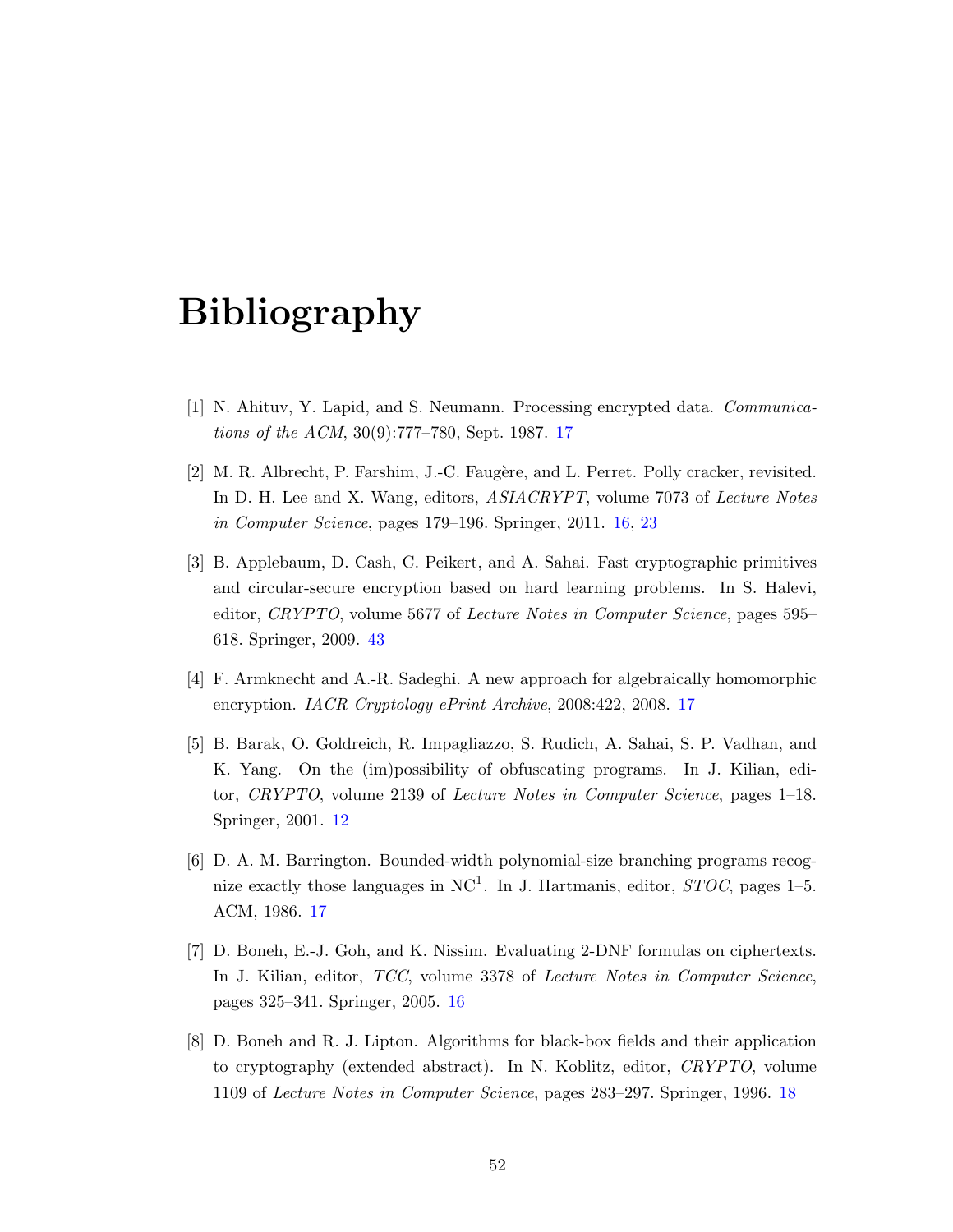- <span id="page-53-1"></span>[9] Z. Brakerski. Fully homomorphic encryption without modulus switching from classical gapSVP. *IACR Cryptology ePrint Archive*, 2012:78, 2012. [19](#page-19-2), [20,](#page-20-0) [46](#page-46-0)
- <span id="page-53-7"></span>[10] Z. Brakerski, C. Gentry, and V. Vaikuntanathan. Fully homomorphic encryption without bootstrapping. *Electronic Colloquium on Computational Complexity (ECCC)*, 18:111, 2011. [44,](#page-44-1) [47](#page-47-2)
- <span id="page-53-2"></span>[11] Z. Brakerski and V. Vaikuntanathan. Efficient fully homomorphic encryption from (standard) LWE. In IEEE, editor, *Proceedings: 2011 IEEE 52nd Annual IEEE Symposium on Foundations of Computer Science: 22–25 October 2011, Palm Springs, California, USA*, pages 97–106, pub-IEEE:adr, 2011. IEEE Computer Society Press. [19,](#page-19-2) [20](#page-20-0), [21,](#page-21-0) [22](#page-22-0), [26](#page-26-1), [27,](#page-27-3) [39](#page-39-1), [40,](#page-40-0) [41](#page-41-3), [42,](#page-42-1) [44,](#page-44-1) [46](#page-46-0)
- <span id="page-53-6"></span>[12] Z. Brakerski and V. Vaikuntanathan. Fully homomorphic encryption from ring-LWE and security for key dependent messages. In P. Rogaway, editor, *CRYPTO*, volume 6841 of *Lecture Notes in Computer Science*, pages 505–524. Springer, 2011. [36,](#page-36-2) [46](#page-46-0)
- <span id="page-53-8"></span>[13] Y. Chen and P. Q. Nguyen. BKZ 2.0: Better lattice security estimates. In D. H. Lee and X. Wang, editors, *ASIACRYPT*, volume 7073 of *Lecture Notes in Computer Science*, pages 1–20. Springer, 2011. [48](#page-48-1)
- <span id="page-53-5"></span>[14] Y. Chen and P. Q. Nguyen. Faster algorithms for approximate common divisors: Breaking fully-homomorphic-encryption challenges over the integers. In D. Pointcheval and T. Johansson, editors, *EUROCRYPT*, volume 7237 of *Lecture Notes in Computer Science*, pages 502–519. Springer, 2012. [34](#page-34-2), [48](#page-48-1)
- <span id="page-53-3"></span>[15] J.-S. Coron, A. Mandal, D. Naccache, and M. Tibouchi. Fully homomorphic encryption over the integers with shorter public keys. In P. Rogaway, editor, *CRYPTO*, volume 6841 of *Lecture Notes in Computer Science*, pages 487–504. Springer, 2011. [31](#page-31-1), [48](#page-48-1)
- <span id="page-53-4"></span>[16] J.-S. Coron, D. Naccache, and M. Tibouchi. Public key compression and modulus switching for fully homomorphic encryption over the integers. In D. Pointcheval and T. Johansson, editors, *EUROCRYPT*, volume 7237 of *Lecture Notes in Computer Science*, pages 446–464. Springer, 2012. [32](#page-32-2), [34,](#page-34-2) [46](#page-46-0), [48,](#page-48-1) [49](#page-49-3)
- <span id="page-53-0"></span>[17] T. ElGamal. A public key cryptosystem and a signature scheme based on discrete logarithms. *IEEE Transactions on Information Theory*, IT-31(4):469–472, 1985. [16](#page-16-2)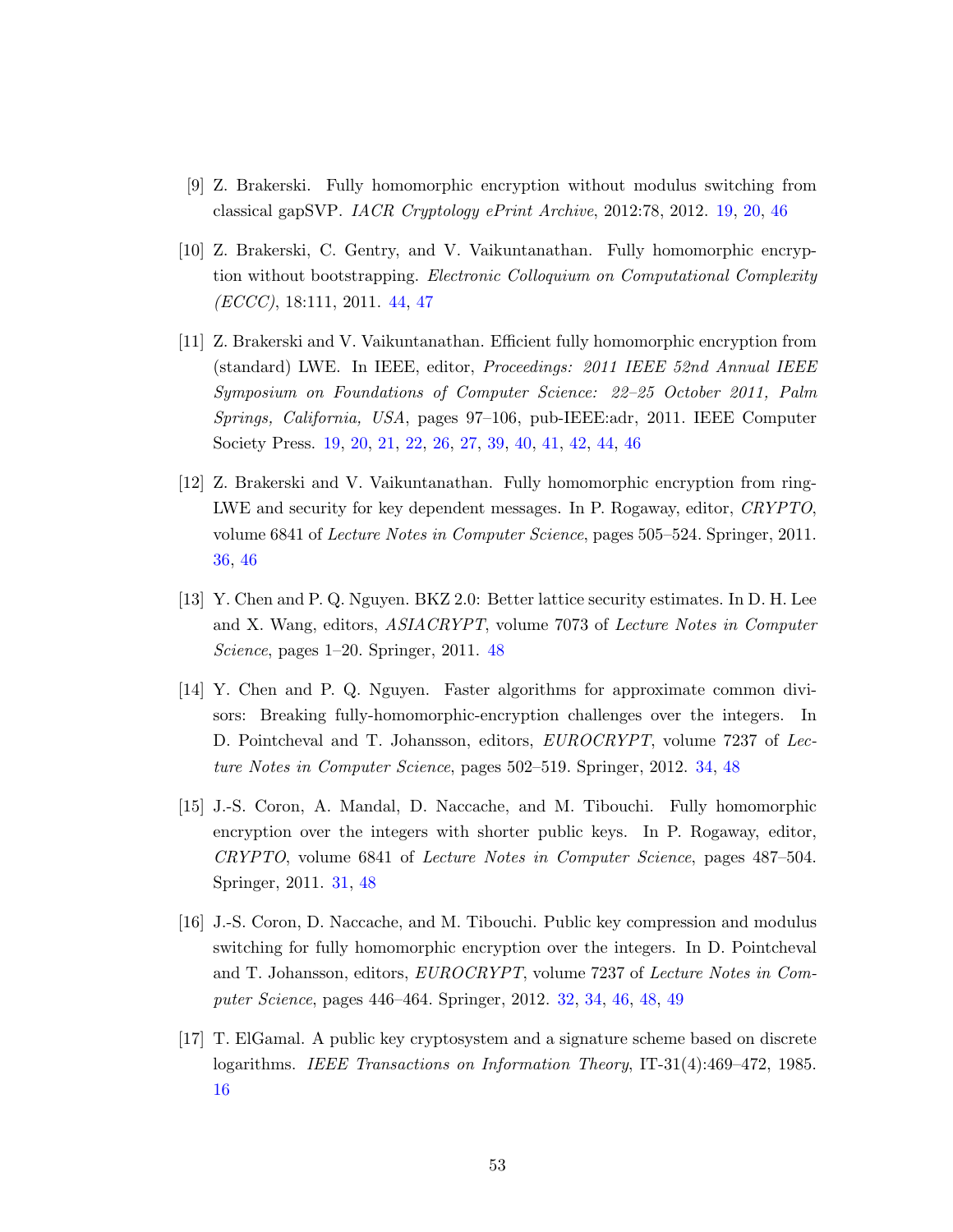- <span id="page-54-3"></span>[18] M. Fellows and N. Koblitz. Combinatorial cryptosystems galore! In *Finite fields: theory, applications, and algorithms (Las Vegas, NV, 1993)*, volume 168 of *Contemp. Math.*, pages 51–61. Amer. Math. Soc., Providence, RI, 1994. [14,](#page-14-1) [15](#page-15-0), [16](#page-16-2)
- <span id="page-54-4"></span>[19] C. Fontaine and F. Galand. A survey of homomorphic encryption for nonspecialists. *EURASIP J. Information Security*, 2007, 2007. [16](#page-16-2)
- <span id="page-54-1"></span>[20] C. Gentry. *A fully homomorphic encryption scheme*. PhD thesis, Stanford University, 2009. <crypto.stanford.edu/craig>. [5,](#page-5-1) [6,](#page-6-2) [16,](#page-16-2) [17,](#page-17-1) [19](#page-19-2), [21](#page-21-0), [22](#page-22-0), [23,](#page-23-1) [25,](#page-25-0) [27,](#page-27-3) [38,](#page-38-2) [47](#page-47-2)
- <span id="page-54-0"></span>[21] C. Gentry. Fully homomorphic encryption using ideal lattices. In M. Mitzenmacher, editor, *STOC*, pages 169–178. ACM, 2009. [1](#page-1-0), [6,](#page-6-2) [17](#page-17-1), [19,](#page-19-2) [25](#page-25-0), [36,](#page-36-2) [38](#page-38-2), [47](#page-47-2)
- <span id="page-54-7"></span>[22] C. Gentry. Computing arbitrary functions of encrypted data. *Communications of the ACM*, 53(3):97–105, Mar. 2010. [18](#page-18-0), [19,](#page-19-2) [29,](#page-29-2) [34](#page-34-2), [36](#page-36-2)
- <span id="page-54-8"></span>[23] C. Gentry and S. Halevi. Fully homomorphic encryption without squashing using depth-3 arithmetic circuits. In R. Ostrovsky, editor, *FOCS*, pages 107–109. IEEE, 2011. [43](#page-43-2)
- <span id="page-54-9"></span>[24] C. Gentry and S. Halevi. Implementing gentry's fully-homomorphic encryption scheme. In K. G. Paterson, editor, *EUROCRYPT*, volume 6632 of *Lecture Notes in Computer Science*, pages 129–148. Springer, 2011. [48,](#page-48-1) [49](#page-49-3)
- <span id="page-54-10"></span>[25] C. Gentry, S. Halevi, and N. P. Smart. Fully homomorphic encryption with polylog overhead. In D. Pointcheval and T. Johansson, editors, *EUROCRYPT*, volume 7237 of *Lecture Notes in Computer Science*, pages 465–482. Springer, 2012. [49](#page-49-3)
- <span id="page-54-2"></span>[26] S. Goldwasser and S. Micali. Probabilistic encryption & how to play mental poker keeping secret all partial information. In ACM, editor, *Proceedings of the fourteenth annual ACM Symposium on Theory of Computing, San Francisco, California, May 5–7, 1982*, pages 365–377, pub-ACM:adr, 1982. ACM Press. [10](#page-10-0)
- <span id="page-54-6"></span>[27] S. Goldwasser and S. Micali. Probabilistic encryption. *Journal of Computer and System Sciences*, 28(2):270–299, 1984. See also preliminary version in 14th STOC, 1982. [16](#page-16-2)
- <span id="page-54-5"></span>[28] K. Henry. The theory and applications of homomorphic cryptography, 2008. [16,](#page-16-2) [17](#page-17-1)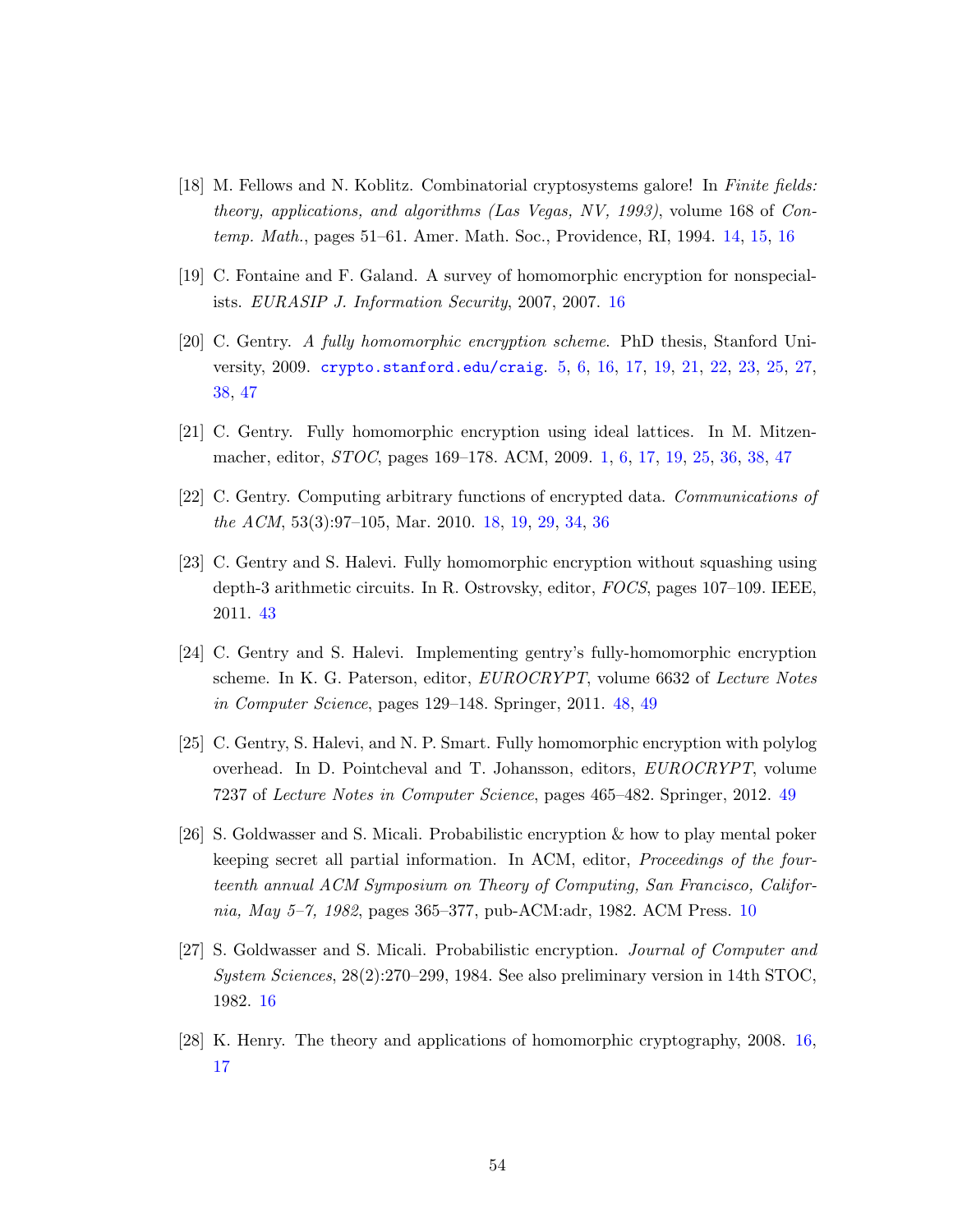- <span id="page-55-3"></span>[29] Y. Ishai and A. Paskin. Evaluating branching programs on encrypted data. In S. P. Vadhan, editor, *TCC*, volume 4392 of *Lecture Notes in Computer Science*, pages 575–594. Springer, 2007. [17](#page-17-1)
- [30] A. Kerckhoffs. La cryptographie militaire. *Journal des Sciences Militaires*, IX, 1883.
- <span id="page-55-4"></span>[31] J. Loftus, A. May, N. P. Smart, and F. Vercauteren. On CCA-secure somewhat homomorphic encryption. In A. Miri and S. Vaudenay, editors, *Selected Areas in Cryptography*, volume 7118 of *Lecture Notes in Computer Science*, pages 55–72. Springer, 2011. [17](#page-17-1)
- <span id="page-55-8"></span>[32] A. López-Alt, E. Tromer, and V. Vaikuntanathan. On-the-fly multiparty computation on the cloud via multikey fully homomorphic encryption. In H. J. Karloff and T. Pitassi, editors, *STOC*, pages 1219–1234. ACM, 2012. [46](#page-46-0)
- <span id="page-55-2"></span>[33] C. A. Melchor, P. Gaborit, and J. Herranz. Additively homomorphic encryption with d -operand multiplications. In T. Rabin, editor, *CRYPTO*, volume 6223 of *Lecture Notes in Computer Science*, pages 138–154. Springer, 2010. [17](#page-17-1)
- <span id="page-55-5"></span>[34] M. Naehrig, K. Lauter, and V. Vaikuntanathan. Can homomorphic encryption be practical? In C. Cachin and T. Ristenpart, editors, *CCSW*, pages 113–124. ACM, 2011. [24](#page-24-1)
- <span id="page-55-7"></span>[35] C. Peikert. Public-key cryptosystems from the worst-case shortest vector problem: extended abstract. In ACM, editor, *STOC '09: proceedings of the 2009 ACM International Symposium on Theory of Computing, Bethesda, Maryland, USA, May 31–June 2, 2009*, pages 333–342, pub-ACM:adr, 2009. ACM Press. [39](#page-39-1)
- <span id="page-55-0"></span>[36] D. K. Rappe. Homomorphic cryptosystems and their applications. *IACR Cryptology ePrint Archive*, 2006:1, 2006. [5](#page-5-1)
- <span id="page-55-6"></span>[37] O. Regev. On lattices, learning with errors, random linear codes, and cryptography. In ACM, editor, *STOC '05: proceedings of the 37th Annual ACM Symposium on Theory of Computing: Baltimore, Maryland, USA, May 22–24, 2005*, pages 84–93, pub-ACM:adr, 2005. ACM Press. [39](#page-39-1)
- <span id="page-55-1"></span>[38] R. Rivest, A. Shamir, and L. Adleman. A method for obtaining digital signatures and public key cryptosystems. *Communications of the ACM*, 21(2):120–126, Feb. 1978. [9](#page-9-0)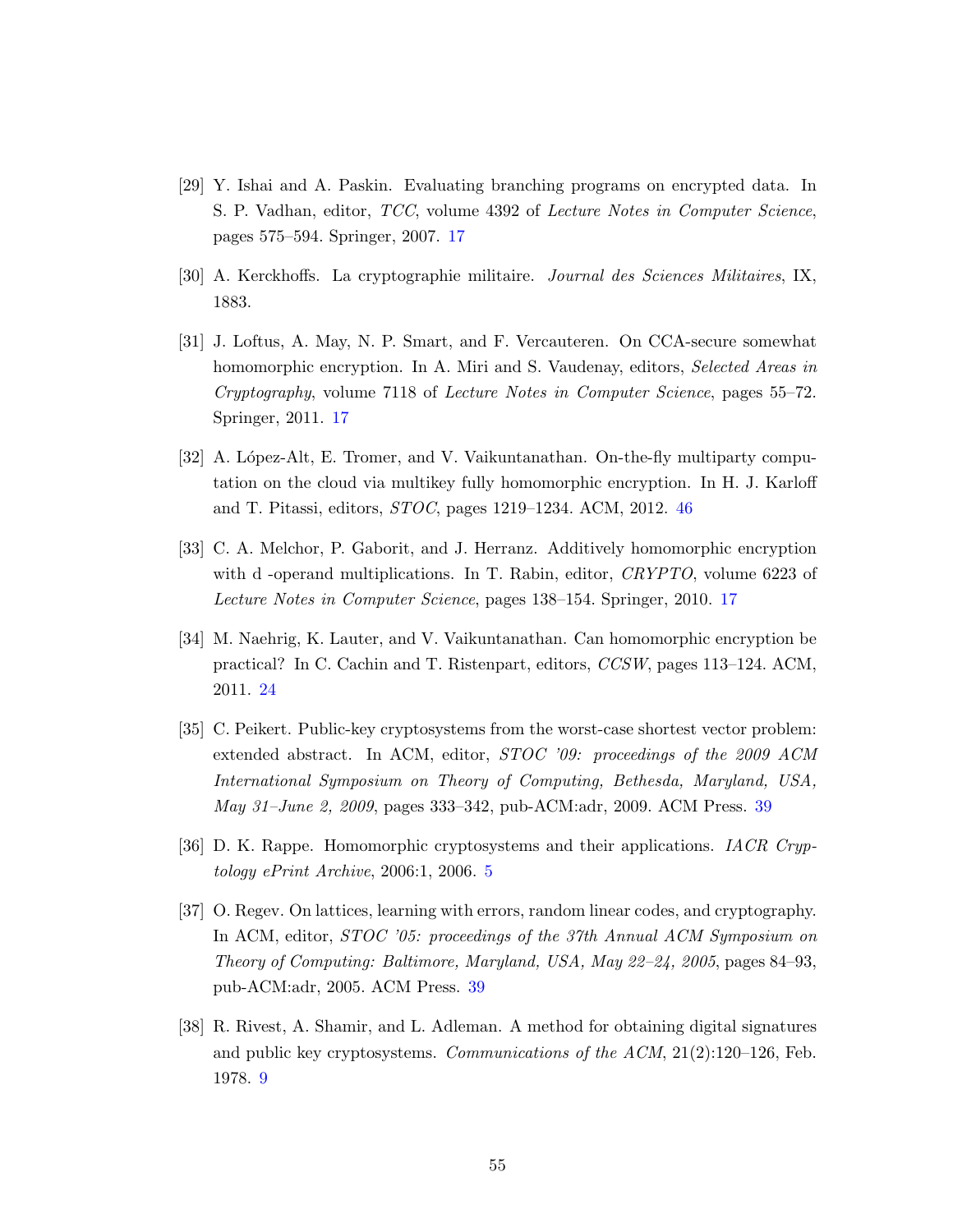- <span id="page-56-0"></span>[39] R. L. Rivest, L. Adleman, and M. L. Dertouzos. On data banks and privacy homomorphisms. In R. DeMillo, D. Dobkin, A. Jones, and R. Lipton, editors, *Foundations of Secure Computation*, pages 169–180. Academic Press, 1978. [1](#page-1-0), [5,](#page-5-1) [18](#page-18-0)
- <span id="page-56-3"></span>[40] R. Rothblum. Homomorphic encryption: From private-key to public-key. In Y. Ishai, editor, *TCC*, volume 6597 of *Lecture Notes in Computer Science*, pages 219–234. Springer, 2011. [15](#page-15-0)
- <span id="page-56-4"></span>[41] T. Sander, A. Young, and M. Yung. Non-interactive CryptoComputing for *NC*<sup>1</sup> . In *Proceedings of the 40th Symposium on Foundations of Computer Science (FOCS)*, pages 554–567, New York, NY, USA, Oct. 1999. IEEE Computer Society Press. [17](#page-17-1)
- <span id="page-56-8"></span>[42] N. P. Smart and F. Vercauteren. Fully homomorphic encryption with relatively small key and ciphertext sizes. In P. Q. Nguyen and D. Pointcheval, editors, *Public Key Cryptography*, volume 6056 of *Lecture Notes in Computer Science*, pages 420– 443. Springer, 2010. [47](#page-47-2)
- <span id="page-56-9"></span>[43] N. P. Smart and F. Vercauteren. Fully homomorphic SIMD operations. *IACR Cryptology ePrint Archive*, 2011:133, 2011. [49](#page-49-3)
- <span id="page-56-7"></span>[44] D. Stehlé and R. Steinfeld. Faster fully homomorphic encryption. In M. Abe, editor, *ASIACRYPT*, volume 6477 of *Lecture Notes in Computer Science*, pages 377–394. Springer, 2010. [27](#page-27-3)
- <span id="page-56-1"></span>[45] V. Vaikuntanathan. Computing blindfolded: New developments in fully homomorphic encryption. In R. Ostrovsky, editor, *FOCS*, pages 5–16. IEEE, 2011. [6,](#page-6-2) [16,](#page-16-2) [19](#page-19-2), [20](#page-20-0), [21](#page-21-0)
- <span id="page-56-6"></span>[46] W. van Dam, S. Hallgren, and L. Ip. Quantum algorithms for some hidden shift problems. In *SODA*, pages 489–498. ACM/SIAM, 2003. [18](#page-18-0)
- <span id="page-56-2"></span>[47] M. van Dijk, C. Gentry, S. Halevi, and V. Vaikuntanathan. Fully homomorphic encryption over the integers. In H. Gilbert, editor, *EUROCRYPT*, volume 6110 of *Lecture Notes in Computer Science*, pages 24–43. Springer, 2010. [6](#page-6-2), [19,](#page-19-2) [29](#page-29-2), [30,](#page-30-3) [31,](#page-31-1) [32](#page-32-2), [35](#page-35-1), [36,](#page-36-2) [46](#page-46-0), [47,](#page-47-2) [48](#page-48-1)
- <span id="page-56-5"></span>[48] Y. Yu, J. Leiwo, and A. B. Premkumar. A study on the security of privacy homomorphism. In *ITNG*, pages 470–475. IEEE Computer Society, 2006. [17](#page-17-1)